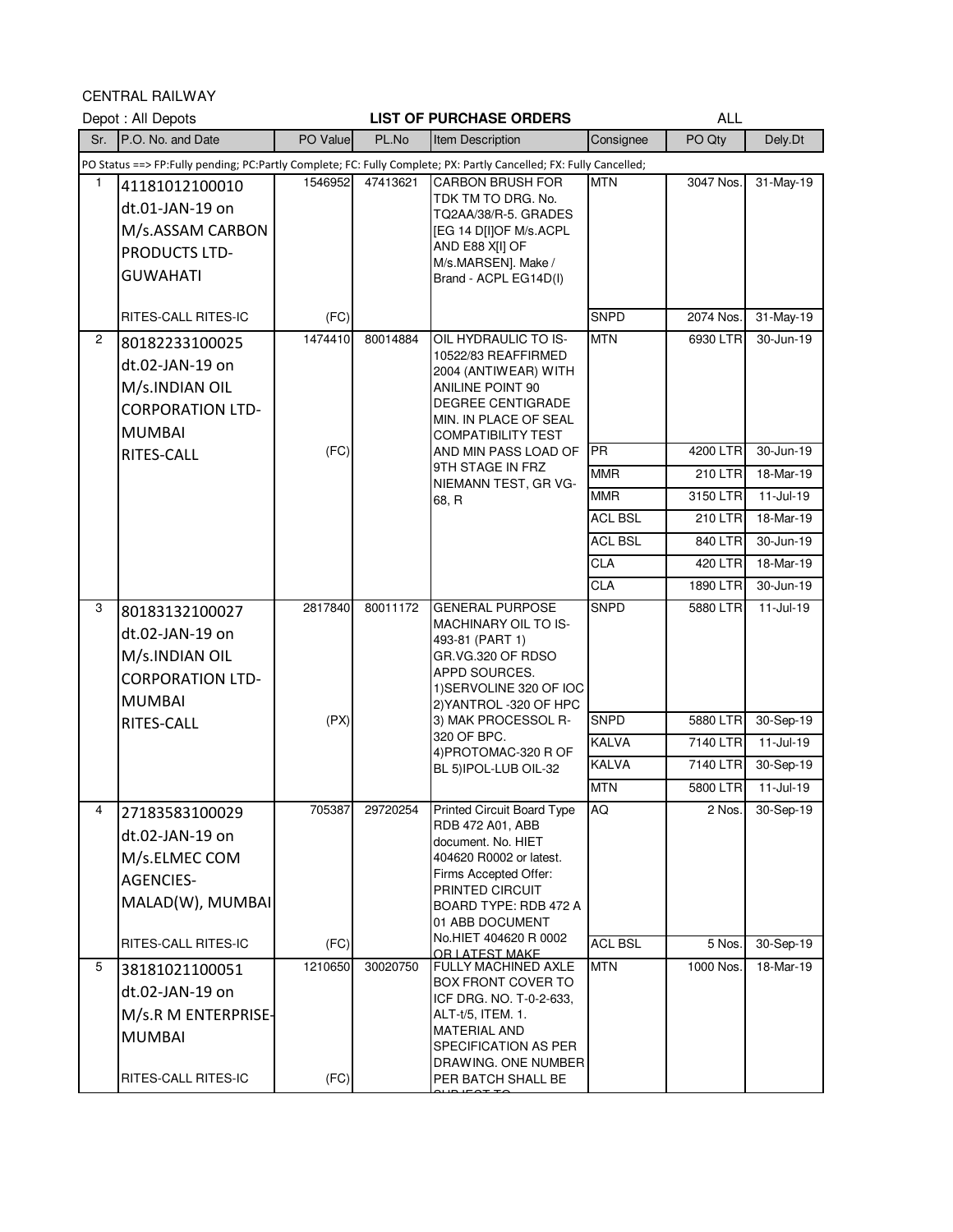| 6              | 90181032100068<br>dt.03-JAN-19 on<br>M/s.REPUBLIC<br><b>ENGINEERING</b><br><b>WORKS-NASHIK</b><br>RITES-CALL RITES-IC   | 797106<br>(FC)  | 93901252 | IS Specification For Nut-<br>M12 Grade SAE 1010 IS<br>Specification For Bolt-M12<br>Grade SAE 1018                                                                                                      | <b>TMW</b>                      | 57 Nos               | 11-Sep-19              |
|----------------|-------------------------------------------------------------------------------------------------------------------------|-----------------|----------|---------------------------------------------------------------------------------------------------------------------------------------------------------------------------------------------------------|---------------------------------|----------------------|------------------------|
| $\overline{7}$ | 41181443100085<br>dt.04-JAN-19 on<br>M/s.SLIMLITES<br>ELECTRICALS PVT.<br>LTD.-DAMAN<br>RITES-CALL                      | 3636883<br>(FP) | 40301760 | WINDING WIRE FOR 3-<br>PHASE TM STATOR<br>BARE SIZE 4.0 X 2.0 MM,<br>SPECN. HIFE 650030 ALT-<br>4.                                                                                                      | <b>TMW</b>                      | 3004 Kgs.            | 31-Mar-20              |
| 8              | 18182201100113<br>dt.07-JAN-19 on<br>M/s.KNORR-BREMSE<br><b>INDIA PVT. LTD.-</b><br>PALWAL                              | 1203076         | 17457660 | <b>OVERHAULING KIT FOR</b><br><b>BRAKE CONTROLLER</b><br>KBI / NYAB PART NO<br>774902. AS PER<br>ATTACHED KBI<br><b>ANNEXURE -1 MAKE &amp;</b><br>BRAND: KBI. HSN CODE                                  | <b>GPR PA</b>                   | 6 Nos.               | 7-Sep-19               |
|                | RITES-CALL RITES-IC                                                                                                     | (FC)            |          | NO. 4016                                                                                                                                                                                                | <b>DLS KYN</b>                  | 6 Nos.               | 7-Sep-19               |
|                |                                                                                                                         |                 | 17457671 | KIT OVERHAULING EPCU<br>TO KBI/NYAB PART NO.                                                                                                                                                            | <b>GPR PA</b>                   | 8 Nos.               | 7-Sep-19               |
|                |                                                                                                                         |                 |          | 775004 AS PER KBL                                                                                                                                                                                       | <b>DLS KYN</b>                  | 2 Nos.               | 7-Sep-19               |
|                |                                                                                                                         |                 | 17457816 | <b>KIT OVERHAULING FOR</b><br>BCEV TO KBI/NYAB PT.                                                                                                                                                      | <b>DLS KYN</b><br><b>GPR PA</b> | 5 Nos.<br>19 Nos.    | 7-Sep-19               |
| 9              |                                                                                                                         | 1746990         | 90403502 | NO. 775009 AS PER KBL<br>M.S. PLATE 6 mm THICK                                                                                                                                                          | PR                              | 420 QTL              | 7-Sep-19<br>31-Mar-19  |
|                | 90190668700180<br>dt.09-JAN-19 on<br>M/s.STEEL<br><b>AUTHORITY OF INDIA</b><br>LTD.(SAIL), KOLKATA                      |                 |          | TO IS:2062/2011 Grade E<br>250 Cu Quality A Semikilled.                                                                                                                                                 |                                 |                      |                        |
|                | RITES-CALL                                                                                                              | (PC)            |          |                                                                                                                                                                                                         |                                 |                      |                        |
| 10             | 38181391100227<br>dt.11-JAN-19 on<br>M/s.SHASWAT STEEL<br><b>WORKS PRIVATE</b><br>LIMITED-MUMBAI<br>RITES-CALL RITES-IC | 2517848<br>(FC) | 30140511 | PRESSED BODY SIDE<br>PANEL TYPE-VII SIZE:<br>1800 x 650 x 2 mm, AS<br>PER CRW/SK-548, ALT-1,<br>ITEM NO. 7 [LENGTH OF<br>STRAIGHT PORTION IS<br>598 MM]. MATERIAL &<br>SPECIFICATION AS PER<br>DRAWING. | PR                              | 1990 Nos.            | 31-May-19              |
| 11             | 18182218100343<br>dt.17-JAN-19 on<br>M/s.PRAG<br>POLYMERS-<br><b>LUCKNOW</b><br>RITES-CALL RITES-IC                     | 582671<br>(FC)  | 16240390 | SPIN ON FUEL FILTER TO DLS KYN<br>EMD PART NO<br>8423132, DLW PT.<br>NO.16240390. AS PER<br>RDSO DRG.<br>NO.SK.DP.3676 ALT(2) OR<br>LATEST WITH ALL PART<br>DRGS. RDSO SPECN.                           | <b>GPR PA</b>                   | 160 Nos.<br>293 Nos. | 30-Apr-19<br>30-Apr-19 |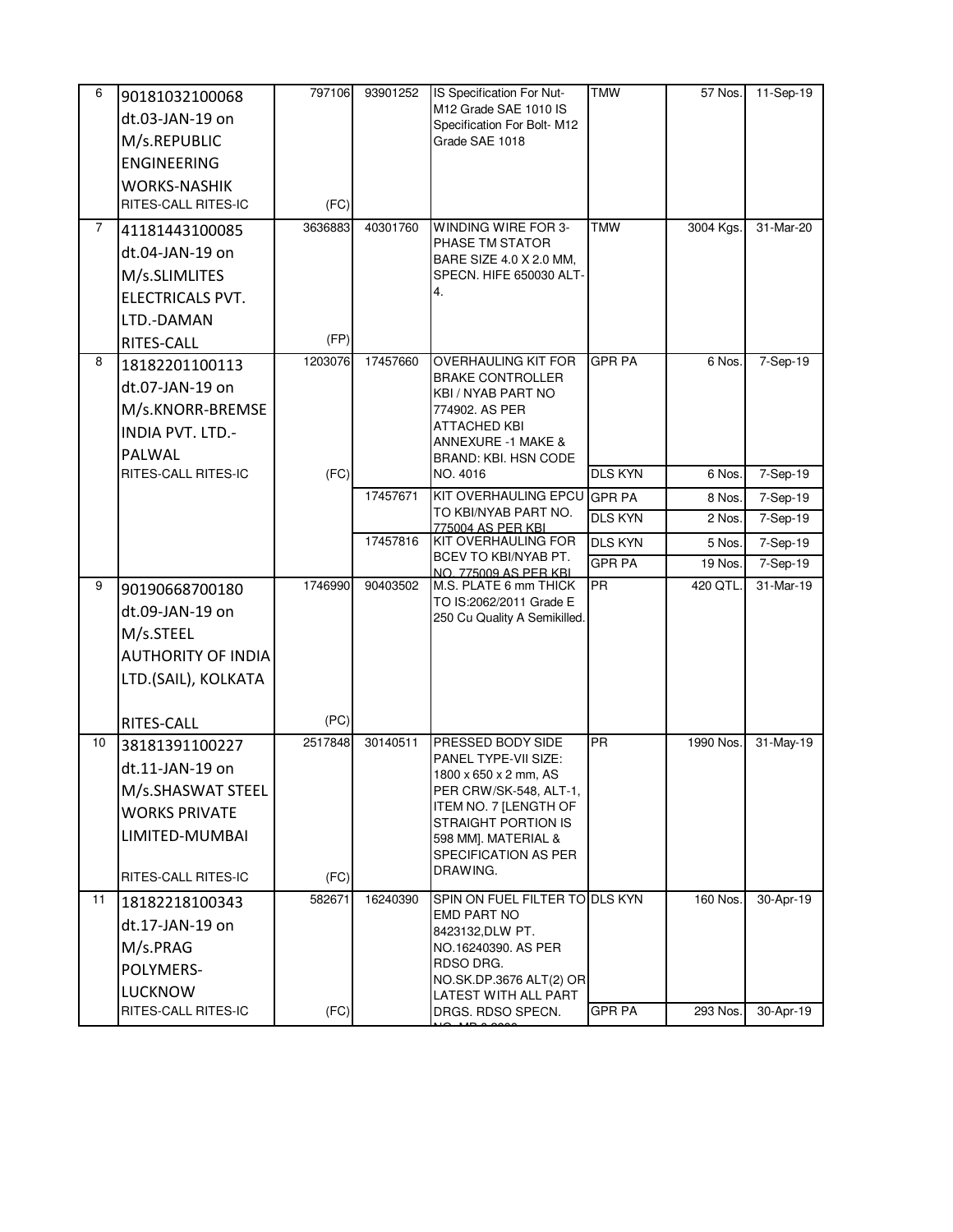| 12 | 10182100100364           | 783619     | 10249254 | Air valve seat insert (for 251 PR<br>plus) to DLW Drg. No. 22 B |                | 498 Nos.  | 30-Apr-19    |
|----|--------------------------|------------|----------|-----------------------------------------------------------------|----------------|-----------|--------------|
|    | dt.18-JAN-19 on          |            |          | 71152-1 Alt (g) or Latest.                                      |                |           |              |
|    | M/s.PERFECT              |            |          | (DLW part No. 10249254)                                         |                |           |              |
|    | <b>ENGINEERING</b>       |            |          | 30 degree Welltite DLW<br>Drg. No. 22B-71152-1, aLT.            |                |           |              |
|    | PRODUCTS LTD-            |            |          | 'G' or latest DLW Part No.                                      |                |           |              |
|    | LONAVLA                  |            |          | 10249254 DLW S                                                  |                |           |              |
|    | RITES-CALL RITES-IC      | (FC)       |          |                                                                 | <b>CLA</b>     | 50 Nos.   | $30-Apr-19$  |
|    |                          |            |          |                                                                 | <b>DLS KYN</b> | 111 Nos.  | 30-Apr-19    |
|    |                          |            |          |                                                                 | <b>GPR PA</b>  | 445 Nos.  | 30-Apr-19    |
| 13 | 18182161100391           | 2484245    | 17380078 | <b>CYLINDER LOW</b><br>PRESSURE TO EMD PT                       | <b>GPR PA</b>  | 19 Nos.   | 31-May-19    |
|    | dt.21-JAN-19 on          |            |          | NO 9518774 FOR                                                  |                |           |              |
|    | M/s.MACO                 |            |          | <b>COMPRESSOR MODEL</b>                                         |                |           |              |
|    | <b>CORPORATION INDIA</b> |            |          | NO. WLNA9BB. (THIS<br><b>ITEM IS PART OF WATER</b>              |                |           |              |
|    | PRIVATE LTD-Kolkata      |            |          | COOLED COMPRESSOR)                                              |                |           |              |
|    |                          |            |          | HSN CODE NO.                                                    |                |           |              |
|    | RITES-CALL RITES-IC      | (FC)       |          | 8414904175 GD PART NO.<br>200W BO002, MAKE &                    | <b>DLS KYN</b> | 2 Nos.    | 31-May-19    |
| 14 | 90183205100417           | 1563435.96 | 93906500 | Goods, Wooden Wedges                                            | <b>KYN</b>     | 6644 Nos. | 31-Dec-19    |
|    | dt.22-JAN-19 on          |            |          | for B.G. Rolling stock C.<br>Rly's Drg.No.F (C &W)              |                |           |              |
|    | M/s.A M JAIN AND         |            |          | 1608, item No.4.                                                |                |           |              |
|    | CO-BHUSAWAL              |            |          |                                                                 |                |           |              |
|    | RITES-CALL RITES-IC      | (PC)       |          |                                                                 | <b>PR</b>      | 432 Nos.  | 31-Dec-19    |
|    |                          |            |          |                                                                 | <b>ACL BSL</b> | 6543 Nos. | 28-Feb-20    |
|    |                          |            |          |                                                                 | <b>CLA</b>     | 1043 Nos. | 31-Dec-19    |
|    |                          |            |          |                                                                 | <b>GPR PA</b>  | 4837 Nos. | 31-Dec-19    |
|    |                          |            |          |                                                                 | <b>DLS KYN</b> | 1776 Nos. | 31-Dec-19    |
|    |                          |            |          |                                                                 | AQ             | 7028 Nos. | 28-Feb-20    |
|    |                          |            |          |                                                                 | <b>SNPD</b>    | 164 Nos.  | 31-Dec-19    |
|    |                          |            |          |                                                                 | <b>PUNE</b>    | 550 Nos.  | 31-Dec-19    |
| 15 | 85181466100151           | 778800     | 45180787 | Description: CRASH<br><b>WORTHY FAN GUARD</b>                   | <b>MTN</b>     | 800 Nos.  | 23-Apr-19    |
|    | dt.23-JAN-19 on          |            |          | ASSEMBLY [TOP AND                                               |                |           |              |
|    | M/s.SARIA                |            |          | <b>BOTTOM] COMPLETE</b>                                         |                |           |              |
|    | <b>INDUSTRIES</b>        |            |          | WITH BEADING<br>PROVIDING SECURING                              |                |           |              |
|    | <b>CORPORATION-</b>      |            |          | <b>CLAMPS AND 2 CLIPS</b>                                       |                |           |              |
|    | <b>HOWRAH</b>            |            |          | WITH SECURING                                                   |                |           |              |
|    | RITES-CALL RITES-IC      | (FC)       |          | <b>FASTENERS MADE OF</b><br><u>POLISHED STAINI ESS.</u>         |                |           |              |
| 16 | 27182200100451           | 1683071    | 25500053 | <b>TRACTION MOTOR</b>                                           | <b>KYN</b>     | 38 Nos.   | 10-Jun-19    |
|    | dt.23-JAN-19 on          |            |          | <b>VOLTMETER TYPE</b><br>MOVING COIL with internal              |                |           |              |
|    | M/s.GALAXY               |            |          | LED illuminated dial, range                                     |                |           |              |
|    | <b>INSTRUMENT-</b>       |            |          | scale range 0-1.8 KV to                                         |                |           |              |
|    | <b>KOLKATA</b>           |            |          | CLW Specn. No.<br>CLW/ES/1-2 ALT-0 or                           |                |           |              |
|    | RITES-CALL RITES-IC      | (FC)       |          | latest. FIRMs ACCEPTED                                          | <b>ACL BSL</b> | 605 Nos.  | 10-Jun-19    |
|    |                          |            |          | OFFER: AS PER GALAXY<br>DRG.NO. GI/FW                           | AQ             | 18 Nos.   | $10$ -Jun-19 |
| 17 | 27181754100452           | 1616291    | 25238656 | SET OF FLEXIBLE HOSE                                            | <b>KYN</b>     | 90 Nos.   | 17-May-19    |
|    | dt.23-JAN-19 on          |            |          | FOR AC LOCO AS PER<br>SKETCH No. BSL/ELW/SK-                    |                |           |              |
|    | M/s.AVADH RAIL           |            |          | NO.9085 ALT-2 [ONE SET                                          |                |           |              |
|    | <b>INFRA LIMITED-</b>    |            |          | CONSISTING OF 2 ITEMS                                           |                |           |              |
|    | <b>HARIDWAR</b>          |            |          | 6 NOs.: 1] AIR BRAKE<br>HOSE COUPLING FOR                       |                |           |              |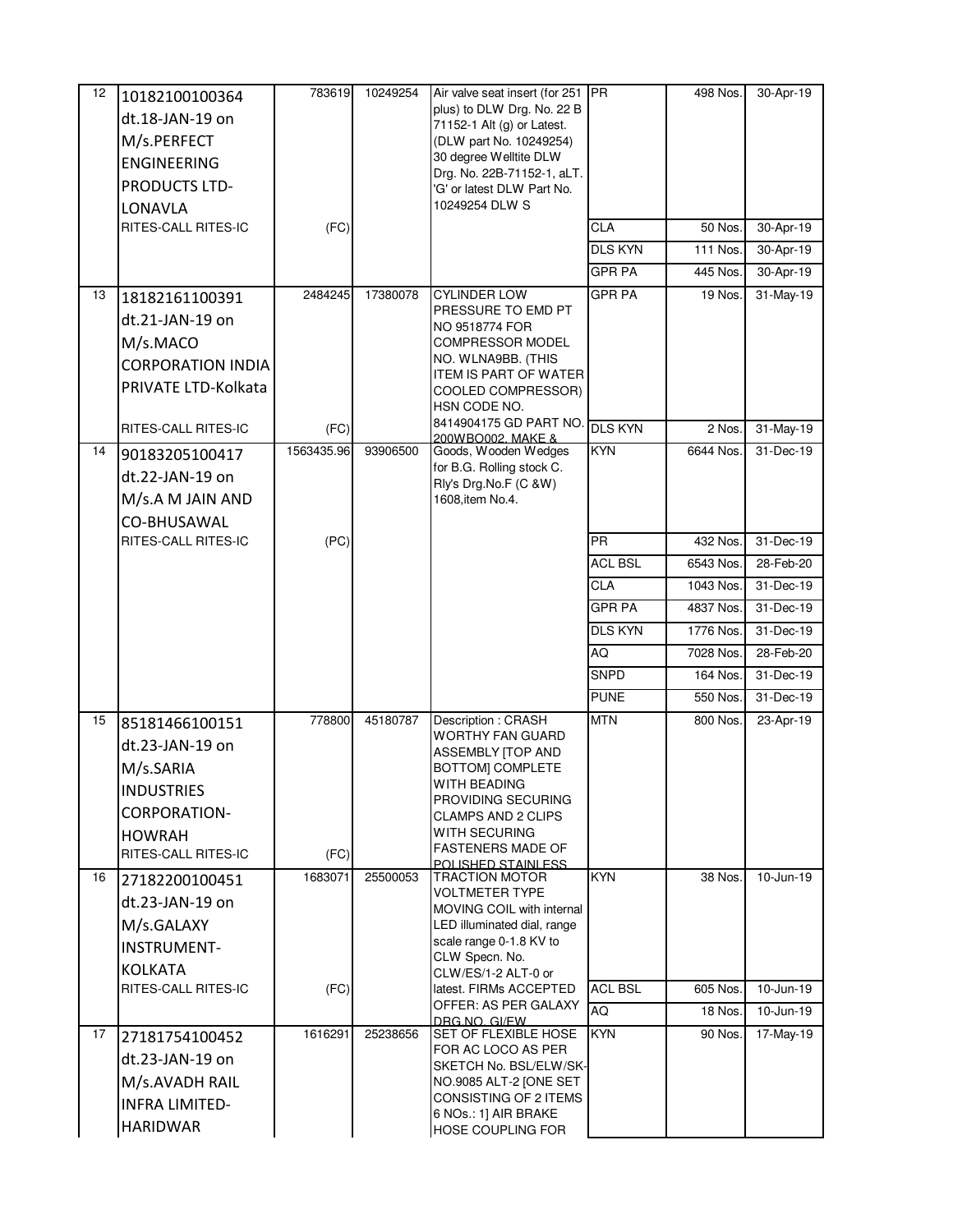|    | RITES-CALL                                                                                                       | (FC)            |          | BRAKE PIPE [BP] DRG.                                                                                                                                                                                                                  | <b>KYN</b>     | 113 Nos.               | $1-Jul-19$             |
|----|------------------------------------------------------------------------------------------------------------------|-----------------|----------|---------------------------------------------------------------------------------------------------------------------------------------------------------------------------------------------------------------------------------------|----------------|------------------------|------------------------|
|    |                                                                                                                  |                 |          | No. RDSO SK. No. 73547<br>ALT-12 OT                                                                                                                                                                                                   | <b>AQ</b>      | 40 Nos.                | 17-May-19              |
|    |                                                                                                                  |                 |          |                                                                                                                                                                                                                                       | AQ             | 35 Nos.                | $1-Jul-19$             |
| 18 | 10184879100463<br>dt.24-JAN-19 on<br>M/s.PERFECT<br><b>ENGINEERING</b><br>PRODUCTS LTD-<br>LONAVLA               | 725222          | 10249266 | <b>EXHAUST VALVE SEAT</b><br>INSERT (FOR 251 PLUS)<br>45 degree SATELLITE<br>DLW DRG NO.22 B-71153-<br>1, ALT-'C' OR LATEST<br>DLW PART NO.10249266<br>DLW SPECN NO.1) 31 PD<br>5441, Alt.'R2' or latest 2) 31                        | <b>GPR PA</b>  | 215 Nos.               | 30-Apr-19              |
|    | RITES-CALL RITES-IC                                                                                              | (FC)            |          | PD 5660, Alt. ;'Nil'                                                                                                                                                                                                                  | <b>DLS KYN</b> | 353 Nos.               | 30-Apr-19              |
| 19 | 38182582100482<br>dt.24-JAN-19 on<br>M/s.PACKING HOUSE-<br><b>MUMBAI</b><br>RITES-CALL RITES-IC                  | 1761244<br>(FC) | 30666867 | P.U. HEAD REST FOR<br>NON-AC COACHES.<br>COLOUR CODE NAC-SC-<br>06 (BLUE COLOUR) TO<br>ICF DRG. NO.SCN5-6-1-<br>521, ALT- p/2. MATERIAL<br>AND SPECIFICATION AS                                                                       | <b>MTN</b>     | 5325 Nos.              | 30-Jun-19              |
| 20 | 38183692100519<br>dt.28-JAN-19 on<br>M/s.RAMKRISHNA<br><b>FORGINGS LIMITED-</b><br><b>KOLKATA</b><br>RITES-CALL  | 3167512<br>(FC) | 30230007 | ENHANCED CAPACITY<br><b>SCREW COUPLING</b><br>ASSEMBLY TO RDSO<br>SKETCH 99001. ALT-4.<br>MATERIAL AND<br>SPECIFICATION TO<br>RDSO SPECN, C-9505<br>REV. AUG. 2001.                                                                   | <b>MTN</b>     | 302 Nos.               | 30-Apr-19              |
| 21 | 10181646700004<br>dt.01-JAN-19 on<br>M/s.PRINCIPAL<br><b>CHIEF MATERIALS</b><br>MANAGER,<br>Perambur             | 1119012.6       | 10050036 | <b>INJECTOR NOZZLE MICO PR</b><br>PART NO.9430033300<br>(MICO INDENT ITEM)                                                                                                                                                            |                | 0 Nos.                 | 1-Apr-20               |
|    | RITES-CALL                                                                                                       | (FP)            |          |                                                                                                                                                                                                                                       | <b>PR</b>      | 498 Nos.               | $1-Jan-21$             |
|    |                                                                                                                  |                 | 10050711 | Nozzle injector {FE} to PL                                                                                                                                                                                                            | <b>GPR PA</b>  | 47 Nos.                | $1-Jan-21$             |
|    |                                                                                                                  |                 |          | No 10050711 MICO Part<br>No. 9.4300033.301 (MICO                                                                                                                                                                                      | <b>DLS KYN</b> | 47 Nos.                | $1-Jan-21$             |
|    |                                                                                                                  |                 |          | <b>INDENT ITEM)</b>                                                                                                                                                                                                                   | PR             | 26 Nos.                | $1-Jan-21$             |
| 22 | 79183076100045<br>dt.02-JAN-19 on<br>M/s.KHADI<br><b>GRAMODYOG</b><br><b>BHAVAN KVIC-</b><br><b>MUMBAI</b>       | 1680138         | 79336681 | First AC Pillow Cover as Per CRD<br>Specification as under:-1)<br>Colour: WHITE size 69 x 46<br>cms + Border of 3.5 cms, all-<br>four-sides, with interlocking<br>to be provided, over and<br>above the basic size of 69 x<br>46      |                | 5000 Nos.              | 5-Apr-19               |
|    | RITES-CALL                                                                                                       | (FC)            |          |                                                                                                                                                                                                                                       | CRD            | 7071 Nos.              | 31-May-19              |
| 23 | 41181016100083<br>dt.04-JAN-19 on<br>M/s.ASSAM CARBON<br>PRODUCTS LTD-<br><b>GUWAHATI</b><br>RITES-CALL RITES-IC | 8913058<br>(FC) | 47413669 | Carbon brush for Hitachi TM KYN<br>type HS-1050 Er/HS-<br>15250A to RDSO Drg. No.<br>EL-3-BS-013 [MOD] ALT-5<br>with RDSO Specification<br>No. ELRS/SPEC/CB/0027<br>REV-O or latest. Firm's<br>accepted offer - Make /<br>Brand - ACP | AQ             | 5000 Nos.<br>3683 Nos. | 30-Apr-19<br>30-Apr-19 |
|    |                                                                                                                  |                 |          |                                                                                                                                                                                                                                       | <b>ACL BSL</b> | 14000 Nos.             | 30-Apr-19              |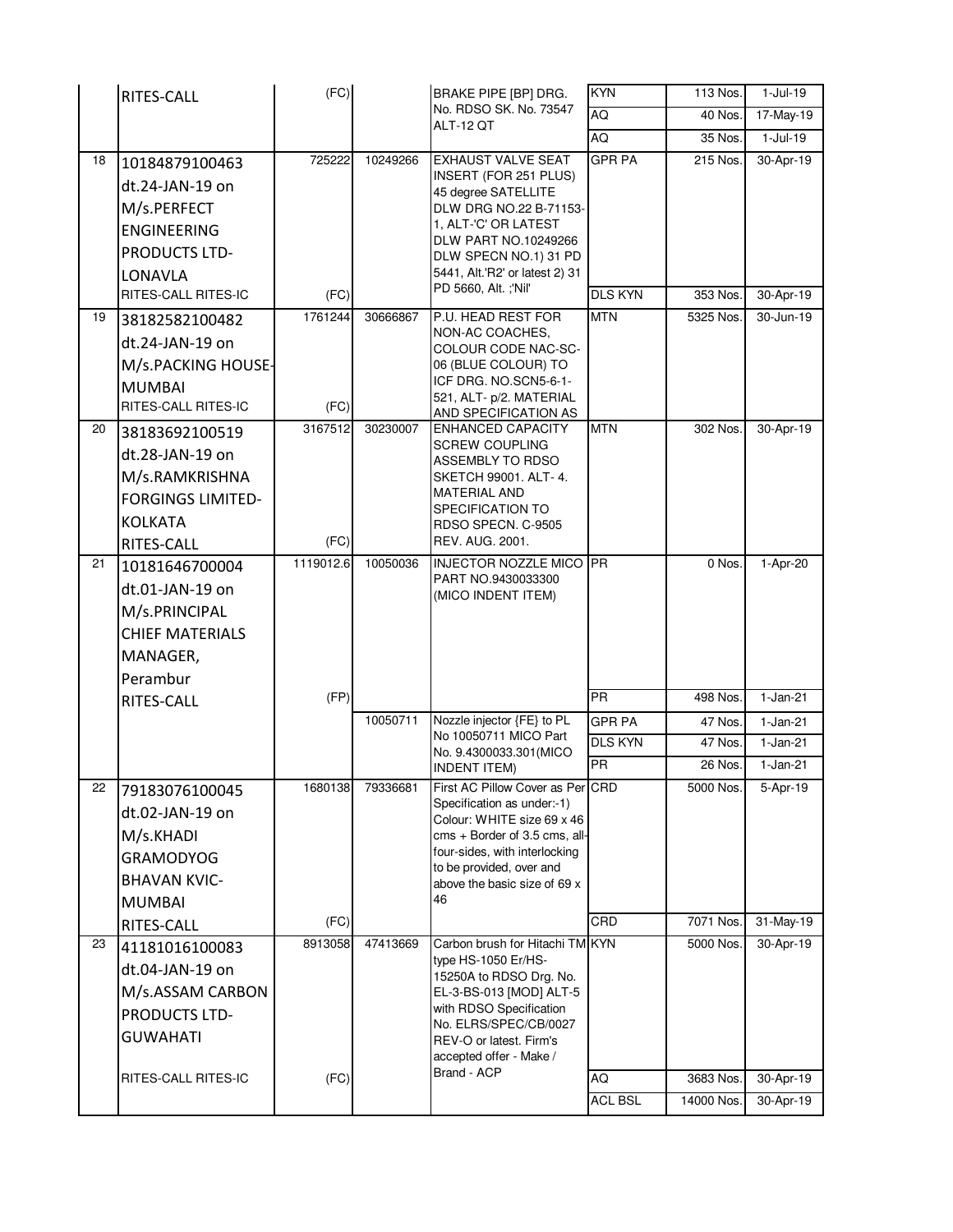| 24 | 81181015800103                   | 1429020  | 83037342 | Paper Green Water Mark                                  | <b>STY</b>     | 18000 Kgs. | 31-May-19     |
|----|----------------------------------|----------|----------|---------------------------------------------------------|----------------|------------|---------------|
|    | dt.05-JAN-19 on                  |          |          | with Indian Railway Logo in<br>Reels 58 GSM. IS:        |                |            |               |
|    | M/s.PRINCIPAL                    |          |          | 1848/2007 as amended upto                               |                |            |               |
|    | <b>CHIEF MATERIALS</b>           |          |          | December 2016. Reel width:                              |                |            |               |
|    | MANAGER,                         |          |          | 55-56 cms. The paper is                                 |                |            |               |
|    | <b>CHURCHGATE</b>                |          |          | manufactured out of pulp<br>containing not less than 60 |                |            |               |
|    |                                  | (PC)     |          |                                                         |                |            |               |
| 25 | RITES-CALL                       | 1404200  | 45178604 | REGULATED BATTERY                                       | <b>PR</b>      | 10 Nos.    | 7-Mar-19      |
|    | 48191001800017                   |          |          | CHARGER FOR LHB                                         |                |            |               |
|    | dt.07-JAN-19 on                  |          |          | COACHES CONFORMING                                      |                |            |               |
|    | M/s.Controller of                |          |          | <b>TO RDSO</b><br>SPECIFICATION NO.                     |                |            |               |
|    | Stores, JAIPUR                   |          |          | RDSO /PE/SPEC/AC/0129-                                  |                |            |               |
|    | RITES-CALL                       | (FX)     |          | 2009 (REV.1) & AS PER                                   |                |            |               |
| 26 | 38181668100132                   | 511592   | 30351352 | <b>KIT FOR ISOLATING</b><br>COCK CONSISTING OF          | <b>MTN</b>     | 16241 Set  | 15-Nov-19     |
|    | dt.07-JAN-19 on                  |          |          | THREE[3] ITEMS GIVEN                                    |                |            |               |
|    | M/s.S. N.                        |          |          | BELOW, TO RDSO                                          |                |            |               |
|    | MECHANICAL                       |          |          | DRAWING NO. SK-97003<br>ALT-5 AND C.RLY. ALT-a.         |                |            |               |
|    | <b>ENTERPRISE PRIVATE</b>        |          |          | [1]SEAT RING, ITEM NO.                                  |                |            |               |
|    | LIMITED-HOWRAH                   |          |          | 4, QTY 02 NOS.                                          |                |            |               |
|    |                                  |          |          | [2]SEALING WASHER,                                      |                |            |               |
|    | RITES-CALL                       | (PC)     |          | ITEM NO, 5, QTY 01 NO. [                                |                |            |               |
| 27 | 10181908100138                   | 734927   | 11459049 | <b>VERTICAL HYDRAULIC</b>                               | <b>GPR PA</b>  | 63 Nos.    | 30-Apr-19     |
|    | dt.08-JAN-19 on                  |          |          | DAMPER (PRIMARY)<br>WITH EQUALISING &                   |                |            |               |
|    | M/s.INDIA AUTO                   |          |          | <b>COMPENSATING</b>                                     |                |            |               |
|    | <b>INDUSTRIES PVT.</b>           |          |          | MECHANSM FOR WDM                                        |                |            |               |
|    | LTD.-NEW DELHI                   |          |          | 3D LOCOMOTIVES. RDSO<br>DRG NO SK.VL 328 ALT 1          |                |            |               |
|    | RITES-CALL                       | (FC)     |          | OR LATEST (ITEM NO 1)                                   |                |            |               |
| 28 | 41181529100525                   | 819315   | 41077556 | Teflon ring confirming to                               | <b>KYN</b>     | 20 Nos.    | 30-Apr-19     |
|    | dt.28-JAN-19 on                  |          |          | Drg. No. 10R812-076                                     |                |            |               |
|    | M/s.TFE COATING                  |          |          | Rev.'F' for HS15250<br>armatures. MAKE/BRAND:           |                |            |               |
|    |                                  |          |          | <b>SELF</b>                                             |                |            |               |
|    | <b>INDUSTRIES-</b>               |          |          |                                                         |                |            |               |
|    | AHMEDABAD<br>RITES-CALL RITES-IC | (FC)     |          |                                                         | <b>ACL BSL</b> | 130 Nos.   | 30-Apr-19     |
|    |                                  |          |          |                                                         | <b>TMW</b>     | 131 Nos.   | 30-Apr-19     |
|    |                                  |          |          |                                                         | AQ             | 8 Nos.     | 30-Apr-19     |
| 29 | 41181540100537                   | 1148566  | 41099588 | POLYIMIDE FILM BACKED TMW                               |                | 45578 MTR  | 15-Jul-19     |
|    | dt.29-JAN-19 on                  |          |          | UNIFORM MICA TAPE                                       |                |            |               |
|    | M/s.MICAPLY-                     |          |          | KUAT-CZ SIZE: 0.10 MM X<br>25 MM WIDE FOR               |                |            |               |
|    | <b>BHOPAL</b>                    |          |          | <b>HITACHI 15250</b>                                    |                |            |               |
|    | RITES-CALL RITES-IC              | (FC)     |          | ARMATURE INSULATION                                     |                |            |               |
| 30 |                                  | 29615250 | 30316121 | COIL AS PER HITACHI<br><b>NON ASBESTOS BASED</b>        | <b>MTN</b>     | 15205 Nos. | 31-Jul-19     |
|    | 38191811200586                   |          |          | "K" TYPE HIGH FRICTION                                  |                |            |               |
|    | dt.31-JAN-19 on                  |          |          | <b>COMPOSITION BRAKE</b>                                |                |            |               |
|    | M/s.MASU BRAKE                   |          |          | BLOCKS TO DRG. NO.<br>RDSO SK-98066, ALT-6.             |                |            |               |
|    | PADS PVT LTD-                    |          |          | <b>MATERIAL AND</b>                                     |                |            |               |
|    | <b>JHAJJAR</b>                   |          |          | <b>SPECIFICATION: RDSO</b>                              |                |            |               |
|    | RITES-CALL                       | (PC)     |          | SPECN. NO. C-9809,<br>REV.04 OF MAY-2009.               | <b>MTN</b>     | 15205 Nos. | 30-Nov-19     |
|    |                                  |          |          |                                                         | MTN            | 15205 Nos. | 31-Mar-20     |
|    |                                  |          |          |                                                         | <b>PR</b>      | 1793 Nos.  | $31 -$ Jul-19 |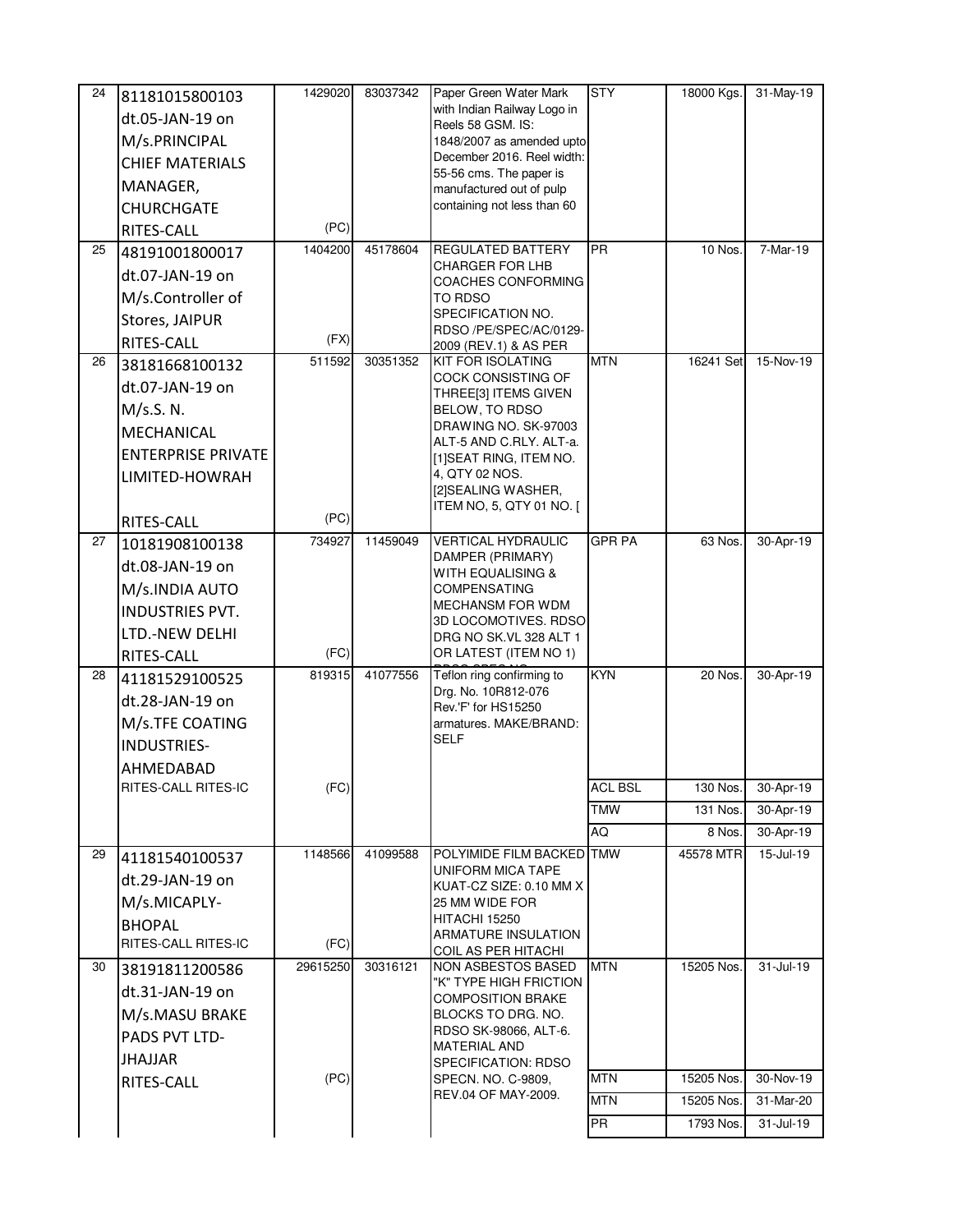|    |                                                                                                                                                 |                 |          |                                                                                                                                                                                                                       | PR             | 1793 Nos.  | 30-Nov-19     |
|----|-------------------------------------------------------------------------------------------------------------------------------------------------|-----------------|----------|-----------------------------------------------------------------------------------------------------------------------------------------------------------------------------------------------------------------------|----------------|------------|---------------|
|    |                                                                                                                                                 |                 |          |                                                                                                                                                                                                                       | <b>PR</b>      | 1793 Nos.  | 31-Mar-20     |
|    |                                                                                                                                                 |                 |          |                                                                                                                                                                                                                       | SIG/BSL        | 3000 Nos.  | $31 -$ Jul-19 |
|    |                                                                                                                                                 |                 |          |                                                                                                                                                                                                                       | SIG/BSL        | 3000 Nos.  | 30-Nov-19     |
|    |                                                                                                                                                 |                 |          |                                                                                                                                                                                                                       | SIG/BSL        | 3000 Nos.  | 31-Mar-20     |
|    |                                                                                                                                                 |                 |          |                                                                                                                                                                                                                       | AQ             | 2916 Nos.  | 31-Jul-19     |
|    |                                                                                                                                                 |                 |          |                                                                                                                                                                                                                       | AQ             | 2917 Nos.  | 30-Nov-19     |
|    |                                                                                                                                                 |                 |          |                                                                                                                                                                                                                       | AQ             | 2917 Nos.  | 31-Mar-20     |
|    |                                                                                                                                                 |                 |          |                                                                                                                                                                                                                       | WB             | 29179 Nos. | 31-Jul-19     |
|    |                                                                                                                                                 |                 |          |                                                                                                                                                                                                                       | WB             | 29179 Nos. | 30-Nov-19     |
|    |                                                                                                                                                 |                 |          |                                                                                                                                                                                                                       | WB             | 29179 Nos. | 31-Mar-20     |
| 31 | 75181019100158<br>dt.08-JAN-19 on<br>M/s.ADVANCE<br><b>PAINTS PRIVATE</b><br>LIMITED-MUMBAI<br>RITES-CALL RITES-IC                              | 828360<br>(FC)  | 77032500 | Enamel Synthetic Exterior<br>Brushing/ Finishing Golden<br>Yellow to ICF Specification<br>ICF/MD/Spec.-045 issue<br>states 02 Revision - 03<br>except clause 03 of<br>IS:8662/2004.ISC Shade<br>No.356 to IS: 5/1994. | CRD            | 6500 LTR   | 28-Feb-19     |
| 32 | 18183495100213<br>dt.11-JAN-19 on<br>M/s.PROGRESS RAIL<br><b>INNOVATIONS</b><br>PRIVATE LIMITED-<br><b>NOIDA</b>                                | 574719          | 18440060 | KIT GEAR MOTOR TO<br>EMD PT.NO.8492386. HSN<br>Code for this item is<br>85013119.                                                                                                                                     | <b>DLS KYN</b> | 1 Nos.     | 8-Aug-19      |
|    | RITES-CALL                                                                                                                                      | (FC)            |          |                                                                                                                                                                                                                       | <b>GPR PA</b>  | 1 Nos.     | 8-Aug-19      |
| 33 | 41183802100223<br>dt.11-JAN-19 on                                                                                                               | 681863          | 42313156 | <b>M.S. CONDUIT PIPE</b><br>ELECTRIC RESISTANCE<br><b>WELDED STOVE</b><br><b>ENAMELED PAINTED</b>                                                                                                                     | <b>MTN</b>     | 8890 MTR   | 31-May-19     |
|    | M/s.RAJESH<br>TRADERS-MUMBAI<br>RITES-CALL RITES-IC                                                                                             | (FC)            |          | WITH MEDIUM<br>CORROSION<br>PROTECTION WITH                                                                                                                                                                           |                |            |               |
| 34 | 38183368100225<br>dt.11-JAN-19 on<br>M/s.R V CASTING<br><b>AND ENGINEERING</b><br>PVT LTD-FARIDABAD                                             | 1738800         | 33500095 | <b>CONTROL ARM UPPER</b><br>TO FIAT DRG.NO.1277122<br>VER.01 & SPECN.<br>NO.17.334.100.06/107 01,<br>MDTS 166 REV.2 OR<br>IS:1865-91 SG 400/18L.                                                                      | PR             | 65 Nos.    | 30-Jun-19     |
|    | RITES-CALL RITES-IC                                                                                                                             | (FC)            |          |                                                                                                                                                                                                                       | <b>LTT</b>     | 73 Nos.    | 30-Jun-19     |
| 35 | 38184333100229<br>dt.11-JAN-19 on<br>M/s.BIRKAN<br><b>ENGINEERING</b><br><b>INDUSTRIES Pvt. LTD-</b><br><b>GHAZIABAD</b><br>RITES-CALL RITES-IC | 1271403<br>(PC) | 33572550 | <b>GLASS UNIT FOR</b><br><b>EMERGENCY WINDOW to</b><br>RCF's Drg. No.LW-<br>54127, Alt. No. 'a'.                                                                                                                      | LTT            | 868 Nos.   | 31-May-19     |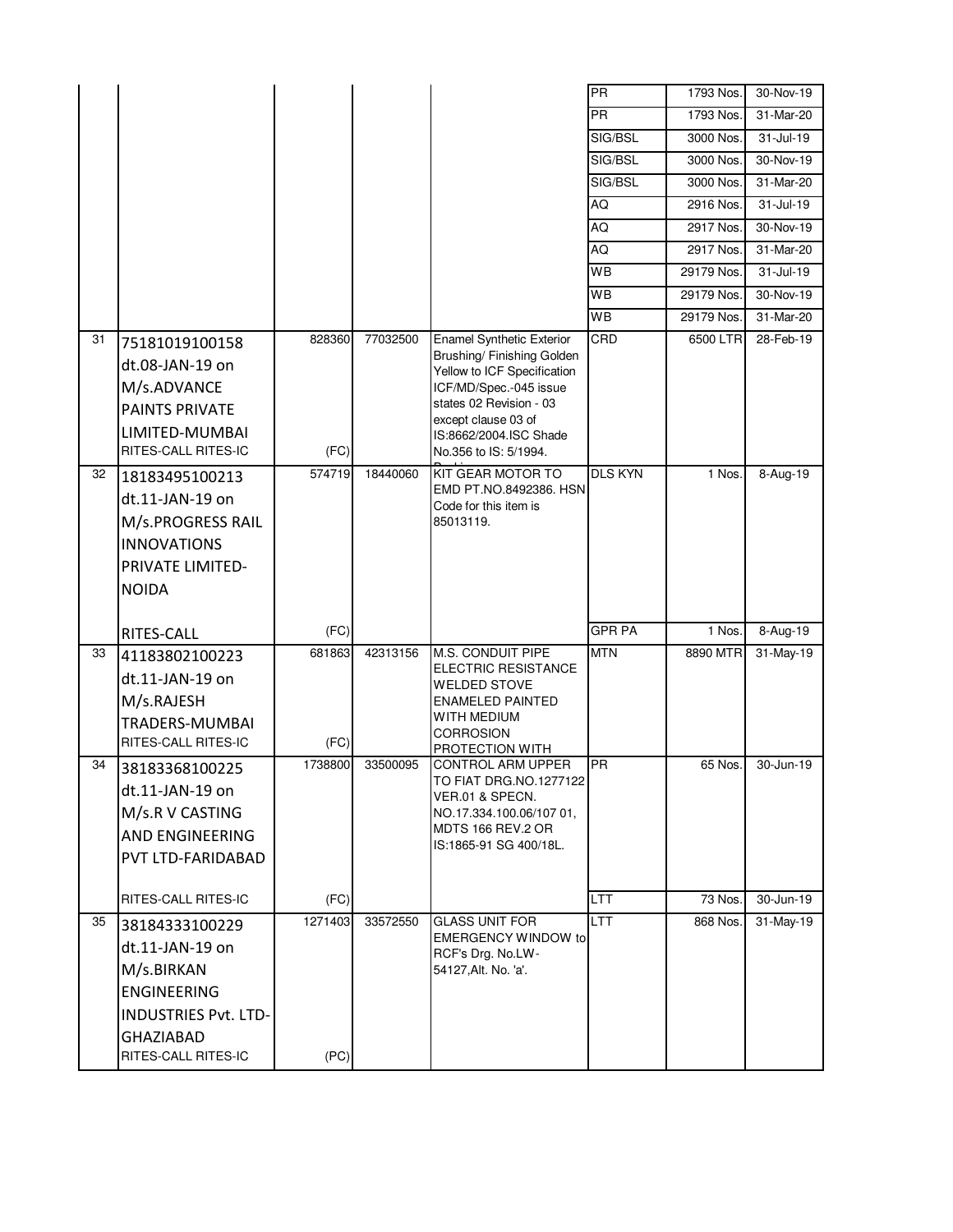| 36 | 80183131100242                   | 918099   | 80010726 | OIL LUBRICATING AXLE                                 | CRD            | 5670 LTR         | 4-May-19               |
|----|----------------------------------|----------|----------|------------------------------------------------------|----------------|------------------|------------------------|
|    | dt.14-JAN-19 on                  |          |          | REGULAR HEAVY IS:1628-<br>1986 PACKED IN 210         |                |                  |                        |
|    | M/s.INDIAN OIL                   |          |          | LTRS NON RETURNABLE                                  |                |                  |                        |
|    | <b>CORPORATION LTD-</b>          |          |          | NEW M.S. DRUM. MAKE                                  |                |                  |                        |
|    | <b>MUMBAI</b>                    |          |          | <b>IOCL ROEL 320</b>                                 |                |                  |                        |
|    | RITES-CALL                       | (FC)     |          |                                                      | CRD            | 6300 LTR         | 15-Sep-19              |
| 37 | 41182212100282                   | 1171800  | 47200017 | Dry type Power distribution                          | WB             | 3 Nos.           | 22-Apr-19              |
|    | dt.15-JAN-19 on                  |          |          | Transformer 60KVA<br>capacity, 750/415 V, 3-Phase    |                |                  |                        |
|    | M/s.VIMAL                        |          |          | for LHB type AC coaches as                           |                |                  |                        |
|    | <b>TRANSFORMER</b>               |          |          | per RDSO Specification No:                           |                |                  |                        |
|    | <b>CORPORATION-</b>              |          |          | RDSO/PE/SPEC/AC/0080-<br>2007 [REV.1]. Firm's        |                |                  |                        |
|    | MORADABAD                        |          |          | accepted offer: Make /                               |                |                  |                        |
|    | RITES-CALL                       | (FX)     |          | Brand -                                              | <b>WB</b>      | 3 Nos.           | 30-Apr-19              |
| 38 | 38183028100314                   | 3135502  | 38324003 | KNUCKLE PIVOT PIN                                    | SIG/BSL        | 8272 Set         | 14-Aug-19              |
|    | dt.16-JAN-19 on                  |          |          | WITH WASHER TO RDSO<br>DRG. NO. SK-62724 ALT-        |                |                  |                        |
|    | M/s.MELBROW                      |          |          | 27 OR LATEST. ITEM NO.                               |                |                  |                        |
|    | <b>ENGINEERING</b>               |          |          | 4. MATERIAL AND                                      |                |                  |                        |
|    | <b>WORKS PVT. LTD.-</b>          |          |          | SPECIFICAION TO BE AS<br>PER RDSO                    |                |                  |                        |
|    | <b>KOLKATA</b>                   |          |          | SPECIFICATION NO. WD-                                |                |                  |                        |
|    | RITES-CALL                       | (FC)     |          | 70-BD-10 [REV.1] OR<br><b>ATFST</b>                  |                |                  |                        |
| 39 | 75182371100345                   | 780125   | 76210900 | EUTECTIC TIN WELD                                    | <b>ACL BSL</b> | 175 Kgs.         | 30-May-19              |
|    | dt.17-JAN-19 on                  |          |          | PASTE OF M/S L&T MB<br>OR OERLIKON FON AP            |                |                  |                        |
|    | M/s.DIFFUSION                    |          |          | 612 OF M/S ADVANI                                    |                |                  |                        |
|    | <b>ENGINEERS LIMITED-</b>        |          |          | OERLILKON LIMITED OR<br>DIFFUSALOY TINALOY           |                |                  |                        |
|    | <b>NAGPUR</b>                    |          |          | OF M/S DIFFUSION                                     |                |                  |                        |
|    | RITES-CALL RITES-IC              | (FC)     |          | <b>ENGINEERS LIMITED OR</b>                          | <b>ACL BSL</b> | 169 Kgs.         | 30-Oct-19              |
| 40 | 42184008100428                   | 907599   | 35390128 | Set of various types of                              | <b>MTN</b>     | 5 Set            | 30-Apr-20              |
|    | dt.22-JAN-19 on                  |          |          | Cocks as per MTN Sketch<br>No.                       |                |                  |                        |
|    | M/s.RECON                        |          |          | EMU/MTN/BE/03/R2.(One                                |                |                  |                        |
|    | <b>ENGINEERING CO P</b>          |          |          | Set consists of 07 Items<br>having 136 nos.per Set). |                |                  |                        |
|    | LTD-KOLKATA                      |          |          | Firm's offer: As per                                 |                |                  |                        |
|    | RITES-CALL                       | (FP)     |          | Annexure attached.                                   | <b>VVH</b>     | 5 Set            | 30-Apr-20              |
|    |                                  |          |          |                                                      | <b>SNPD</b>    | 1 Set            | 30-Apr-20              |
| 41 | 43181129100456                   | 40763699 | 45178460 | 110V/120AH CAPACITY<br><b>VALVE REGULATED</b>        | <b>MTN</b>     | 87 Set           | 30-Jun-19              |
|    | dt.23-JAN-19 on                  |          |          | LEAD ACID BATTERIES                                  |                |                  |                        |
|    | M/s.HBL POWER                    |          |          | FOR TL COACHES IN                                    |                |                  |                        |
|    | <b>SYSTEMS LTD-</b>              |          |          | SETS OF 19 MODULES [6]<br>VOLTS PER MODULE], IN      |                |                  |                        |
|    | <b>HYDERABAD</b>                 |          |          | CHARGED CONDITION,                                   |                |                  |                        |
|    | RITES-CALL RITES-IC              | (FC)     |          | WITH INTER CELL<br><b>CONNECTOR AS PER</b>           | <b>MTN</b>     | 73 Set           | 30-Sep-19              |
|    |                                  |          |          | <b>RDSO SPECIFICATION</b>                            | <b>MTN</b>     | 73 Set           | $31 - Dec-19$          |
|    |                                  | 3514875  |          | No. RDSO/PE                                          | MTN            | 57 Set<br>650 MT | 31-Jan-20<br>28-Feb-20 |
| 42 | 60183100100466                   |          | 61252359 | CLEAN SILICA SAND,<br>FREE FROM CLAY,                | AQ             |                  |                        |
|    | dt.24-JAN-19 on                  |          |          | LOAMS, MICA AND                                      |                |                  |                        |
|    | M/s.PERFECT                      |          |          | OTHER FOREIGN<br>MATERIAL AS PER                     |                |                  |                        |
|    | <b>INDUSTRIES-</b>               |          |          | SPECIFICATION NO: AAR                                |                |                  |                        |
|    | AHMEDABAD<br>RITES-CALL RITES-IC | (PC)     |          | M-916-51, PACKED IN 10                               |                |                  |                        |
|    |                                  |          |          | KG. WATERPROOF                                       |                |                  |                        |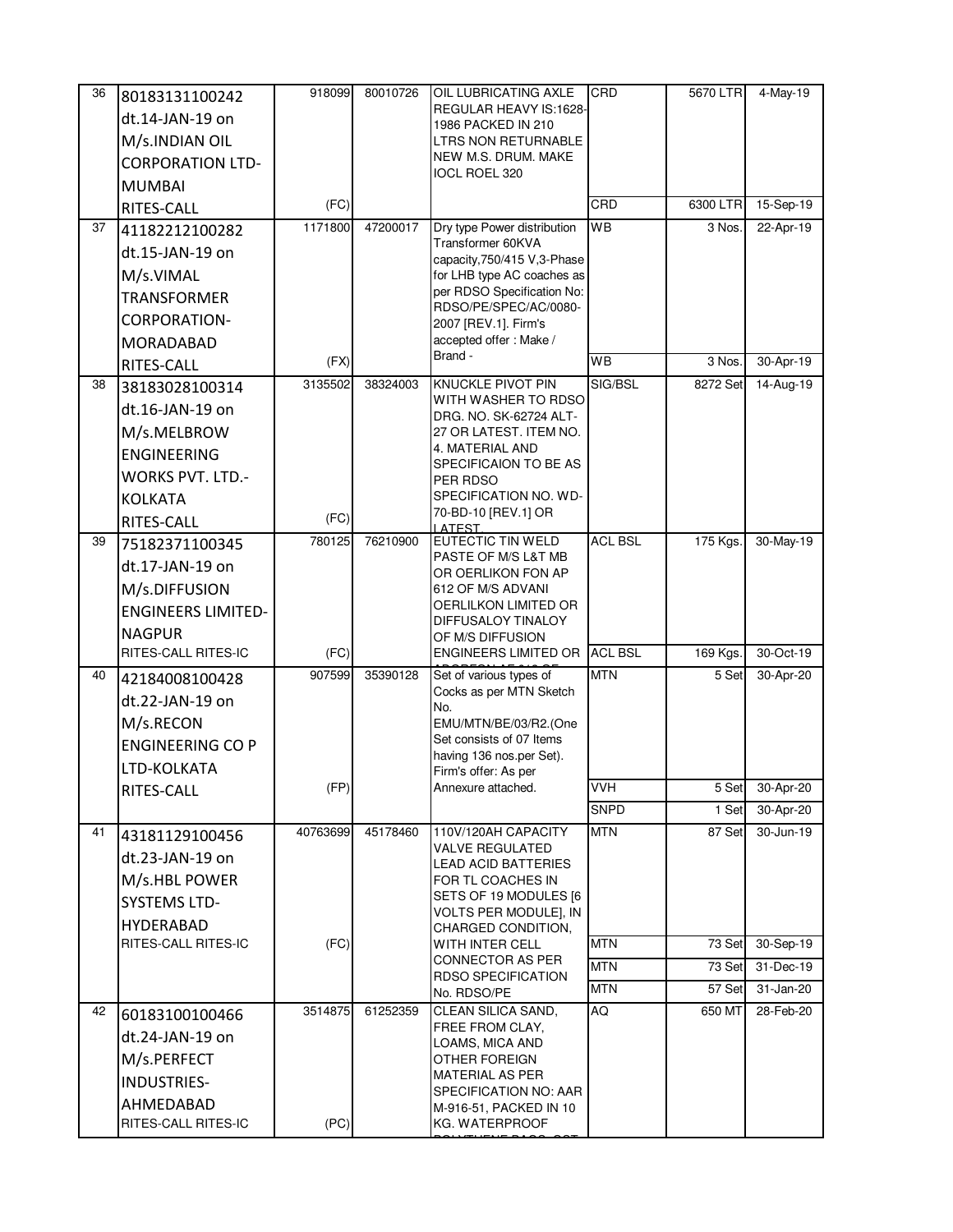| 43 | 18182186100491            | 1191765.78 | 18490037 | BEARING 6314                                             | <b>GPR PA</b>  | 9 Nos.                | 30-Sep-19     |
|----|---------------------------|------------|----------|----------------------------------------------------------|----------------|-----------------------|---------------|
|    | dt.25-JAN-19 on           |            |          | RS2Z/C4S/VT228                                           |                |                       |               |
|    | M/s.ANUPAM                |            |          | <b>IMPORTED MAKE OF</b><br>SKF/NBC/FAG] for              |                |                       |               |
|    | <b>MARKETING PVT LTD-</b> |            |          | RADIATOR FAN OF                                          |                |                       |               |
|    | <b>MUMBAI</b>             |            |          | WDG4/WDP4<br><b>LOCOMOTIVES. Firm's</b>                  |                |                       |               |
|    | RITES-CALL                | (PX)       |          | accepted offer :- "SKF"                                  | <b>GPR PA</b>  | 33 Nos.               | 30-Sep-19     |
|    |                           |            |          | make & HSN Code for this                                 | <b>DLS KYN</b> | 4 Nos.                | 30-Sep-19     |
|    |                           |            |          | item is 8482.                                            | <b>DLS KYN</b> | 8 Nos.                | 30-Sep-19     |
|    |                           |            |          |                                                          | <b>GPR PA</b>  | 30 Nos.               | 30-Sep-19     |
| 44 | 18182237100492            | 3776018    | 17453057 | ELEMENT FILTER FIBRE                                     | <b>GPR PA</b>  | 1052 Nos.             | $31 - Aug-19$ |
|    |                           |            |          | <b>GLASS (ECC AND</b>                                    |                |                       |               |
|    | dt.25-JAN-19 on           |            |          | <b>COMPRESSOR AIR</b>                                    |                |                       |               |
|    | M/s.PRAG                  |            |          | INTAKE) to EMD PART<br>NO.8402068 (DLW PT                |                |                       |               |
|    | POLYMERS-                 |            |          | NO. 17453057.) HSN                                       |                |                       |               |
|    | <b>LUCKNOW</b>            |            |          | CODE NO. 8607 MAKE &                                     |                | $\overline{477}$ Nos. |               |
|    | RITES-CALL RITES-IC       | (FC)       |          | <b>BRAND: M/S. CLARK</b>                                 | <b>DLS KYN</b> |                       | 31-Aug-19     |
| 45 | 38181875100507            | 2521140    | 30420453 | <b>STAINLESS STEEL</b><br>EQUAL ANGLE                    | <b>MTN</b>     | 12000 Nos.            | 28-Sep-19     |
|    | dt.28-JAN-19 on           |            |          | MOULDING SIZE: 2440 x                                    |                |                       |               |
|    | M/s.SHASWAT STEEL         |            |          | 25 x 25 x 1 MM, DRG. NO.                                 |                |                       |               |
|    | <b>WORKS PRIVATE</b>      |            |          | MISC. SK. 3542 ALT-5.<br>MATERIAL AND SPECN              |                |                       |               |
|    | LIMITED-MUMBAI            |            |          | AS PER DRG.                                              |                |                       |               |
|    |                           |            |          |                                                          |                |                       |               |
|    | RITES-CALL RITES-IC       | (PC)       |          |                                                          | <b>MTN</b>     | 5274 Nos.             | 30-Jun-20     |
| 46 | 18182188100527            | 3967644    | 17380169 | Valve Assembly unloader to                               | <b>DLS KYN</b> | 22 Nos.               | 10-Aug-19     |
|    |                           |            |          |                                                          |                |                       |               |
|    | dt.28-JAN-19 on           |            |          | EMD pt no.8091459.TO                                     |                |                       |               |
|    | M/s.MACO                  |            |          | DLW PT NO 17980150<br>FOR COMPRESSOR                     |                |                       |               |
|    | <b>CORPORATION INDIA</b>  |            |          | MODEL NO WLNA9BB                                         |                |                       |               |
|    | PRIVATE LTD-Kolkata       |            |          | (THIS ITEM IS PART OF                                    |                |                       |               |
|    |                           |            |          | <b>WATER COOLED</b><br>COMPRESSOR). HSN                  |                |                       |               |
|    | RITES-CALL RITES-IC       | (FC)       |          | CODE NO. 8414904175                                      | <b>GPR PA</b>  | 96 Nos.               | 10-Aug-19     |
| 47 | 90180645700529            | 1344846    | 90231326 | GD PART NO WXE55312<br>IS EQUAL ANGLE 130 X              | <b>MMR</b>     | 30000 Kgs.            | 31-Mar-20     |
|    | dt.28-JAN-19 on           |            |          | 130 X 12 mm in the length                                |                |                       |               |
|    |                           |            |          | of 9 Mtrs confirming to IS<br>2062/2011 E-250 Gr A Semi- |                |                       |               |
|    | M/s.STEEL                 |            |          | killed or killed. This item is                           |                |                       |               |
|    | <b>AUTHORITY OF INDIA</b> |            |          | required with ISI Mark/Tag.                              |                |                       |               |
|    | LTD.(SAIL), KOLKATA       |            |          |                                                          |                |                       |               |
|    |                           | (PC)       |          |                                                          |                |                       |               |
| 48 | RITES-CALL                | 5065587    | 90231120 | IS EQUAL ANGLES 100 X                                    | <b>MMR</b>     | 113000 Kgs.           | 31-Mar-20     |
|    | 90180643700531            |            |          | 100 X 10 M M IN                                          |                |                       |               |
|    | dt.28-JAN-19 on           |            |          | <b>COMMERTIAL LENGTH</b>                                 |                |                       |               |
|    | M/s.STEEL                 |            |          | OF 12mtrs TO SPECN IS<br>2062/11 E-250 GR "B0"           |                |                       |               |
|    | <b>AUTHORITY OF INDIA</b> |            |          | SEMIKILLED.                                              |                |                       |               |
|    | LTD.(SAIL), KOLKATA       |            |          |                                                          |                |                       |               |
|    | RITES-CALL                | (FC)       |          |                                                          |                |                       |               |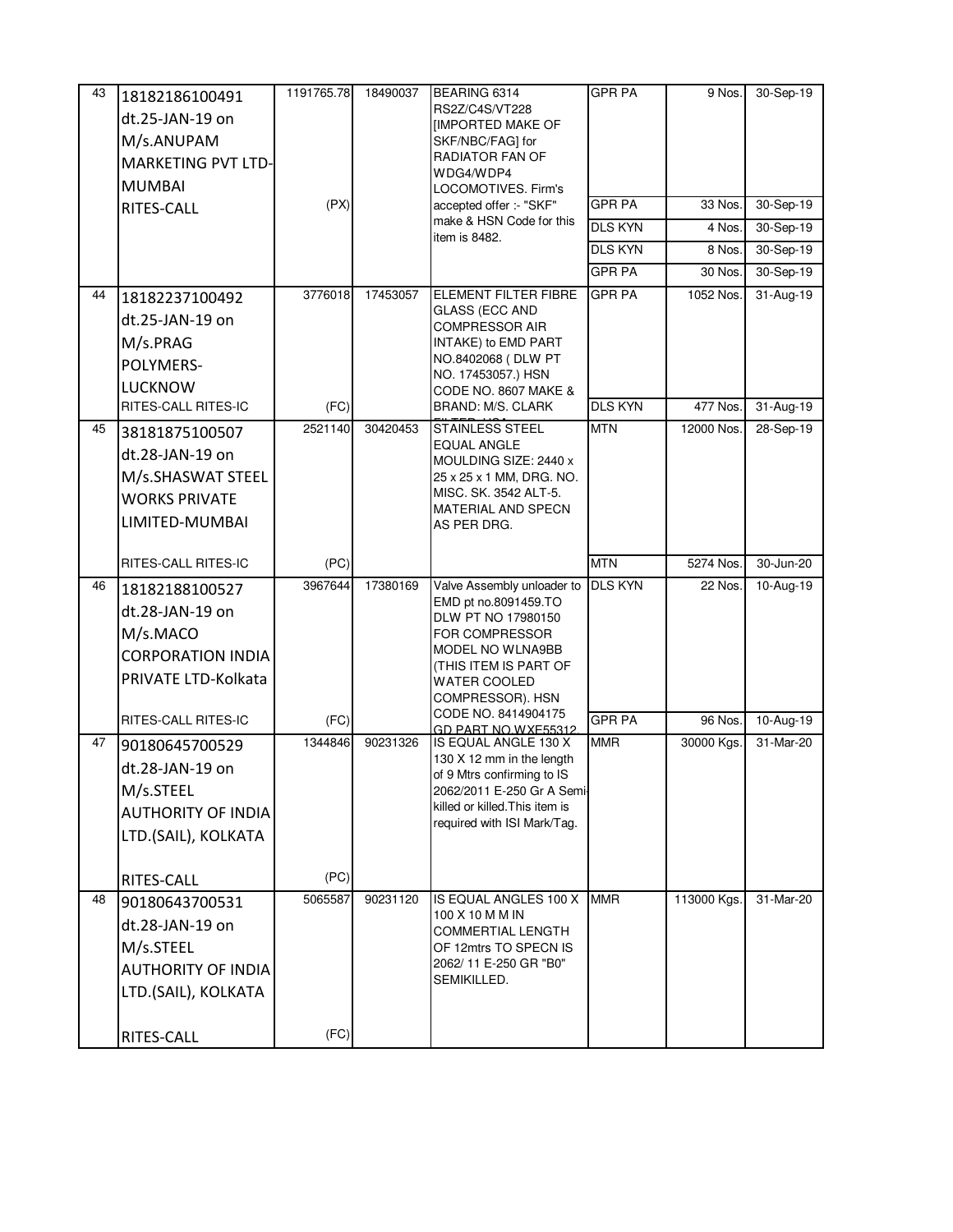| 49 | 27182949100547           | 1986484.5 | 25148771 | <b>SET OF BRAKE GEAR</b>                              | <b>ACL BSL</b> | 8 Set          | 30-Apr-20               |
|----|--------------------------|-----------|----------|-------------------------------------------------------|----------------|----------------|-------------------------|
|    | dt.30-JAN-19 on          |           |          | LINKAGE ASSEMBLY OF<br><b>BRAKE RINGGING FOR</b>      |                |                |                         |
|    | M/s.TIRUPATI             |           |          | CO-CO BOGIE AS PER                                    |                |                |                         |
|    | <b>ENGINEERING</b>       |           |          | <b>SKETCH</b>                                         |                |                |                         |
|    | <b>WORKS-KOLKATA</b>     |           |          | NO.BSL/ELW/SK.NO.7003<br>ALT-5. (SET CONSISTS         |                |                |                         |
|    | RITES-CALL RITES-IC      | (PC)      |          | OF 09 ITEMS 88 NOs.)                                  | <b>ACL BSL</b> | 5 Set          | 31-Dec-19               |
| 50 | 27183511100588           | 1320278   | 29100045 | TRACK ROD FOR WAG-                                    | <b>ACL BSL</b> | 42 Nos.        | 31-Aug-19               |
|    | dt.31-JAN-19 on          |           |          | 9/WAP-7 LOCO AS PER<br>CLW DRG. NO. 1209.01-          |                |                |                         |
|    | M/s.FAIVELEY             |           |          | 316.051 OR LATEST (ABB                                |                |                |                         |
|    | <b>TRANSPORT RAIL</b>    |           |          | DRG. NO. IB016-00408 OR                               |                |                |                         |
|    | <b>TECHNOLOGIES</b>      |           |          | LATEST). Firms Accepted<br>Offer: Track Rod to FTRTIL |                |                |                         |
|    | <b>INDIA LIMITED-</b>    |           |          | Part number 741 2071 00                               |                |                |                         |
|    | <b>HOSUR</b>             |           |          | which conforms to C                                   |                |                |                         |
|    | RITES-CALL RITES-IC      | (FC)      |          |                                                       |                |                |                         |
| 51 | 90181034100008           | 1245670   | 93411182 | Common Plywood 6 mm,                                  | <b>MTN</b>     | 878 Nos.       | $1-Jul-19$              |
|    | dt.01-JAN-19 on          |           |          | Plywood size 2440 X 1220 X<br>6 mm IS specn. 303/89   |                |                |                         |
|    | M/s.PROACTIVE            |           |          | grade BWR type 'AA' No. of                            |                |                |                         |
|    | PRODUCTS-MUMBAI          |           |          | Ply 3 with preservative                               |                |                |                         |
|    |                          |           |          | treatement for insect attack<br>to specn. IS 5539/69  |                |                |                         |
|    | RITES-CALL               | (FC)      |          | appendix 'A' SL No. VIII type TMW                     |                | 521 Nos.       | $1-Jul-19$              |
| 52 | 38182235100041           | 3071578   | 30021029 | THERMOPLASTIC                                         | <b>MTN</b>     | 2247 Nos.      | 30-Jun-19               |
|    | dt.02-JAN-19 on          |           |          | <b>POLYESTER</b>                                      |                |                |                         |
|    | M/s.OKAY                 |           |          | <b>ELASTOMER [HYTREL]</b><br>LOWER WASHER FOR         |                |                |                         |
|    | <b>INDUSTRIES-</b>       |           |          | PRIMARY SUSPENSION                                    |                |                |                         |
|    | <b>MUMBAI</b>            |           |          | to RDSO DRG. No. CG-K<br>4059, ALT-4, ITEM NO. 1,2    |                |                |                         |
|    | RITES-CALL               | (FC)      |          | & 3. MATERIAL                                         | <b>PUNE</b>    | 515 Nos.       | 30-Jun-19               |
|    |                          |           |          | SPECIFICATION:RDSO                                    | <b>WB</b>      | 168 Nos.       | 30-Jun-19               |
| 53 | 79183076100047           | 1508001   | 79011482 | SPECN, NO. C-K 409<br>SHEETING CLOTH                  | <b>MTN</b>     | 4500 MTR       | 18-Apr-19               |
|    | dt.02-JAN-19 on          |           |          | <b>COTTON KHADI (HAND</b>                             |                |                |                         |
|    | M/s.KHADI                |           |          | SPUN) BLEACHED 91.4<br>CMS WIDE TO IS 3779/94         |                |                |                         |
|    | <b>GRAMODYOG</b>         |           |          | REAFFIRMED 2000 FIRST                                 |                |                |                         |
|    | <b>BHAVAN KVIC-</b>      |           |          | REVISION.                                             |                |                |                         |
|    | <b>MUMBAI</b>            |           |          |                                                       |                |                |                         |
|    | RITES-CALL               | (FC)      |          |                                                       | <b>MTN</b>     | 10184 MTR      | 31-May-19               |
|    |                          |           |          |                                                       | <b>SNPD</b>    | 500 MTR        | 10-Apr-19               |
|    |                          |           |          |                                                       | SNPD           | <b>567 MTR</b> | $\overline{31}$ -May-19 |
| 54 | 38181012100049           | 3475500   | 30236071 | <b>BENT COUPLING LINK</b>                             | <b>MTN</b>     | 100 Nos.       | $1-Apr-19$              |
|    | dt.02-JAN-19 on          |           |          | TOGETHER WITH<br><b>TRUNION</b>                       |                |                |                         |
|    | M/s.RAMKRISHNA           |           |          | [L.H.THREAD]FOR                                       |                |                |                         |
|    | <b>FORGINGS LIMITED-</b> |           |          | <b>ENHANCED CAPACITY</b><br><b>SCREW COUPLING TO</b>  |                |                |                         |
|    | <b>KOLKATA</b>           |           |          | RDSO DRG NO SK-99002                                  |                |                |                         |
|    | RITES-CALL               | (FC)      |          | ALT 5, ITEM NOS 2 AND 5. MTN                          |                | 562 Nos.       | 28-Jun-19               |
| 55 | 38181819100057           | 884300    | 30358206 | 20 NB FLANGE WELDED                                   | <b>PUNE</b>    | 40 Set         | 14-Aug-19               |
|    | dt.03-JAN-19 on          |           |          | JOINT [PIPE TO<br><b>EQUIPMENT] FOR</b>               |                |                |                         |
|    | M/s.COMET                |           |          | PASSENGER STOCK.                                      |                |                |                         |
|    | TECHNOCOM PVT.           |           |          | [AIR BRAKE] TO RDSO<br>DRG. NO. WD 83062-S-07.        |                |                |                         |
|    | LTD.-HOWRAH              |           |          | ALT-5 ITEM NO. 1 TO 4.                                |                |                |                         |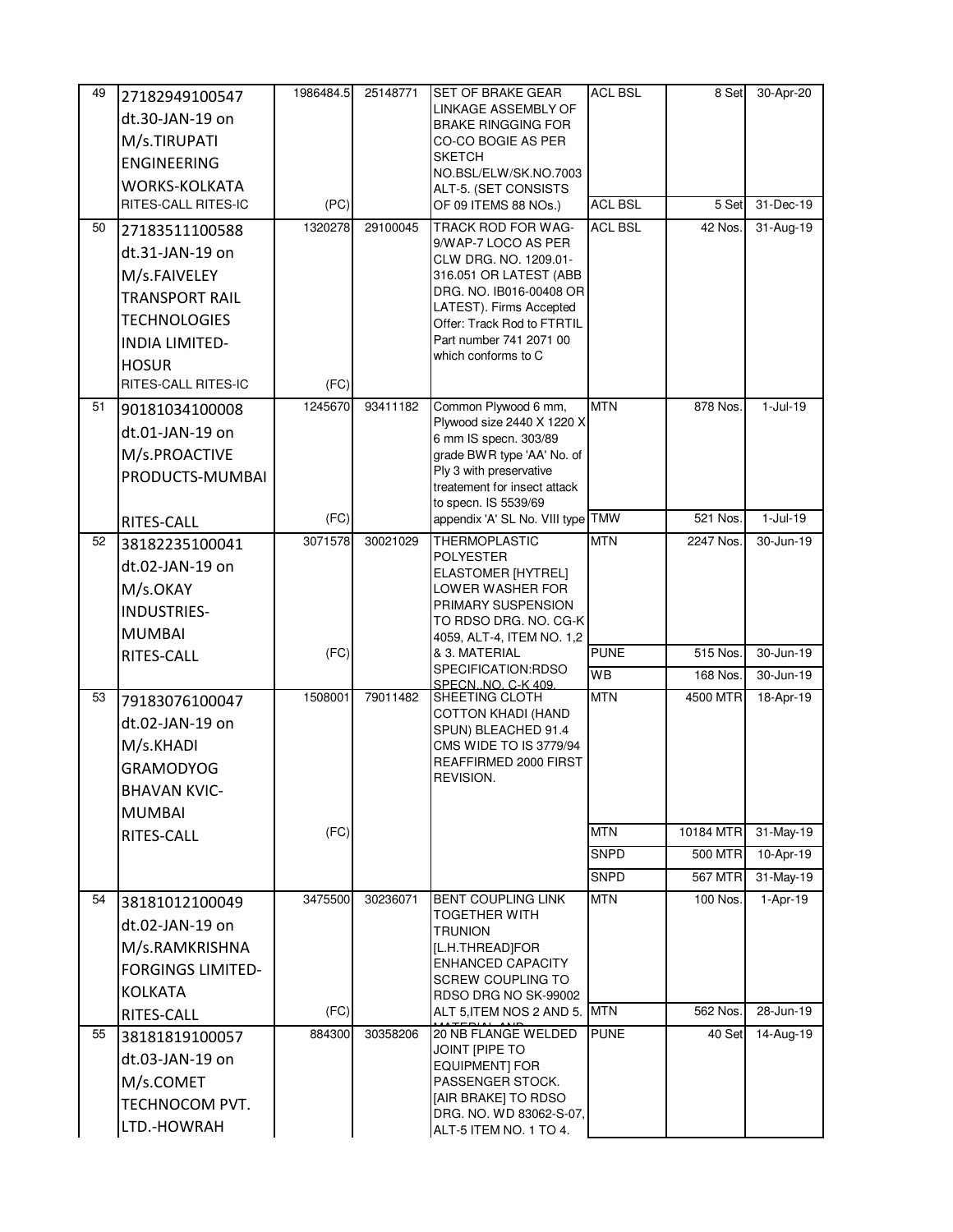|    | RITES-CALL                 | (FC)      |          | MTRL AND SPECN.                                            | <b>MTN</b>                  | 4150 Set       | 14-Aug-19               |
|----|----------------------------|-----------|----------|------------------------------------------------------------|-----------------------------|----------------|-------------------------|
| 56 | 38183511100082             | 3352009.5 | 30020724 | <b>Collar for Direct Mounted</b>                           | <b>MTN</b>                  | 6735 Nos.      | 25-Aug-19               |
|    | dt.04-JAN-19 on            |           |          | Roller Bearing Arrangement<br>to ICF Drg. No. T-0-2-628    |                             |                |                         |
|    | M/s.ISHMEET                |           |          | Alt-f/4. MATERIAL AND                                      |                             |                |                         |
|    | <b>FORGINGS PVT. LTD.-</b> |           |          | SPECIFICATION AS PER                                       |                             |                |                         |
|    | LUDHIANA                   |           |          | DRAWING. FIRM'S<br>OFFER :- MAKE/BRAND -                   |                             |                |                         |
|    | RITES-CALL RITES-IC        | (FC)      |          | IFPL.                                                      |                             |                |                         |
| 57 | 90181029100084             | 3273458   | 93500208 | Densified resins                                           | <b>MTN</b>                  | 600 Nos.       | 31-Jul-19               |
|    | dt.04-JAN-19 on            |           |          | impregnated compreg<br>plywood                             |                             |                |                         |
|    | M/s.SHRI RAM               |           |          | size:2850x850x12mm thick                                   |                             |                |                         |
|    | PANELS-MANDI               |           |          | to ICF Specn no:C-9407                                     |                             |                |                         |
|    | <b>GOBINDGARH</b>          |           |          | (REV-3) TYPE II. Nos. This<br>item is reserved for ICF     |                             |                |                         |
|    | RITES-CALL RITES-IC        | (FC)      |          | approved sources only.                                     | <b>MTN</b>                  | 585 Nos.       | 9-Aug-19                |
|    |                            |           |          | Make/Brand MAGNUS                                          | <b>PR</b>                   | 100 Nos.       | 31-Jul-19               |
|    |                            |           |          |                                                            | PR                          | 508 Nos.       | 9-Aug-19                |
| 58 | 80182238100189             | 17226766  | 80010398 | Shell Diala S3 ZX-1 dried of ACL BSL                       |                             | 14850 LTR      | 31-May-19               |
|    | dt.10-JAN-19 on            |           |          | M/s.Shell India, Packing of<br>209 Ltrs. Accepted Product: |                             |                |                         |
|    | M/s.UNITED SALES           |           |          | Shell Dialla S4 ZX-I in 209                                |                             |                |                         |
|    | <b>AND SERVICES-</b>       |           |          | Ltrs.pack                                                  |                             |                |                         |
|    | <b>KORBA</b>               |           |          |                                                            |                             |                |                         |
|    | RITES-CALL RITES-IC        | (PC)      |          |                                                            | <b>ACL BSL</b>              | 14630 LTR      | 31-Mar-19               |
|    |                            |           |          |                                                            | <b>SNPD</b>                 | 2258 LTR       | $31-May-19$             |
|    |                            |           |          |                                                            | <b>SNPD</b>                 | 2090 LTR       | 31-Mar-19               |
|    |                            |           |          |                                                            | AQ                          | 4774 LTR       | 31-May-19               |
|    |                            |           |          |                                                            | AQ                          | 4598 LTR       | $\overline{31}$ -Mar-19 |
|    |                            |           |          |                                                            | <b>KALVA</b>                | 1162 LTR       | 31-May-19               |
|    |                            |           |          |                                                            | <b>KALVA</b>                | 836 LTR        | 31-Mar-19               |
| 59 | 18182155100217             | 574825    | 16140357 | ROLLER ASSEMBLY CAM<br>FOLLOWER EMD PT NO                  | <b>GPR PA</b>               | 253 Nos.       | 30-Apr-19               |
|    | dt.11-JAN-19 on            |           |          | 9571597 DLW PT NO                                          |                             |                |                         |
|    | M/s.NRB BEARINGS           |           |          | 16140357 MAKE:-NRB                                         |                             |                |                         |
|    | LIMITED-MUMBAI             |           |          |                                                            |                             |                |                         |
|    |                            |           |          |                                                            |                             |                |                         |
|    | RITES-CALL RITES-IC        | (FC)      |          |                                                            | <b>DLS KYN</b>              | 100 Nos.       | 30-Apr-19               |
| 60 | 42181349100595             | 1195954   | 35390104 | <b>SET OF PRESSURE</b><br><b>GUAGE FOR EMU</b>             | <b>MTN</b>                  | 42 Set         | 30-Jul-19               |
|    | dt.31-JAN-19 on            |           |          | COACHES AS PER                                             |                             |                |                         |
|    | M/s.MIDLANDS AND           |           |          | SKETCH NO<br>EMU/MTN/BE/11 R2 (one                         |                             |                |                         |
|    | CO.-KOLKATA                |           |          | set consists of 06 items                                   |                             |                |                         |
|    | RITES-CALL RITES-IC        | (FC)      |          | having 06 Nos per set).                                    | <b>VVH</b>                  | 30 Set         | 30-Jul-19               |
|    |                            |           |          | FIRM'S OFFER:<br>MAKE/BRAND-                               | <b>KALVA</b>                | 6 Set          | 30-Jul-19               |
|    |                            | 8833657   | 31900768 | <b>MIDI ANDS</b>                                           | <b>SNPD</b><br><b>KALVA</b> | 9 Set<br>6 Set | 30-Jul-19<br>15-Nov-19  |
| 61 | 42181268100280             |           |          | SET OF AWS<br><b>GENERATOR CARD B1-</b>                    |                             |                |                         |
|    | dt.15-JAN-19 on            |           |          | A1 AND PROCESSOR                                           |                             |                |                         |
|    | M/s.GENERAL AUTO           |           |          | CARD B11-A1 [TWO<br>CARDS PER SETI FOR                     |                             |                |                         |
|    | <b>ELECTRIC</b>            |           |          | <b>BG DC/AC-DC EMU</b>                                     |                             |                |                         |
|    | <b>CORPORATION-</b>        |           |          | DRIVING TRAILER                                            |                             |                |                         |
|    | <b>MUMBAI</b>              |           |          | COACHES. FIRM'S<br>OFFER: MAKE/BRAND -                     | <b>SNPD</b>                 |                |                         |
|    | RITES-CALL                 | (FC)      |          | SIEMENS.                                                   |                             | 2 Set          | 15-Nov-19               |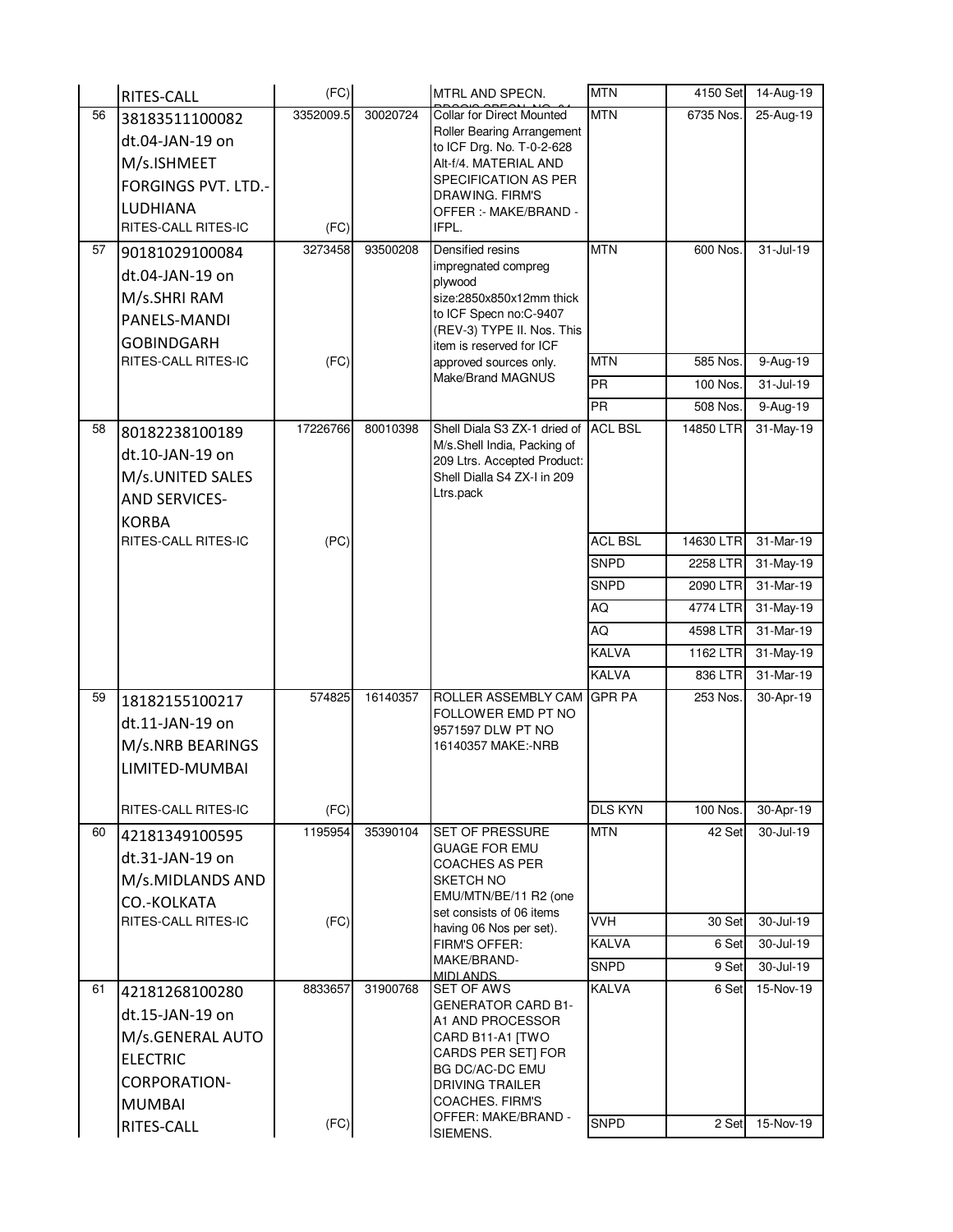|    |                         |           |          |                                                 | VVH             | 6 Set     | 15-Nov-19     |
|----|-------------------------|-----------|----------|-------------------------------------------------|-----------------|-----------|---------------|
| 62 | 38183327100292          | 1289393   | 38164681 | AIR BRAKE HOSE                                  | <b>MTN</b>      | 620 Nos.  | 31-Aug-19     |
|    | dt.15-JAN-19 on         |           |          | <b>COUPLING FOR BRAKE</b>                       |                 |           |               |
|    | M/s.AVADH RAIL          |           |          | PIPE TO RDSO<br>DRG.NO.SK-73547.                |                 |           |               |
|    | <b>INFRA LIMITED-</b>   |           |          | ALT.13 OR LATEST.                               |                 |           |               |
|    |                         |           |          | <b>MATERIAL AND</b>                             |                 |           |               |
|    | <b>HARIDWAR</b>         | (FC)      |          | SPECIFICATION: RDSO<br>SPECIFICATION NO. 02-    | WB              | 360 Nos.  | 31-Aug-19     |
|    | RITES-CALL              |           |          | ABR-02 WITH                                     | <b>ACL BSL</b>  | 389 Nos.  | $31 - Aug-19$ |
|    |                         | 859685    |          | AMENDMENT NO. 4 OF                              | $\overline{PR}$ |           |               |
| 63 | 38183028100321          |           | 38324003 | KNUCKLE PIVOT PIN<br>WITH WASHER TO RDSO        |                 | 16 Set    | 23-Oct-19     |
|    | dt.17-JAN-19 on         |           |          | DRG. NO. SK-62724 ALT-                          |                 |           |               |
|    | M/s.COMET               |           |          | 27 OR LATEST. ITEM NO.                          |                 |           |               |
|    | TECHNOCOM PVT.          |           |          | 4. MATERIAL AND<br>SPECIFICAION TO BE AS        |                 |           |               |
|    | LTD.-HOWRAH             |           |          | PER RDSO                                        |                 |           |               |
|    | RITES-CALL              | (FC)      |          | SPECIFICATION NO. WD-                           | SIG/BSL         | 1055 Set  | 23-Oct-19     |
|    |                         |           |          | 70-BD-10 [REV.1] OR<br>LATEST.                  | <b>KWV</b>      | 385 Set   | 23-Oct-19     |
|    |                         |           |          |                                                 | <b>ACL BSL</b>  | 150 Set   | 23-Oct-19     |
|    |                         |           |          |                                                 | <b>GPR PA</b>   | 26 Set    | 23-Oct-19     |
|    |                         |           |          |                                                 | <b>KYN</b>      | 56 Set    | 23-Oct-19     |
|    |                         |           |          |                                                 | AQ              | 580 Set   | 23-Oct-19     |
| 64 | 27183299100346          | 577500    | 29250020 | SET OF GASKET [NON                              | <b>ACL BSL</b>  | 55 Set    | 8-Aug-19      |
|    | dt.18-JAN-19 on         |           |          | <b>METALICI FOR</b>                             |                 |           |               |
|    | M/s.JAISHREE            |           |          | WAG9/WAP7 LOCOS AS<br>PER CLW SPEC              |                 |           |               |
|    | <b>RUBBER PRODUCTS-</b> |           |          | NO.CLW/MS/3/0062. ALT-                          |                 |           |               |
|    | <b>KOLKATA</b>          |           |          | 8 OR LATEST CONSIST                             |                 |           |               |
|    | RITES-CALL              | (FC)      |          | OF 11 ITEMS 68 NOS AS<br>PER ANNEX.FIRMs        |                 |           |               |
| 65 |                         | 751627    | 29440026 | Casing assy for oil cooling                     | <b>ACL BSL</b>  | 7 Nos.    | 31-Mar-19     |
|    | 27183660100353          |           |          | unit for                                        |                 |           |               |
|    | dt.18-JAN-19 on         |           |          | transformer/converter as per                    |                 |           |               |
|    | M/s.R.P.MACHINE         |           |          | CLW spec. No.<br>CLW/ES/3/0023 Alt. H or        |                 |           |               |
|    | <b>TOOLS-GAZIABAD</b>   |           |          | latest, CLW Drg no-                             |                 |           |               |
|    | RITES-CALL RITES-IC     | (FC)      |          | CLW/ES/3/SK4/0023 (Ref                          |                 |           |               |
| 66 | 38181071100368          | 1619352   | 30227800 | SIDE BUFFER CASING<br>FOR COACHING STOCK        | <b>MTN</b>      | 324 Nos.  | 31-May-19     |
|    | dt.18-JAN-19 on         |           |          | [CASTING] TO RDSO. SK-                          |                 |           |               |
|    | M/s.N.K. IRON           |           |          | 94043 ALT-5,                                    |                 |           |               |
|    | <b>INDUSTRIES-AGRA</b>  |           |          | ALTERNATIVE SK-94044,<br>ALT-NIL. MTRL          |                 |           |               |
|    | RITES-CALL RITES-IC     | (FC)      |          | SPECIFICATION AS PER                            |                 |           |               |
| 67 | 10181331100423          | 8067257.1 | 11020180 | <b>BRAKE SHOE I.R. PART</b>                     | <b>ACL BSL</b>  | 950 Nos.  | 31-Mar-19     |
|    | dt.22-JAN-19 on         |           |          | NO. D/BG-1753/X2, ALT<br>(8), RDSO SPECN. NO. M |                 |           |               |
|    | M/s.RIDDHI SIDDHI       |           |          | and C/MTD/101/2007.                             |                 |           |               |
|    | UDYOG-KOLKATA           |           |          | (HSN CODE: 8607)                                |                 |           |               |
|    | RITES-CALL RITES-IC     | (PC)      |          |                                                 | <b>ACL BSL</b>  | 3888 Nos. | 30-Apr-19     |
|    |                         |           |          |                                                 |                 |           |               |
|    |                         |           |          |                                                 | <b>AQ</b>       | 1063 Nos. | $31-Mar-19$   |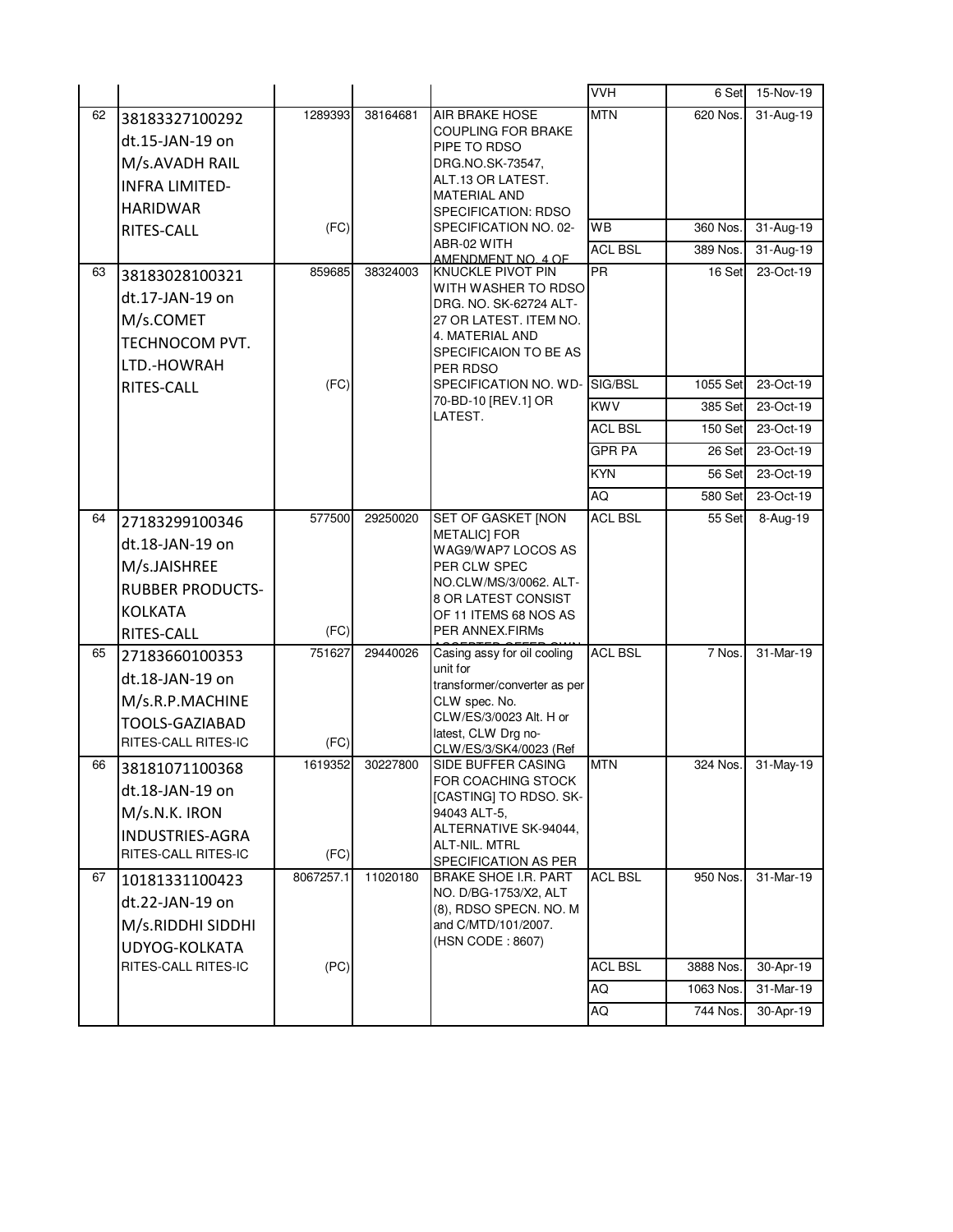| 68 | 81182073100497                          | 668828  | 83048819 | <b>PAPER COMPUTER IN</b>                                 | <b>STY</b>               | 700 Set             | 31-May-19 |
|----|-----------------------------------------|---------|----------|----------------------------------------------------------|--------------------------|---------------------|-----------|
|    | dt.25-JAN-19 on                         |         |          | SHEETS CONFORMING                                        |                          |                     |           |
|    | M/s.RADEX                               |         |          | TO IS: 12766/97 WITH<br><b>TESTS REQUIREMENT</b>         |                          |                     |           |
|    | <b>STATIONERY INDIA</b>                 |         |          | AS GIVEN IN ISS IN SIZE                                  |                          |                     |           |
|    | PRIVATE LIMITED-                        |         |          | 38.1 x 30.5 cms. 1 PLY                                   |                          |                     |           |
|    |                                         |         |          | <b>CONTINOUS</b><br>STATIONERY WITH EASY                 |                          |                     |           |
|    | <b>NEW DELHI</b><br>RITES-CALL RITES-IC | (FC)    |          | READ (EZ) LINES IN                                       | <b>STY</b>               | 692 Set             | 30-Sep-19 |
|    |                                         | 681450  | 29230032 | <b>LIGHT BLUE INK SIZE</b><br><b>SET OF HOSES AS PER</b> | <b>ACL BSL</b>           | 55 Set              | 31-May-19 |
| 69 | 27183291100520                          |         |          | SLPEC.NO.CLW/ES/3/009                                    |                          |                     |           |
|    | dt.28-JAN-19 on                         |         |          | 9 ALT-E CONSISTING 6                                     |                          |                     |           |
|    | M/s.A B ELASTO                          |         |          | <b>ITEMS (1) VITON HOSE</b>                              |                          |                     |           |
|    | PRODUCTS PVT LTD-                       |         |          | D28.6/25.4 LENGTH-1.0<br>MTRS, QTY-01 NO(2)              |                          |                     |           |
|    | <b>KOLKATA</b>                          |         |          | SPIRAL HOSE                                              |                          |                     |           |
|    | RITES-CALL RITES-IC                     | (FC)    |          | VOHNW29PA6                                               |                          |                     |           |
| 70 | 42181338100524                          | 1537997 | 35350131 | SET OF ITEMS (must                                       | <b>MTN</b>               | 13 Set              | 31-Dec-19 |
|    | dt.28-JAN-19 on                         |         |          | change) FOR EP Unit of<br>M/s. Escorts make to Drg       |                          |                     |           |
|    | M/s.ESCORTS                             |         |          | No:0A68051 as per SK                                     |                          |                     |           |
|    | LIMITED-FARIDABAD                       |         |          | No.EMU/MTN/BE 08R4                                       |                          |                     |           |
|    |                                         |         |          | (one set consisting of 09<br>items having a total of 684 |                          |                     |           |
|    | RITES-CALL RITES-IC                     | (FC)    |          | Nos each setFirm's offer:                                | <b>VVH</b>               | 15 Set              | 31-Dec-19 |
|    |                                         |         |          | Supply as pe                                             | <b>KALVA</b>             | 1 Set               | 31-Dec-19 |
|    |                                         |         |          |                                                          | <b>SNPD</b>              | 4 Set               | 31-Dec-19 |
| 71 | 42181086100526                          | 543447  | 35380123 | BK. GEAR PIN FOR                                         | <b>MTN</b>               | 69 Set              | 30-Aug-19 |
|    | dt.28-JAN-19 on                         |         |          | MOTOR COACH DRG.                                         |                          |                     |           |
|    | M/s.MAHARAJA                            |         |          | NO. 1]F[C AND W]1233<br>ALT-3, ITEM NO.1,                |                          |                     |           |
|    | STEEL (FORGINGS)-                       |         |          | QUANTITY - 08 NOS.                                       |                          |                     |           |
|    | <b>HOWRAH</b>                           |         |          | 2]F[C AND W]1233 ALT-3,                                  |                          |                     |           |
|    | RITES-CALL RITES-IC                     | (FC)    |          | ITEM NO.3, QUANTITY -<br>08 NOS. 3]F[C AND               |                          |                     |           |
| 72 | 41181540100538                          | 5184646 | 41099588 | POLYIMIDE FILM BACKED TMW                                |                          | 66540 MTR           | 1-Apr-19  |
|    | dt.29-JAN-19 on                         |         |          | UNIFORM MICA TAPE                                        |                          |                     |           |
|    | M/s.ISOVOLTA INDIA                      |         |          | KUAT-CZ SIZE: 0.10 MM X<br>25 MM WIDE FOR                |                          |                     |           |
|    |                                         |         |          | HITACHI 15250                                            |                          |                     |           |
|    | PVT LTD-MUMBAI                          |         |          | ARMATURE INSULATION                                      |                          |                     |           |
|    | <b>RITES-CALL RITES-IC</b>              | (FC)    |          | COIL AS PER HITACHI<br>SPECIFICATION No. AO              | <b>TMW</b>               | 57887 MTR           | 30-Apr-19 |
|    |                                         |         |          | 266 ALT.-4.                                              | <b>TMW</b>               | 57887 MTR           | 30-Aug-19 |
| 73 | 42181191100542                          | 4323520 | 31337030 | MAKE/BRAND:OFM<br>M.C. COACH                             | <b>KALVA</b>             | 3 Nos.              | 31-May-19 |
|    |                                         |         |          | CONTROLLER FOR GP                                        |                          |                     |           |
|    | dt.29-JAN-19 on                         |         |          | 194 /MRVC EMU AC-DC                                      |                          |                     |           |
|    | M/s.PT                                  |         |          | <b>RAKES COMPATIBLE</b><br>FOR PIS SYSTEM OF AC-         |                          |                     |           |
|    | <b>COMMUNICATION</b>                    |         |          | <b>DC SIEMENS EMU</b>                                    |                          |                     |           |
|    | <b>SYSTEMS PRIVATE</b>                  |         |          | RAKE.FIRM'S OFFER:                                       |                          |                     |           |
|    | LIMITED-GAUTAM                          |         |          | M.C.COACH<br>CONTROLLER                                  |                          |                     |           |
|    | <b>BUDDHA NAGAR</b>                     |         |          | <b>COMPATIBLE WITH</b>                                   |                          |                     |           |
|    | RITES-CALL RITES-IC                     | (FC)    |          | SIEMENS EXISTING AC-                                     | <b>SNPD</b>              | $\overline{3}$ Nos. | 30-Jun-19 |
|    |                                         |         |          | DC EMU RAKES OF<br><b>MRVC-I</b>                         | DYCMM-                   | 10 Nos.             | 31-May-19 |
|    |                                         |         |          |                                                          | D(EMU)<br><b>VIDYA V</b> |                     |           |
|    |                                         |         |          |                                                          |                          |                     |           |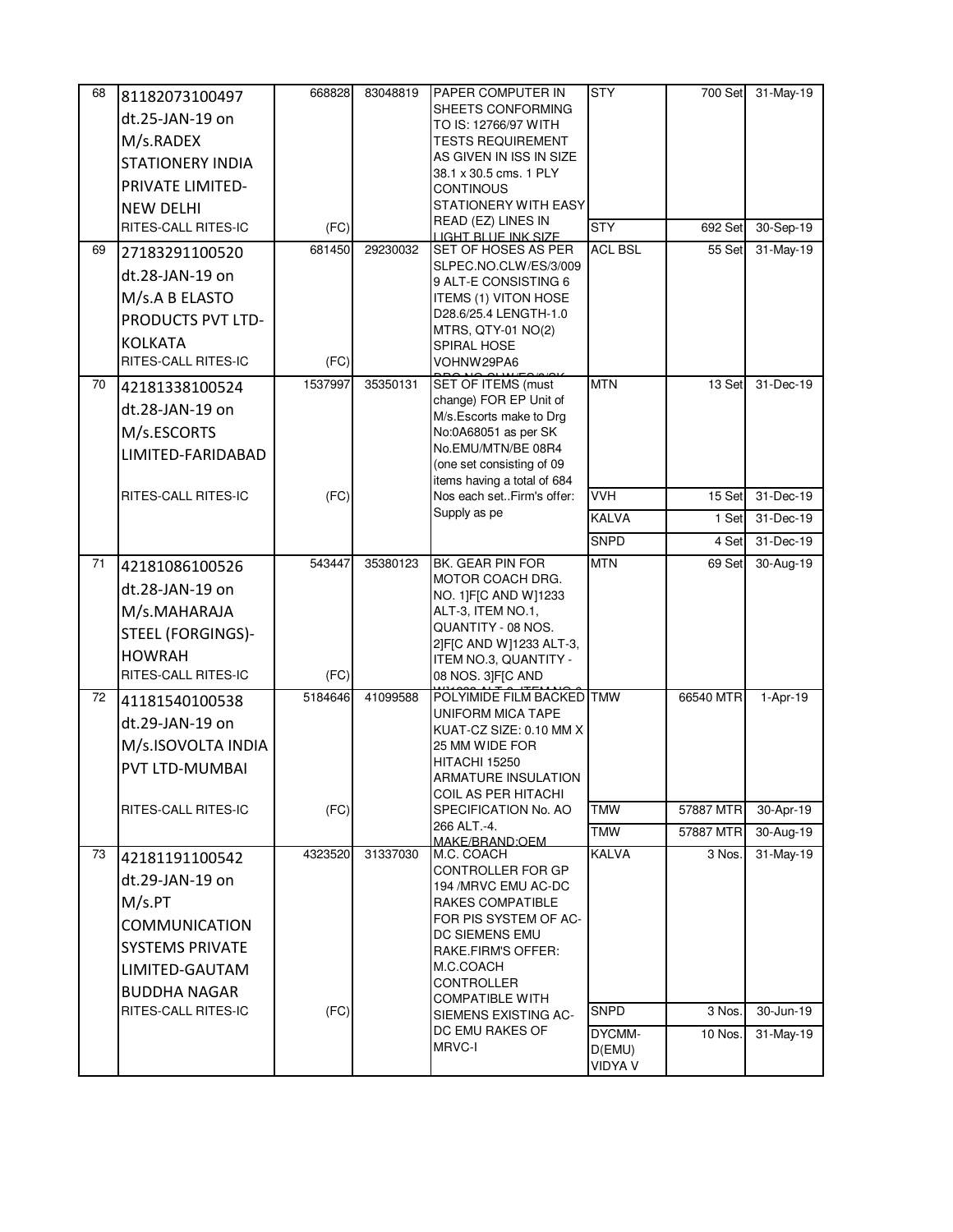| 74 | 27183651100556                        | 1267320  | 29960058 | Electro magnet coil for                                   | <b>ACL BSL</b> | 12 Nos.   | $31 -$ Jul-19 |
|----|---------------------------------------|----------|----------|-----------------------------------------------------------|----------------|-----------|---------------|
|    | dt.30-JAN-19 on                       |          |          | contactor BPS 15.15-C/2,                                  |                |           |               |
|    | M/s.SECHERON                          |          |          | Secheron Id No. AVE 30000<br>or latest. FIRMs             |                |           |               |
|    | <b>HASLER INDIA</b>                   |          |          | <b>ACCEPTED OFFER:</b>                                    |                |           |               |
|    | PRIVATE LIMITED-                      |          |          | ELECTROMAGNET COIL                                        |                |           |               |
|    |                                       |          |          | FOR CONTACTOR BPS<br>15.15 C/2, SECHERON ID               |                |           |               |
|    | <b>GURGAON</b><br>RITES-CALL RITES-IC | (FC)     |          | NO. AVE 80000.                                            |                |           |               |
| 75 |                                       | 8868644  | 23560885 | <b>IOH Maintenance Kit (Sub</b>                           | <b>ACL BSL</b> | 31 Set    | 30-Sep-19     |
|    | 27181104100563                        |          |          | Kit IOH 1) of tap changer                                 |                |           |               |
|    | dt.30-JAN-19 on                       |          |          | consisting of $66 + 47$                                   |                |           |               |
|    | M/s.RIVER                             |          |          | (Hardware) = 113 common<br>items including hardware       |                |           |               |
|    | <b>ENGINEERING PVT</b>                |          |          | items of Make M/s REPL or                                 |                |           |               |
|    | LTD-NOIDA                             |          |          | M/s Anantashree Engineers,                                |                |           |               |
|    | RITES-CALL RITES-IC                   | (PC)     |          | as per Annexure-R1 & Anne ACL BSL                         |                | 9 Set     | 30-May-20     |
| 76 | 38183695100571                        | 2240700  | 30216175 | DRAW BAR AND CASTLE MTN<br>NUT [FOR DRAW GEAR             |                | 776 Nos.  | 31-May-19     |
|    | dt.30-JAN-19 on                       |          |          | ARRAGEMENT] TO RDSO                                       |                |           |               |
|    | M/s.RAMKRISHNA                        |          |          | DRG. NO. SK-99007 ALT-                                    |                |           |               |
|    | <b>FORGINGS LIMITED-</b>              |          |          | 3. MATERIAL AND<br>SPECIFICATION RDSO                     |                |           |               |
|    | <b>KOLKATA</b>                        |          |          | SPECN NO. C-9509 REV-2                                    |                |           |               |
|    | RITES-CALL                            | (FC)     |          | OF FEB-2007.                                              |                |           |               |
| 77 | 38182229100572                        | 1077153  | 30417004 | SET OF UNIFIED                                            | <b>MTN</b>     | 22 Set    | 31-May-20     |
|    | dt.30-JAN-19 on                       |          |          | PRESSING OF SS LAV<br>FOR PAN AND                         |                |           |               |
|    | M/s.SEEMA                             |          |          | COMMODE FOR SCN4                                          |                |           |               |
|    | <b>ENTERPRISES-</b>                   |          |          | COACHES TO ICF DRG.                                       |                |           |               |
|    | <b>BHOPAL</b>                         |          |          | NO. ICF/STD-4-1-002, ALT-<br>x/2, COL. V - 01, COL. XII - |                |           |               |
|    | RITES-CALL RITES-IC                   | (FC)     |          | 01, COL. XIV - 02. MTRL                                   |                |           |               |
| 78 | 10182404100580                        | 2624738  | 11665671 | LATERAL HYDRAULIC                                         | <b>PR</b>      | 3 Nos.    | 31-Mar-19     |
|    | dt.31-JAN-19 on                       |          |          | DAMPER (SECONDARY)                                        |                |           |               |
|    | M/s.INDIA AUTO                        |          |          | WITH EQUALISING AND<br><b>COMPENSATING</b>                |                |           |               |
|    | <b>INDUSTRIES PVT.</b>                |          |          | MECHANISM FOR WDM                                         |                |           |               |
|    | LTD.-NEW DELHI                        |          |          | 3D LOCOMOTIVES RDSO                                       |                |           |               |
|    | RITES-CALL                            | (FC)     |          | DRG. NO: SK.VL-387, ALT<br>2 OR LATEST. ITEM NO.          | PR.            | 74 Nos.   | 22-Apr-19     |
|    |                                       |          |          | 2. RDSO SPECN No.                                         | <b>GPR PA</b>  | 15 Nos.   | 31-Mar-19     |
|    |                                       |          |          | MP.0.40.99.03 (REV.03)                                    | <b>GPR PA</b>  | 80 Nos.   | 22-Apr-19     |
|    |                                       |          |          | AP                                                        | DLS KYN        | 12 Nos.   | 31-Mar-19     |
|    |                                       |          |          |                                                           | <b>DLS KYN</b> | 66 Nos.   | 22-Apr-19     |
| 79 |                                       | 706860   | 17031904 | T.M.AIR DUCT                                              | DLS KYN        | 4 Nos.    | 30-Apr-19     |
|    | 18182128100584                        |          |          | ASSLY.DLW                                                 |                |           |               |
|    | dt.31-JAN-19 on                       |          |          | DRG.NO.40058521 Alt. h or                                 |                |           |               |
|    | M/s.BASANT RUBBER                     |          |          | latest (DLW PT NO<br>17031904.)                           |                |           |               |
|    | <b>FACTORY LTD.-</b>                  |          |          |                                                           |                |           |               |
|    | <b>MUMBAI</b>                         |          |          |                                                           |                |           |               |
|    | RITES-CALL RITES-IC                   | (FC)     |          |                                                           | <b>GPR PA</b>  | 16 Nos.   | 30-Apr-19     |
| 80 | 38191811200587                        | 25076156 | 30316121 | <b>NON ASBESTOS BASED</b><br>"K" TYPE HIGH FRICTION       | <b>MTN</b>     | 8333 Nos. | 30-Oct-19     |
|    | dt.31-JAN-19 on                       |          |          | <b>COMPOSITION BRAKE</b>                                  |                |           |               |
|    | M/s.ESCORTS                           |          |          | BLOCKS TO DRG. NO.                                        |                |           |               |
|    | LIMITED-FARIDABAD                     |          |          | RDSO SK-98066, ALT-6.<br>MATERIAL AND                     |                |           |               |
|    |                                       |          |          |                                                           |                |           |               |
|    |                                       | (PC)     |          | SPECIFICATION: RDSO                                       | <b>MTN</b>     | 8333 Nos. | 6-Mar-20      |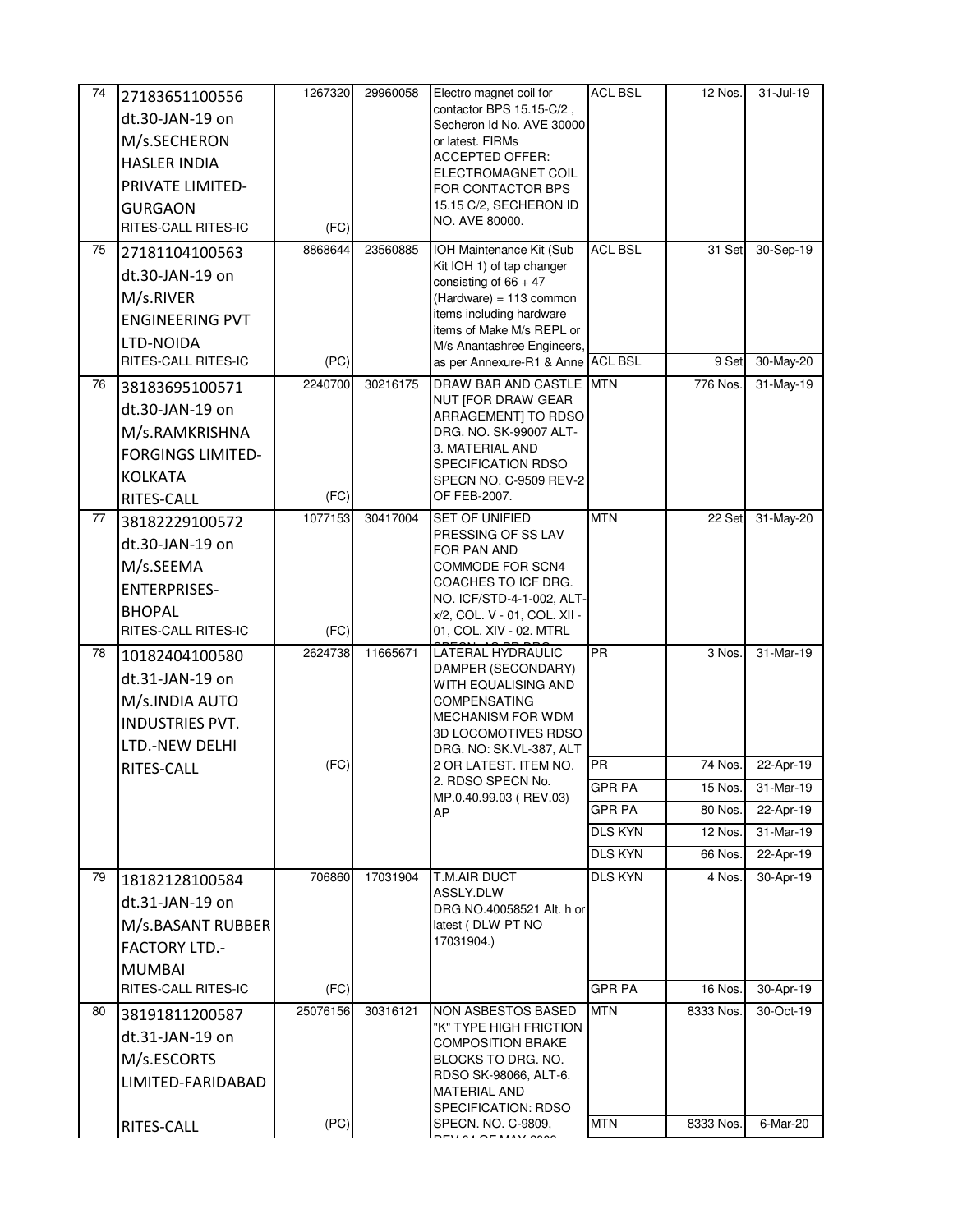|    |                           |          |          | <b>HEV.04 OF MAY-2009.</b>                           | <b>MTN</b>                 | 8334 Nos.  | 31-Mar-20     |
|----|---------------------------|----------|----------|------------------------------------------------------|----------------------------|------------|---------------|
|    |                           |          |          |                                                      | SIG/BSL                    | 3000 Nos.  | $31 -$ Jul-19 |
|    |                           |          |          |                                                      | SIG/BSL                    | 3000 Nos.  | 30-Nov-19     |
|    |                           |          |          |                                                      | SIG/BSL                    | 3000 Nos.  | 31-Mar-20     |
|    |                           |          |          |                                                      | AQ                         | 2916 Nos.  | $31 -$ Jul-19 |
|    |                           |          |          |                                                      | AQ                         | 2917 Nos.  | 30-Nov-19     |
|    |                           |          |          |                                                      | AQ                         | 2917 Nos.  | 31-Mar-20     |
|    |                           |          |          |                                                      | WB                         | 29859 Nos. | $6$ -Mar-20   |
|    |                           |          |          |                                                      | WB                         | 29859 Nos. | 6-Mar-20      |
|    |                           |          |          |                                                      | WB                         | 29860 Nos. | 31-Mar-20     |
| 81 | 43181079100021            | 30500183 | 45180430 | 110V BRUSHLESS                                       | <b>MTN</b>                 | 3000 Nos.  | 30-Apr-19     |
|    | dt.02-JAN-19 on           |          |          | SENSORLESS DC FAN,<br>FIXED TYPE, 400 MM             |                            |            |               |
|    | M/s.GENERAL AUTO          |          |          | SWEEP AS PER RDSO                                    |                            |            |               |
|    | <b>ELECTRIC</b>           |          |          | SPECIFICATION No.                                    |                            |            |               |
|    | <b>CORPORATION-</b>       |          |          | RDSO/PE/SPEC/TL/0021/2<br>005 [REV-3] WITH           |                            |            |               |
|    | <b>MUMBAI</b>             |          |          | AMENDMENT No. 1.                                     |                            |            |               |
|    | RITES-CALL RITES-IC       | (FC)     |          | FIRM'S OFFER:<br>MAKE/BRAND - GAEC.                  | <b>MTN</b>                 | 3000 Nos.  | 30-Jun-19     |
|    |                           |          |          |                                                      | <b>MTN</b>                 | 3003 Nos.  | 31-Dec-19     |
| 82 | 38181818100053            | 782775   | 30358231 | 25 NB FLANGE WELDED                                  | <b>MTN</b>                 | 3500 Set   | 30-Dec-19     |
|    | dt.02-JAN-19 on           |          |          | JOINT [PIPE TO PIPE] TO<br>ICF DRG. NO. ICF/SK-3-5-  |                            |            |               |
|    | M/s.LAKSHMI               |          |          | 232, ALT-d/NIL, COL-I,                               |                            |            |               |
|    | INDUSTRIES-               |          |          | ITEM NO. 1 TO 7. THIS<br><b>ITEM IS RESERVED FOR</b> |                            |            |               |
|    | CUDDALORE                 |          |          | PROCUREMENT FROM                                     |                            |            |               |
|    | RITES-CALL                | (FX)     |          | <b>RDSO APPROVED</b>                                 |                            |            |               |
| 83 | 18182228100073            | 983887   | 17454499 | <b>HOUSING BEARING</b>                               | PR                         | 11 Set     | 31-Aug-19     |
|    | dt.03-JAN-19 on           |          |          | COMPLETE KIT<br>CONSISTING OF 11                     |                            |            |               |
|    | M/s.KAY PEE               |          |          | ITEMS TO DLW DRG                                     |                            |            |               |
|    | <b>EQUIPMENTS PVT</b>     |          |          | NO.K-1745037 alt 'e' PT<br>NO.17454499, DETAILS      |                            |            |               |
|    | LTD-HOWRAH                |          |          | AS UNDER: - 1.HOUSING                                |                            |            |               |
|    | RITES-CALL RITES-IC       | (FC)     |          | BEARING MACH GM PT                                   |                            |            |               |
| 84 | 27183451100112            | 712152   | 23968254 | "SUPPORT CLAMP FOR<br>CONTACTORS TO CLW              | <b>ACL BSL</b>             | 628 Nos.   | 15-Sep-19     |
|    | dt.07-JAN-19 on           |          |          | DRG.NO. CLW/ES/SK-1/C-                               |                            |            |               |
|    | M/s.BALAJI                |          |          | 44 ALT-B ".or latest'. Firms                         |                            |            |               |
|    | <b>ENTERPRISES-</b>       |          |          | Accepted Offer: Make/Brand-<br>Self.                 |                            |            |               |
|    | <b>BHOPAL</b>             |          |          |                                                      |                            |            |               |
|    | RITES-CALL                | (FP)     |          |                                                      |                            |            |               |
| 85 | 90170795700168            | 12535895 | 90424207 | M.S.PLATE 20mm THICK<br>X 2500mm width X             | SMM-D(MD)<br><b>MANMAD</b> | 2890 QTL.  | 1-Apr-19      |
|    | dt.09-JAN-19 on           |          |          | 12500mm/13500mm length                               |                            |            |               |
|    | M/s.STEEL                 |          |          | to IS 2062/11 E250 Gr BO                             |                            |            |               |
|    | <b>AUTHORITY OF INDIA</b> |          |          | FKFN duly UT.                                        |                            |            |               |
|    | LTD.(SAIL), KOLKATA       |          |          |                                                      |                            |            |               |
|    |                           |          |          |                                                      |                            |            |               |
|    | RITES-CALL                | (PC)     |          |                                                      |                            |            |               |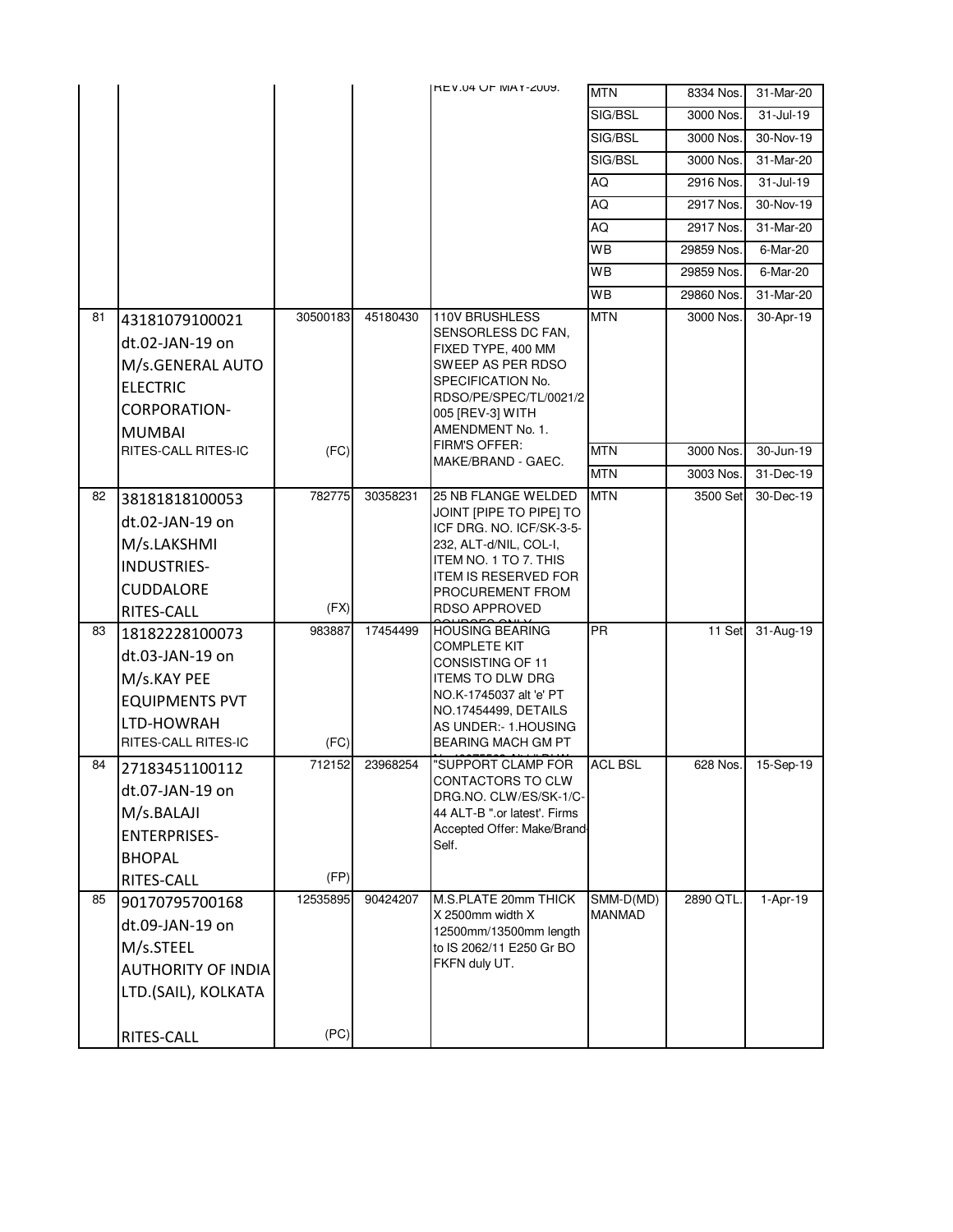| 86 | 90190667700181<br>dt.09-JAN-19 on<br>M/s.STEEL<br><b>AUTHORITY OF INDIA</b><br>LTD.(SAIL), KOLKATA<br>RITES-CALL | 1663800<br>(PC) | 90402443 | M.S.PLATE STRUCTURAL MTN<br>QUALITY 5mm<br>THICKNESS x STD<br>WIDTH x STD LENGTH<br>TO SPECIFICATION.No.<br>IS:2062/2011 Grade E 250<br>Cu Quality A.                         |                | 400 QTL.  | 31-Mar-19 |
|----|------------------------------------------------------------------------------------------------------------------|-----------------|----------|-------------------------------------------------------------------------------------------------------------------------------------------------------------------------------|----------------|-----------|-----------|
| 87 | 80182235100186<br>dt.10-JAN-19 on<br>M/s.BALMER LAWRIE<br>AND COMPANY LTD-<br><b>CHENNAI</b>                     | 10780255        | 80030129 | <b>GRAPHITED GREASE No</b><br>"0" TO IS 408/1981<br>REAFFIRMED -93. RDSO<br><b>APPROVED BRANDS</b><br>ONLY.                                                                   | <b>KWV</b>     | 7.462 MT  | 31-Mar-19 |
|    | RITES-CALL                                                                                                       | (PC)            |          |                                                                                                                                                                               | <b>KWV</b>     | 7.648 MT  | 31-May-19 |
|    |                                                                                                                  |                 |          |                                                                                                                                                                               | <b>BB</b>      | 11.83 MT  | 31-Mar-19 |
|    |                                                                                                                  |                 |          |                                                                                                                                                                               | <b>BB</b>      | 12.15 MT  | 31-May-19 |
|    |                                                                                                                  |                 |          |                                                                                                                                                                               | <b>PUNE</b>    | 7.462 MT  | 31-Mar-19 |
|    |                                                                                                                  |                 |          |                                                                                                                                                                               | <b>PUNE</b>    | 7.448 MT  | 31-May-19 |
|    |                                                                                                                  |                 |          |                                                                                                                                                                               | AQ             | 24.57 MT  | 31-Mar-19 |
|    |                                                                                                                  |                 |          |                                                                                                                                                                               | AQ             | 24.59 MT  | 31-May-19 |
|    |                                                                                                                  |                 |          |                                                                                                                                                                               | SIG/BSL        | 8.372 MT  | 31-Mar-19 |
|    |                                                                                                                  |                 |          |                                                                                                                                                                               | SIG/BSL        | 8.368 MT  | 31-May-19 |
| 88 | 10181830800231<br>dt.11-JAN-19 on<br>M/s.CONTROLLER OF<br>STORES,<br>Secunderabad                                | 4131918         | 11440259 | Long life(122<br>DAYS) lubricating oil filter<br>element to RDSO Drg. No.<br>SK.DP.-3383 ALT.1 OR<br>LATEST. And RDSO<br>specification no.<br>MP.0.2600.15 Rev-04 JAN         | <b>PR</b>      | 174 Nos.  | 31-Dec-19 |
|    | RITES-CALL                                                                                                       | (PC)            |          | 2007 or latest.                                                                                                                                                               | <b>CLA</b>     | 235 Nos.  | 31-Dec-19 |
|    |                                                                                                                  |                 |          |                                                                                                                                                                               | <b>GPR PA</b>  | 1288 Nos. | 31-Dec-19 |
|    |                                                                                                                  |                 |          |                                                                                                                                                                               | <b>DLS KYN</b> | 232 Nos.  | 31-Dec-19 |
| 89 | 38183633100307<br>dt.16-JAN-19 on<br>M/s.ANKIT<br><b>ENTERPRISES-</b><br><b>KOLKATA</b><br>RITES-CALL            | 1040393<br>(FX) | 30210306 | DRAW HOOK BEAM<br>REINFORCED FOR<br>DRAW GEAR<br>ARRANGMENT TO ICF<br>DRG. NO. T-2-1-602, ALT-<br>m/2. AND C.RLY. ALT-a.<br>MTRL. SPECN. - AS PER<br>DRG.                     | <b>MTN</b>     | 1330 Nos. | 30-Jun-19 |
| 90 | 38183250100315                                                                                                   | 1387176         | 38147592 | <b>KIT FOR ANTI</b>                                                                                                                                                           | SIG/BSL        | 600 Set   | 21-Oct-19 |
|    | dt.16-JAN-19 on<br>M/s.ANNAPURNA<br><b>ENGINEERING</b><br><b>WORKS-HOWRAH</b><br>RITES-CALL                      | (FP)            |          | PILFERAGE DEVICES<br>[APD] FOR FREIGHT<br>STOCK CONSISTING OF<br>4 ITEMS. [1] Split Collar in<br>two half as per Drg.<br>[Annexure-II attached]<br>having dimension Outer dia | SIG/BSL        | 320 Set   | 31-May-20 |
|    |                                                                                                                  |                 |          |                                                                                                                                                                               |                |           |           |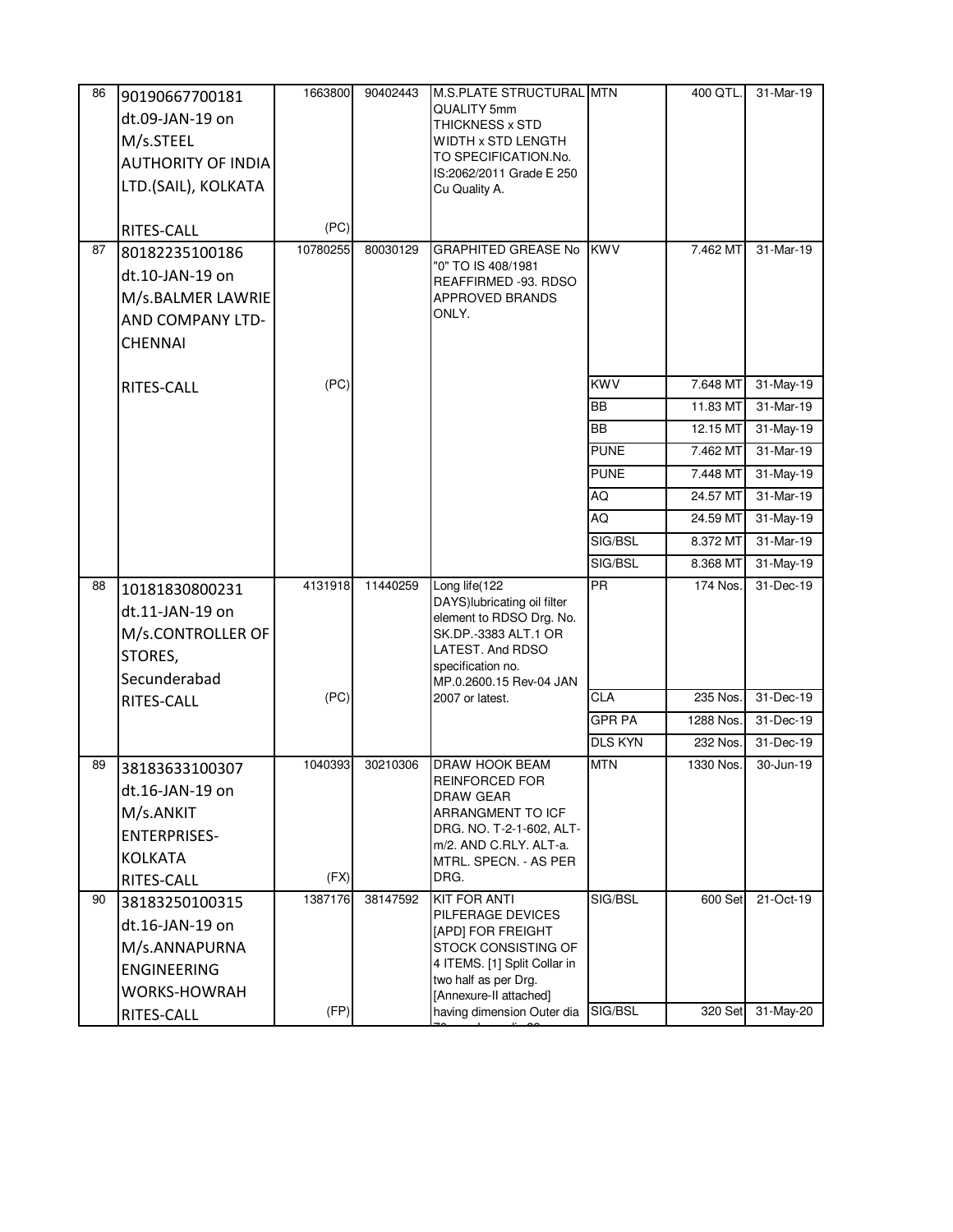| 91 | 41182013100011<br>dt.01-JAN-19 on<br>M/s.VENUS<br><b>ELECTRONICS AND</b><br><b>CONTROLS PVT LTD-</b><br><b>MUMBAI</b><br>RITES-CALL RITES-IC | 44792969<br>(PC) | 40202847<br>40206830 | POLYIMIDE COVERED<br>COPPER CONDUCTOR<br>FOR POWER COIL OF<br>4601AZ ARMATURE,<br><b>BARE COPPER</b><br>CONDUCTOR SIZE 6.35<br>plus/minus $0.07$ MM $\times$ 3.05<br>plus/minus 0.03MM AND<br><b>CORNER RADIUS 0.8</b><br>plus/minus 0.2MM,<br><b>DIMENSION OVER</b><br>POLYIMIDE COVERED<br>COPPER CONDUCTOR,<br><b>DIMENSION OF BARE</b><br>COPPER SIZE 6.9<br>plus/minus 0.07MM X 3.30<br>duc/minus 0.05MM AND | <b>TMW</b><br><b>TMW</b><br>TMW<br><b>TMW</b><br><b>TMW</b><br><b>TMW</b><br><b>TMW</b><br><b>TMW</b> | 1990 Kgs.<br>1989 Kgs.<br>1989 Kgs.<br>1989 Kgs.<br>9857 Kgs.<br>9856 Kgs.<br>9856 Kgs.<br>9856 Kgs. | 30-Jun-19<br>30-Sep-19<br>31-Dec-19<br>31-Mar-20<br>1-Apr-19<br>30-Sep-19<br>31-Dec-19<br>31-Mar-20 |
|----|----------------------------------------------------------------------------------------------------------------------------------------------|------------------|----------------------|-------------------------------------------------------------------------------------------------------------------------------------------------------------------------------------------------------------------------------------------------------------------------------------------------------------------------------------------------------------------------------------------------------------------|-------------------------------------------------------------------------------------------------------|------------------------------------------------------------------------------------------------------|-----------------------------------------------------------------------------------------------------|
| 92 | 43171145100023<br>dt.02-JAN-19 on<br>M/s.IC ELECTRICALS<br><b>COMPANY PRIVATE</b>                                                            | 1260240          | 45157959             | "ELECTORNIC<br>RECTIFIER CUM<br><b>REGULATING UNIT</b><br>(ERRU) FOR 25 KW<br>ALTERNATOR AS PER                                                                                                                                                                                                                                                                                                                   | DYCMM(CW<br>E)<br><b>MATUNGA</b>                                                                      | 6 Nos.                                                                                               | 31-May-19                                                                                           |
|    | LIMITED-NEW DELHI<br>RITES-CALL RITES-IC                                                                                                     | (FC)             |                      | <b>RDSO</b><br>SPEC.NO.RDSO/PE/SPEC<br>/AC/0013-2011(REV-3).<br>FIRM'S OFFER:<br>MAKE/BRAND - ICECPL                                                                                                                                                                                                                                                                                                              |                                                                                                       |                                                                                                      |                                                                                                     |
| 93 | 79183076100043<br>dt.02-JAN-19 on<br>M/s.KHADI<br><b>GRAMODYOG</b><br><b>BHAVAN KVIC-</b><br><b>MUMBAI</b>                                   | 14151573         | 79010880             | <b>DUNGRY CLOTH KHADI</b><br>WHITE OF 91 CMS WIDE<br>TO IS:3778/1993, AMDT-1,<br>IN A PIECE LENGTH OF<br>10 TO 20 MTRS. AND AS<br>PER GENERAL<br><b>TECHNICAL</b><br>REQUIREMENTS.                                                                                                                                                                                                                                | CRD                                                                                                   | 7723 MTR                                                                                             | 30-Jun-19                                                                                           |
|    | RITES-CALL                                                                                                                                   | (PC)             |                      |                                                                                                                                                                                                                                                                                                                                                                                                                   | CRD                                                                                                   | 7722 MTR                                                                                             | 30-Sep-19                                                                                           |
|    |                                                                                                                                              |                  |                      |                                                                                                                                                                                                                                                                                                                                                                                                                   | <b>MTN</b>                                                                                            | 1400 MTR                                                                                             | 30-Jun-19                                                                                           |
|    |                                                                                                                                              |                  |                      |                                                                                                                                                                                                                                                                                                                                                                                                                   | <b>MTN</b>                                                                                            | 1400 MTR                                                                                             | 30-Sep-19                                                                                           |
|    |                                                                                                                                              |                  |                      |                                                                                                                                                                                                                                                                                                                                                                                                                   | <b>KYN</b>                                                                                            | 5840 MTR                                                                                             | 30-Jun-19                                                                                           |
|    |                                                                                                                                              |                  |                      |                                                                                                                                                                                                                                                                                                                                                                                                                   | <b>KYN</b>                                                                                            | 5840 MTR                                                                                             | 30-Sep-19                                                                                           |
|    |                                                                                                                                              |                  |                      |                                                                                                                                                                                                                                                                                                                                                                                                                   | <b>VVH</b>                                                                                            | 3075 MTR                                                                                             | 30-Jun-19                                                                                           |
|    |                                                                                                                                              |                  |                      |                                                                                                                                                                                                                                                                                                                                                                                                                   | <b>VVH</b>                                                                                            | 3075 MTR                                                                                             | 30-Sep-19                                                                                           |
|    |                                                                                                                                              |                  |                      |                                                                                                                                                                                                                                                                                                                                                                                                                   | PR                                                                                                    | 9620 MTR                                                                                             | 30-Jun-19                                                                                           |
|    |                                                                                                                                              |                  |                      |                                                                                                                                                                                                                                                                                                                                                                                                                   | <b>PR</b>                                                                                             | 9620 MTR                                                                                             | 30-Sep-19                                                                                           |
|    |                                                                                                                                              |                  |                      |                                                                                                                                                                                                                                                                                                                                                                                                                   | <b>ACL BSL</b>                                                                                        | 14975 MTR                                                                                            | 30-Jun-19                                                                                           |
|    |                                                                                                                                              |                  |                      |                                                                                                                                                                                                                                                                                                                                                                                                                   | <b>ACL BSL</b>                                                                                        | 14975 MTR                                                                                            | 30-Sep-19                                                                                           |
|    |                                                                                                                                              |                  |                      |                                                                                                                                                                                                                                                                                                                                                                                                                   | <b>CLA</b>                                                                                            | 5925 MTR                                                                                             | 30-Jun-19                                                                                           |
|    |                                                                                                                                              |                  |                      |                                                                                                                                                                                                                                                                                                                                                                                                                   | <b>CLA</b>                                                                                            | 5925 MTR                                                                                             | 30-Sep-19                                                                                           |
|    |                                                                                                                                              |                  |                      |                                                                                                                                                                                                                                                                                                                                                                                                                   | <b>KWV</b>                                                                                            | 225 MTR                                                                                              | 30-Jun-19                                                                                           |
|    |                                                                                                                                              |                  |                      |                                                                                                                                                                                                                                                                                                                                                                                                                   | <b>KWV</b>                                                                                            | 225 MTR                                                                                              | 30-Sep-19                                                                                           |
|    |                                                                                                                                              |                  |                      |                                                                                                                                                                                                                                                                                                                                                                                                                   | <b>TMW</b>                                                                                            | 3525 MTR                                                                                             | 30-Jun-19                                                                                           |
|    |                                                                                                                                              |                  |                      |                                                                                                                                                                                                                                                                                                                                                                                                                   | <b>TMW</b>                                                                                            | 3525 MTR                                                                                             | 30-Sep-19                                                                                           |
|    |                                                                                                                                              |                  |                      |                                                                                                                                                                                                                                                                                                                                                                                                                   | <b>KALVA</b>                                                                                          | 2268 MTR                                                                                             | 30-Jun-19                                                                                           |
|    |                                                                                                                                              |                  |                      |                                                                                                                                                                                                                                                                                                                                                                                                                   | KALVA                                                                                                 | 2267 MTR                                                                                             | 30-Sep-19                                                                                           |
|    |                                                                                                                                              |                  |                      |                                                                                                                                                                                                                                                                                                                                                                                                                   | <b>GPR PA</b>                                                                                         | 11215 MTR                                                                                            | 30-Jun-19                                                                                           |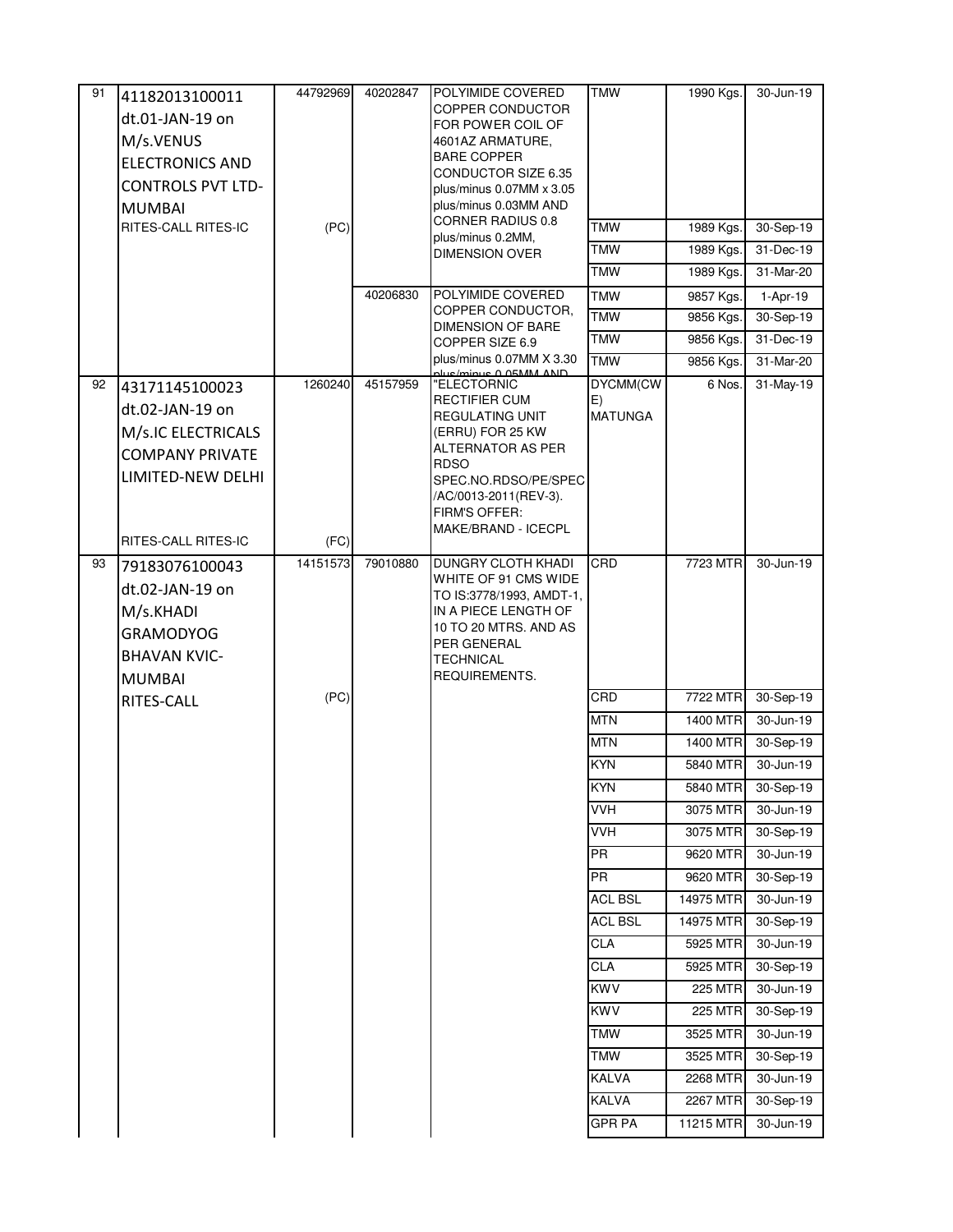|    |                                       |         |          |                                              | <b>GPR PA</b>  | 11215 MTR | 30-Sep-19       |
|----|---------------------------------------|---------|----------|----------------------------------------------|----------------|-----------|-----------------|
|    |                                       |         |          |                                              | <b>DLS KYN</b> | 4925 MTR  | $5 -$ Jul $-19$ |
|    |                                       |         |          |                                              | <b>DLS KYN</b> | 4925 MTR  | 30-Sep-19       |
|    |                                       |         |          |                                              | AQ             | 1995 MTR  | 30-Jun-19       |
|    |                                       |         |          |                                              | AQ             | 1995 MTR  | 30-Sep-19       |
|    |                                       |         |          |                                              | <b>SNPD</b>    | 6050 MTR  | 30-Jun-19       |
|    |                                       |         |          |                                              | SNPD           | 6050 MTR  | 30-Sep-19       |
|    |                                       |         |          |                                              | <b>PUNE</b>    | 388 MTR   | 30-Jun-19       |
|    |                                       |         |          |                                              | <b>PUNE</b>    | 387 MTR   | 30-Sep-19       |
| 94 | 41193712200341                        | 1306411 | 42022150 | MCCB THREE POLE 63                           | CRD            | 568 Nos.  | 30-Apr-19       |
|    | dt.17-JAN-19 on                       |         |          | AMPS,415 V BREAKING<br>CAPACITY 25 KA RSCB   |                |           |                 |
|    | M/s.SARASWATI                         |         |          | CAPACITY 25 KA MID                           |                |           |                 |
|    | <b>ENTERPRISES-</b>                   |         |          | TRIP " ON , OFF"AND                          |                |           |                 |
|    | <b>MUMBAI</b>                         |         |          | TRIPPED POSITION<br>MARKING MAKE GE,         |                |           |                 |
|    | <b>RITES-CALL</b>                     | (FC)    |          | HAVELLS, JYOTI, L & T                        |                |           |                 |
| 95 | 27183293100354                        | 681135  | 29250055 | Hose for cab heater as per                   | <b>ACL BSL</b> | 130 Nos.  | 20-Sep-19       |
|    | dt.18-JAN-19 on                       |         |          | CLW Spec no<br>CLW/ES/3/436 Alt-A, CLW       |                |           |                 |
|    | M/s.INTEX ENGG                        |         |          | Drg No-                                      |                |           |                 |
|    | <b>AND RUBBER WORKS-</b>              |         |          | CLW/ES/3/SK1/0436 or                         |                |           |                 |
|    | <b>NORTH TWENTY</b>                   |         |          | latest.                                      |                |           |                 |
|    | <b>FOUR PARGANAS</b>                  |         |          |                                              |                |           |                 |
|    |                                       |         |          |                                              |                |           |                 |
|    | RITES-CALL                            | (FC)    |          |                                              |                |           |                 |
| 96 | 42181519100365                        | 1824044 | 31901049 | <b>WINDOW TYPE</b><br><b>CURRENT</b>         | <b>VVH</b>     | 8 Nos.    | 15-Jul-19       |
|    | dt.18-JAN-19 on                       |         |          | TRANSFORMER, CAST                            |                |           |                 |
|    | M/s.S.M.INTERNATI                     |         |          | RESIN, NOMINAL RATIO                         |                |           |                 |
|    | <b>ONAL-MUMBAI</b>                    |         |          | 75/1 A, INSULATION<br>LEVEL-0.72/3 KV, 50Hz, |                |           |                 |
|    | RITES-CALL                            | (FC)    |          | BURDEN VALVE-3 VA,                           | <b>KALVA</b>   | 8 Nos.    | 15-Jul-19       |
|    |                                       |         |          | <b>INSULATION CLASS-E AS MTN</b>             |                | 4 Nos.    | 15-Jul-19       |
| 97 | 18182219100513                        | 899823  | 16240560 | SPIN ON TURBO<br>CHARGER LUBE OIL            | <b>GPR PA</b>  | 346 Nos.  | 30-Apr-19       |
|    | dt.28-JAN-19 on                       |         |          | FILTER EMD PART NO                           |                |           |                 |
|    | M/s.PIONEER FIL-                      |         |          | 40035123 DLW PART                            |                |           |                 |
|    | MED PVT LTD-NEW                       |         |          | NO.16240560 RDSO<br>SPECN.NO.MP.O.2600.21    |                |           |                 |
|    | <b>DELHI</b>                          |         |          | (REV.01) AUG 2004 RDSO                       |                |           |                 |
|    | <b>RITES-CALL RITES-IC</b>            | (FC)    |          | <b>TEST PROGRAMME</b>                        | <b>DLS KYN</b> | 120 Nos.  | 30-Apr-19       |
| 98 | 41182159100543                        | 623778  | 46110045 | SPLICE FOR 242 SQMM<br>CATENARY DRG NO       | CRD            | 120 Nos.  | 4-Feb-20        |
|    | dt.29-JAN-19 on                       |         |          | CW/TD/DC--AC/P/009                           |                |           |                 |
|    | M/s.S.INTERNATION                     |         |          | Brand/Make: Own Make.                        |                |           |                 |
|    | ALS-MUMBAI                            |         |          |                                              |                |           |                 |
|    | RITES-CALL                            | (FP)    |          |                                              | <b>PUNE</b>    | 5 Nos.    | 4-Feb-20        |
| 99 | 27182486100560                        | 2347296 | 25100634 | SPRING HOLDER PLATE<br>ASSEMBLY AS PER       | <b>KYN</b>     | 43 Nos.   | 30-Nov-19       |
|    | dt.30-JAN-19 on                       |         |          | ELW/BSL DRG. No.                             |                |           |                 |
|    | M/s.MELBROW                           |         |          | ELW/BSL/WAM4/3/63.034                        |                |           |                 |
|    | <b>ENGINEERING</b>                    |         |          | ALT-1 EXCLUDING<br>SPRING HOLDER PLATE       |                |           |                 |
|    | <b>WORKS PVT. LTD.-</b>               |         |          | (REF.3)                                      |                |           |                 |
|    |                                       |         |          |                                              |                |           |                 |
|    | <b>KOLKATA</b><br>RITES-CALL RITES-IC | (FC)    |          |                                              | <b>KYN</b>     | 42 Nos.   | 30-Nov-19       |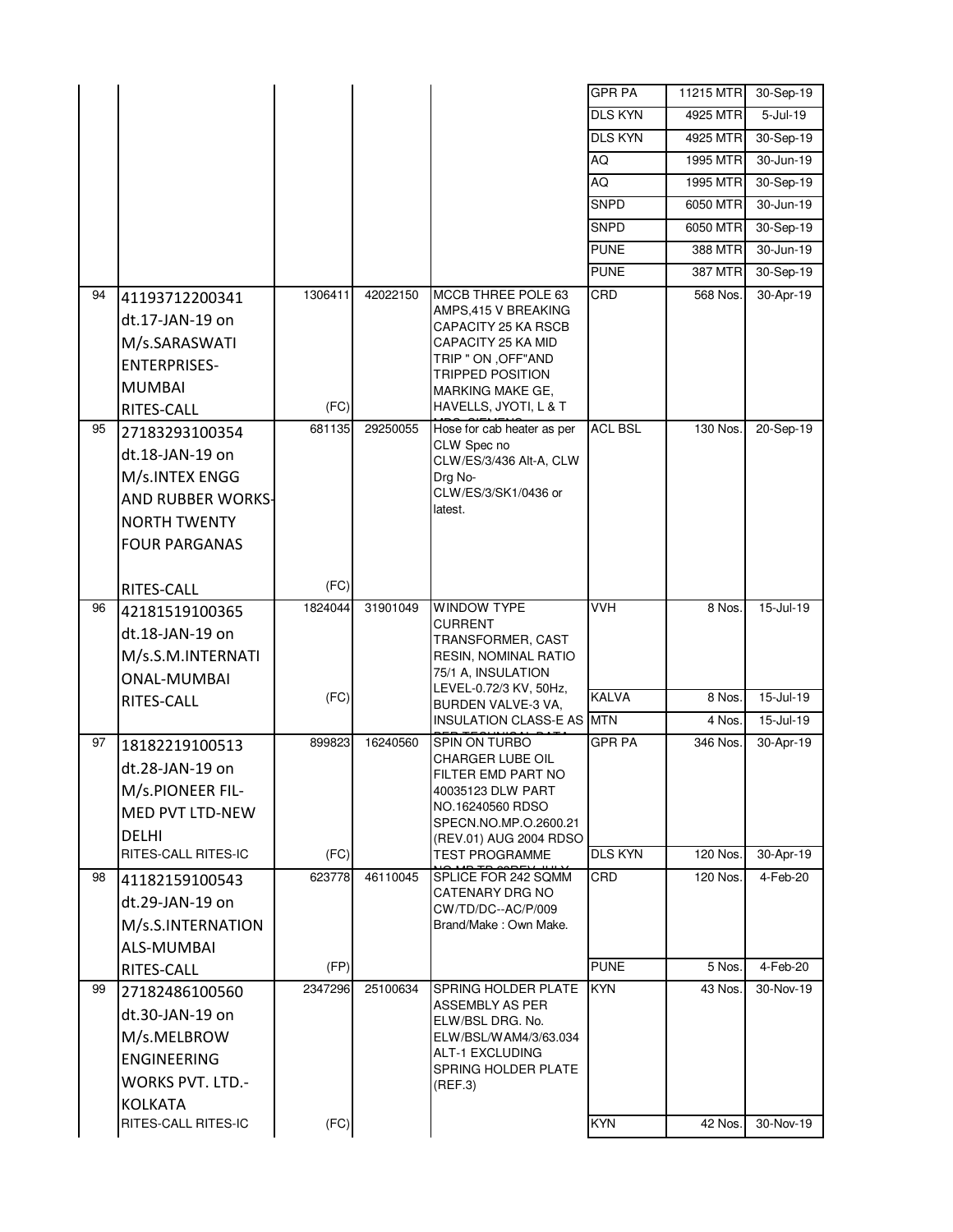|     |                           |                |          |                                                     | <b>ACL BSL</b> | 456 Nos.  | 30-Nov-19 |
|-----|---------------------------|----------------|----------|-----------------------------------------------------|----------------|-----------|-----------|
|     |                           |                |          |                                                     | <b>ACL BSL</b> | 457 Nos.  | 30-Nov-19 |
| 100 | 27182153100567            | 1856140        | 23561075 | BUSHING DOUBLE POLE ACL BSL                         |                | 11 Nos.   | 15-Sep-19 |
|     | dt.30-JAN-19 on           |                |          | TO M/s ADTRANZ PT. No.<br>S1601 DRG, No. AG         |                |           |           |
|     | M/s.RIVER                 |                |          | 207811R1, OR M/s AAL                                |                |           |           |
|     | <b>ENGINEERING PVT</b>    |                |          | PT. No. G-1601 SPARE                                |                |           |           |
|     | LTD-NOIDA                 |                |          | FOR TAP CHANGER<br>TYPE No. 32 Firms                |                |           |           |
|     | RITES-CALL RITES-IC       | (FC)           |          | Accepted Offer: Condenser                           |                |           |           |
| 101 | 38183327100091            | 1047337.2      | 38164681 | AIR BRAKE HOSE                                      | SIG/BSL        | 855 Nos.  | 31-Aug-19 |
|     | dt.04-JAN-19 on           |                |          | <b>COUPLING FOR BRAKE</b>                           |                |           |           |
|     | M/s.PEGASUS HOSE          |                |          | PIPE TO RDSO<br>DRG.NO.SK-73547,                    |                |           |           |
|     | AND ENGINEERING           |                |          | ALT.13 OR LATEST.                                   |                |           |           |
|     |                           |                |          | <b>MATERIAL AND</b>                                 |                |           |           |
|     | CO.-BAHADURGARH           |                |          | SPECIFICATION: RDSO<br>SPECIFICATION NO. 02-        |                |           |           |
|     |                           |                |          | ABR-02 WITH                                         | SIG/BSL        | 257 Nos.  | 31-Mar-20 |
|     | RITES-CALL                | (PC)<br>779932 |          | AMENDMENT NO. 4 OF                                  |                |           |           |
| 102 | 27183243100110            |                | 29040012 | SET OF DAMPER (SHOCK ACL BSL<br>ABSORBERS) FOR WAG- |                | 4 Set     | 31-Dec-19 |
|     | dt.07-JAN-19 on           |                |          | 9 LOCOS AS PER CLW                                  |                |           |           |
|     | M/s.G.B EQUIPMENT         |                |          | SPECN.                                              |                |           |           |
|     | <b>SYSTEMS LIMITED-</b>   |                |          | NO.CLW/MS/3/009. ALT-<br>02 OR LATEST AND CLW       |                |           |           |
|     | DEHRADUN                  |                |          | DRG. NO.1209.01.215.014                             |                |           |           |
|     |                           |                |          | ALT-1 OR LATEST AS                                  |                |           |           |
|     | RITES-CALL                | (FP)           |          | PER REF.NO. 1) AXLE<br>DAMPER OTY=08 NOS.           |                |           |           |
| 103 | 09170750700165            | 18669299       | 90420056 | M.S.PLATE 10 MM THICK                               | SMM-D(MD)      | 4190 QTL  | 1-Apr-19  |
|     | dt.09-JAN-19 on           |                |          | X 2500 X13500 TO<br>IS.2062/11 GR 'BO'E250          | <b>MANMAD</b>  |           |           |
|     | M/s.STEEL                 |                |          | FULLY KILLED AND                                    |                |           |           |
|     | <b>AUTHORITY OF INDIA</b> |                |          | FULLY NORMALISED Duly                               |                |           |           |
|     | LTD.(SAIL), KOLKATA       |                |          | U/T                                                 |                |           |           |
|     |                           |                |          |                                                     |                |           |           |
|     | RITES-CALL                | (FC)           |          |                                                     |                |           |           |
| 104 | 09170751700166            | 11941222       | 90421267 | M.S. PLATE 12mm $X 2.5 X$ SMM-D(MD)                 |                | 2680 QTL. | 1-Apr-19  |
|     | dt.09-JAN-19 on           |                |          | 13.5M LONG TO IS:<br>2062/11, E250 GRADE BO         | <b>MANMAD</b>  |           |           |
|     | M/s.STEEL                 |                |          | FULLY KILLED & FULLY                                |                |           |           |
|     | <b>AUTHORITY OF INDIA</b> |                |          | NORMALISED Duly U/T                                 |                |           |           |
|     | LTD.(SAIL), KOLKATA       |                |          |                                                     |                |           |           |
|     |                           |                |          |                                                     |                |           |           |
|     | RITES-CALL                | (FC)           |          |                                                     |                |           |           |
| 105 | 09170752700167            | 17133836       | 90423227 | M.S. PLATE 16mm X 2.5 X                             | SMM-D(MD)      | 395 MT    | 1-Apr-19  |
|     | dt.09-JAN-19 on           |                |          | 12.5M LONG TO IS:<br>2062/11, E250 GR BO            | <b>MANMAD</b>  |           |           |
|     | M/s.STEEL                 |                |          | FULLY KILLED & FULLY                                |                |           |           |
|     | <b>AUTHORITY OF INDIA</b> |                |          | NORMALISED Duly U/T                                 |                |           |           |
|     | LTD.(SAIL), KOLKATA       |                |          |                                                     |                |           |           |
|     |                           |                |          |                                                     |                |           |           |
|     | RITES-CALL                | (PC)           |          |                                                     |                |           |           |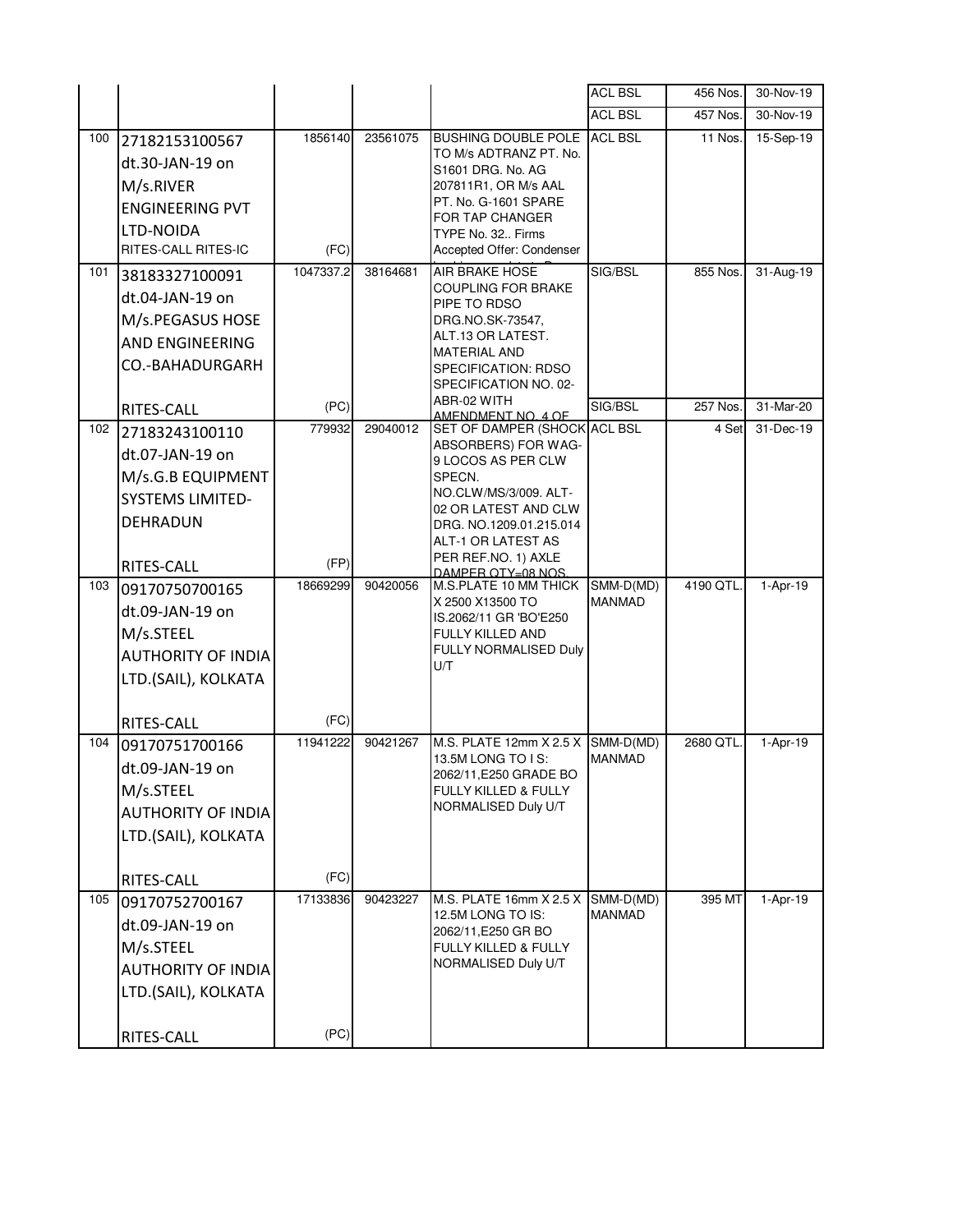| 106 | 80182235100187                  | 2356475 | 80030129 | <b>GRAPHITED GREASE No</b>                                   | <b>IBB</b>     | 5.99 MT   | 28-Feb-19               |
|-----|---------------------------------|---------|----------|--------------------------------------------------------------|----------------|-----------|-------------------------|
|     | dt.10-JAN-19 on                 |         |          | "0" TO IS 408/1981                                           |                |           |                         |
|     | M/s.MINERAL OIL                 |         |          | REAFFIRMED -93. RDSO<br><b>APPROVED BRANDS</b>               |                |           |                         |
|     | <b>CORPORATION-</b>             |         |          | ONLY.                                                        |                |           |                         |
|     | <b>KANPUR</b>                   |         |          |                                                              |                |           |                         |
|     | RITES-CALL RITES-IC             | (FC)    |          |                                                              | <b>PUNE</b>    | 3.72 MT   | 28-Feb-19               |
|     |                                 |         |          |                                                              | AQ             | 12.29 MT  | 28-Feb-19               |
|     |                                 |         |          |                                                              | SIG/BSL        | 4.19 MT   | 15-Mar-19               |
| 107 | 38183746200192                  | 2769178 | 30051046 | <b>HANGER BLOCK FOR</b>                                      | <b>MTN</b>     | 3384 Nos. | 6-Dec-19                |
|     | dt.10-JAN-19 on                 |         |          | <b>BOLSTER SUSPENSION</b>                                    |                |           |                         |
|     | M/s.SARITA                      |         |          | TO RCF<br>DRG.NO.CC05106,                                    |                |           |                         |
|     | <b>FORGINGS LIMITED-</b>        |         |          | ALT.E/2, MATERIAL                                            |                |           |                         |
|     |                                 |         |          | SPECN. RDSO STR NO.C-                                        |                |           |                         |
|     | LUDHIANA<br>RITES-CALL RITES-IC | (PC)    |          | K202, JAN-2001 WITH<br>AMENDMENT NO.1 OF                     | <b>MTN</b>     | 6464 Nos. | 6-Dec-19                |
|     |                                 |         |          | AUGUST 2002.                                                 | PR             | 2690 Nos. | $\overline{3}$ 1-Aug-19 |
|     |                                 |         |          |                                                              | <b>WB</b>      | 300 Nos.  | 6-Dec-19                |
|     |                                 |         |          |                                                              | <b>PUNE</b>    | 90 Nos.   | 6-Dec-19                |
| 108 |                                 | 1026900 | 30126150 | Head Stock Complete to ICF MTN                               |                | 20 Nos.   | 15-Oct-19               |
|     | 38181087100198                  |         |          | Drg. No. ICF/STD/1-2-001,                                    |                |           |                         |
|     | dt.10-JAN-19 on                 |         |          | Alt-I/5, Col-III. Material and                               |                |           |                         |
|     | M/s.INTRA                       |         |          | specification as per drawing.<br>(Manufacturer shall fulfill |                |           |                         |
|     | <b>CONTINENTAL</b>              |         |          | requirements as per ICF                                      |                |           |                         |
|     | <b>ENGINEERING CORP-</b>        |         |          | specification No.                                            |                |           |                         |
|     | <b>HOWRAH</b>                   |         |          | ICF/MD/Spec-147,                                             |                |           |                         |
|     | RITES-CALL RITES-IC             | (FC)    |          |                                                              |                |           |                         |
| 109 | 38183368100226                  | 1223040 | 33500137 | CONTROL ARM LOWER<br>LEFT TO FIAT DRG. NO.                   | LTT            | 57 Nos.   | 30-Jun-19               |
|     | dt.11-JAN-19 on                 |         |          | 1267716, VER.00. AND                                         |                |           |                         |
|     | M/s.RANA SALES                  |         |          | SPECN. NO.17.334 100                                         |                |           |                         |
|     | AND SERVICE PVT.                |         |          | 06/107 01, MDTS 166<br>REV.02 OR IS:1865-91 SG               |                |           |                         |
|     | LTD.-PANCHKULA                  |         |          | 400/18L.                                                     |                |           |                         |
|     | RITES-CALL RITES-IC             | (FC)    |          |                                                              | <b>PR</b>      | 50 Nos.   | 30-Jun-19               |
|     |                                 |         | 33500149 | <b>CONTROL ARM LOWER</b><br>RIGHT TO FIAT                    | LTT            | 67 Nos    | 30-Jun-19               |
|     |                                 |         |          | DRG.NO.1267717. VER.00.                                      | PR             | 50 Nos.   | $30 - Jun-19$           |
| 110 | 10181336100257                  | 640653  | 11390049 | Auto drain valve to RDSO<br>Specn no.MP.0.01.00.26           | <b>DLS KYN</b> | 22 Nos.   | 31-May-19               |
|     | dt.15-JAN-19 on                 |         |          | (REV 00) or latest March                                     |                |           |                         |
|     | M/s.RECON                       |         |          | 2010.                                                        |                |           |                         |
|     | <b>ENGINEERING CO P</b>         |         |          |                                                              |                |           |                         |
|     | LTD-KOLKATA                     |         |          |                                                              |                |           |                         |
|     | RITES-CALL                      | (PC)    |          |                                                              | <b>GPR PA</b>  | 19 Nos.   | 31-May-19               |
|     |                                 |         |          |                                                              | <b>CLA</b>     | 10 Nos.   | 31-May-19               |
|     |                                 |         |          |                                                              | <b>PR</b>      | 3 Nos.    | $\overline{31}$ -May-19 |
| 111 | 43181227100296                  | 2211840 | 45170435 | LEAD ACID BATTERIES                                          | <b>ACL BSL</b> | 30 Set    | $1-Apr-19$              |
|     | dt.16-JAN-19 on                 |         |          | OF 110 VOLTS, 75AH<br>CAPACITY,                              |                |           |                         |
|     | M/s.LEAD ACID                   |         |          | CONFORMING TO RDSO                                           |                |           |                         |
|     | <b>BATTERY COMPANY</b>          |         |          | SPECN. No.                                                   |                |           |                         |
|     | PRIVATE LIMITED-                |         |          | PE/EMU/SPEC/0014-2000<br><b>REV 'O' WITH</b>                 |                |           |                         |
|     | <b>KOLKATA</b>                  |         |          | AMENDMENT No. 1 & 2.                                         |                |           |                         |
|     |                                 |         |          | <b>NOTE: THIS ITEM IS</b><br><b>RESERVED FOR</b>             |                |           |                         |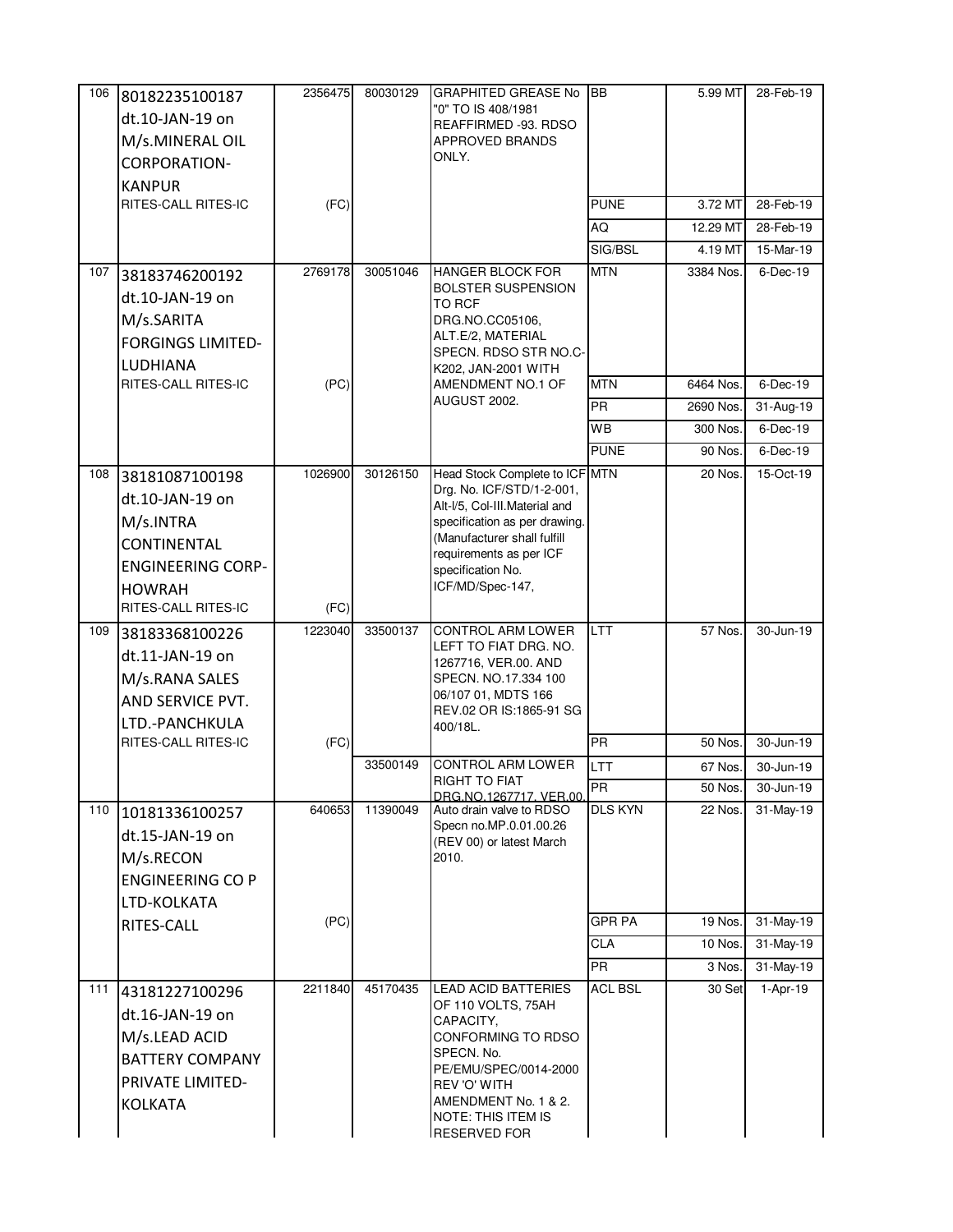|     | RITES-CALL RITES-IC                                                                                                | (FC)             |          | PROCUREMENT FROM                                                                                                                                                                                                          |                              |                       |                         |
|-----|--------------------------------------------------------------------------------------------------------------------|------------------|----------|---------------------------------------------------------------------------------------------------------------------------------------------------------------------------------------------------------------------------|------------------------------|-----------------------|-------------------------|
| 112 | 38181873100310<br>dt.16-JAN-19 on<br>M/s.SUPER<br><b>ENGINEERING</b><br>WORKS-MUMBAI<br>RITES-CALL RITES-IC        | 779720<br>(FC)   | 30420441 | <b>STAINLESS STEEL FLAT</b><br>MOULDING SIZE 2440 x<br>25 x 1 MM, DRG. NO.<br>MISC. SK. 3545 ALT-4.<br><b>MATERIAL AND</b><br>SPECIFICATION AS PER<br>DRAWING.                                                            | <b>MTN</b>                   | 10035 Nos.            | 30-Jun-19               |
| 113 | 42181073100326<br>dt.17-JAN-19 on<br>M/s.A B<br><b>COMPOSITES</b><br>PRIVATE LIMITED-<br><b>KOLKATA</b>            | 2743104          | 31351967 | PACKING RING FOR 20T<br>AXLE BOGIES TO ICF<br>DRG. NO. AAA01001, ALT.<br>NIL AS PER DRG. RDSO<br>SPECN NO. C-9703. Firm's<br>offer: MAKE/BRAND - ABC.                                                                     | <b>MTN</b>                   | 4752 Nos.             | 1-Apr-19                |
|     | RITES-CALL RITES-IC                                                                                                | (FC)             |          |                                                                                                                                                                                                                           | <b>VVH</b>                   | 1078 Nos.             | $1-Apr-19$              |
|     |                                                                                                                    |                  |          |                                                                                                                                                                                                                           | <b>KALVA</b>                 | 150 Nos.              | 1-Apr-19                |
| 114 | 27182801100348<br>dt.18-JAN-19 on<br>M/s.MADHVA<br><b>ENTERPRISES INDIA</b><br>PRIVATE LIMITED-<br><b>MUMBAI</b>   | 596455           | 23718997 | Fish Bone type 6 Way AUX.<br>SWITCH as per AREVA<br>Code No. 5203200 or<br>ELMEX Part No. EX606.1.<br>Firms accepted offer:<br>ELMEX Make 6 Way type<br>Fish Bone Aux Switch.<br>ELMEX Part No. EX606.1                   | <b>SNPD</b><br><b>KYN</b>    | 300 Nos.<br>5 Nos.    | $1-Apr-19$<br>28-Jun-19 |
|     | <b>RITES-CALL RITES-IC</b>                                                                                         | (FC)             |          |                                                                                                                                                                                                                           | <b>ACL BSL</b>               | 24 Nos.               | 28-Jun-19               |
| 115 | 27183287100349<br>dt.18-JAN-19 on<br>M/s.PULSAR RUBBER<br><b>MANUFACTURING</b><br>CO. PVT. LTD.-<br><b>KOLKATA</b> | 717360           | 29250031 | SET OF ELASTOMERIC<br>SEALING RUBBER FOR<br>ALL TYPE OF 3 PHASE<br>LOCOS, AS PER CLW<br>SPEC.<br>NO.CLW/MS/10/022, ALT-<br>3. ONE SET CONSIST OF<br>03 ITEMS, 117.2 METERS<br>AS FOLLOWS.(1)<br><b>GASKET 4LIP AS PER</b> | <b>ACL BSL</b>               | 55 Set                | 30-Jul-19               |
|     | RITES-CALL RITES-IC                                                                                                | (FC)             |          | <b>CLW DRG.NO.1209-1</b>                                                                                                                                                                                                  | <b>KYN</b>                   | 6 Set                 | 30-Jul-19               |
| 116 | 27183639100351<br>dt.18-JAN-19 on                                                                                  | 577730           | 29710121 | Circuit breaker DC supply,<br>Rating - 16 A, 250 V DC, 1<br>pole as per CLW Spec No.                                                                                                                                      | <b>ACL BSL</b>               | 195 Nos.              | 25-Apr-19               |
|     | M/s.R.K.SALES<br>CORPORATION-<br><b>MUMBAI</b>                                                                     |                  |          | CLW/ES/3/0037 Alt. A or<br>latest and ABB document<br>No- HBTB585555R1033 or<br>latest. Fiirms Accepted                                                                                                                   |                              |                       |                         |
| 117 | RITES-CALL RITES-IC<br>90180903700420                                                                              | (FC)<br>21719599 | 90426277 | Offer: MAKE SCHNEIDER<br>M.S.PLATE 40 MM THICK                                                                                                                                                                            | <b>ACL BSL</b><br><b>MMR</b> | 263 Nos.<br>4940 QTL. | 31-Jul-19<br>1-Apr-21   |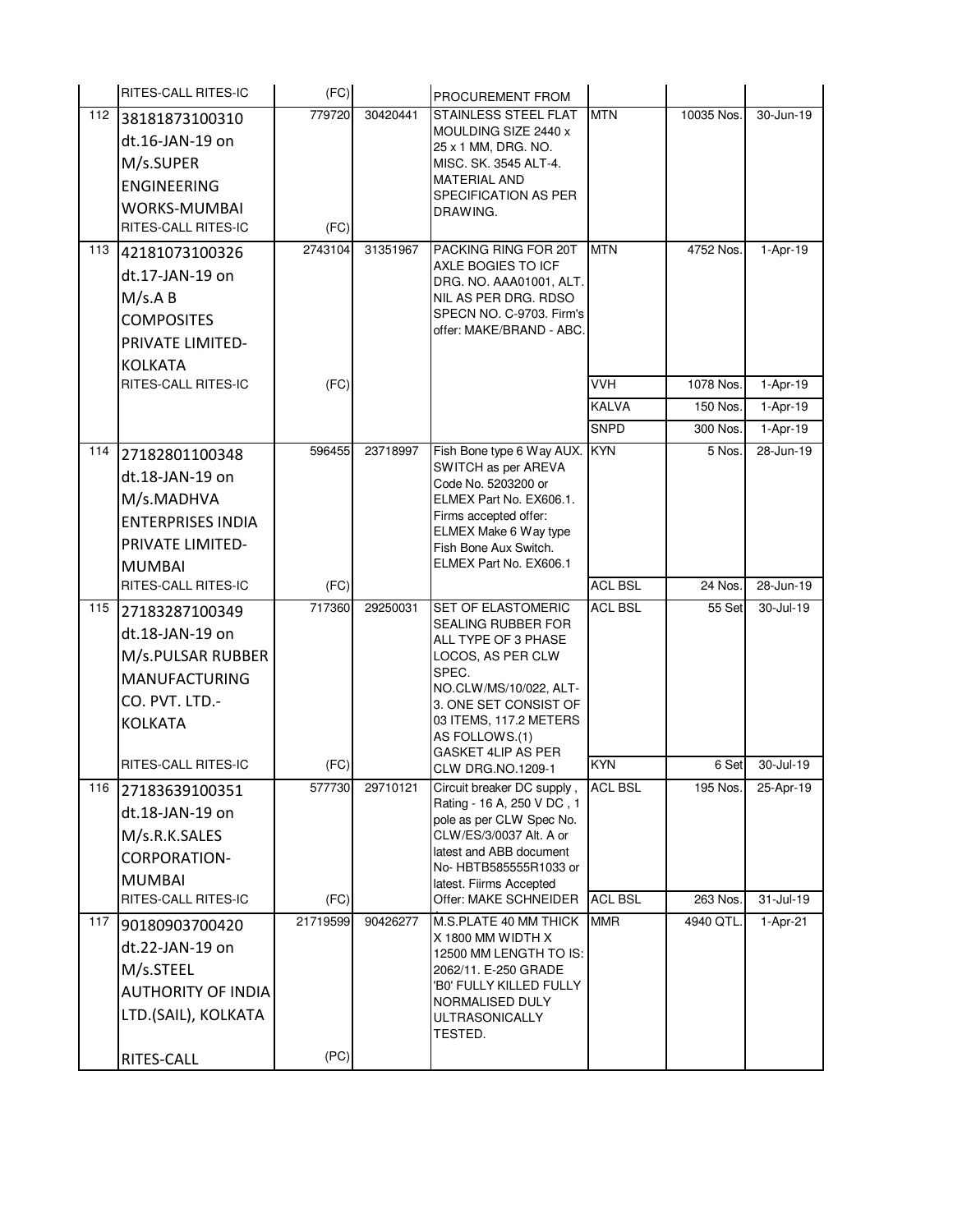| 118 | 10181331100422             | 8355910.5  | 11020180 | <b>BRAKE SHOE I.R. PART</b>                            | <b>KYN</b>      | 2239 Nos.           | 1-Apr-19               |
|-----|----------------------------|------------|----------|--------------------------------------------------------|-----------------|---------------------|------------------------|
|     | dt.22-JAN-19 on            |            |          | NO. D/BG-1753/X2, ALT<br>(8), RDSO SPECN. NO. M        |                 |                     |                        |
|     | M/s.NSS STORES             |            |          | and C/MTD/101/2007.                                    |                 |                     |                        |
|     | <b>SUPPLY AGENCY</b>       |            |          | (HSN Code: 8607).                                      |                 |                     |                        |
|     | <b>PRIVATE LIMITED-</b>    |            |          |                                                        |                 |                     |                        |
|     | <b>HOWRAH</b>              |            |          |                                                        |                 |                     |                        |
|     | RITES-CALL RITES-IC        | (FC)       |          |                                                        | <b>KYN</b>      | 3731 Nos.           | 30-Apr-19              |
|     |                            |            |          |                                                        | <b>KYN</b>      | 0 Nos.              | 30-Oct-19              |
| 119 | 42183452100434             | 2620800    | 31010246 | LOWER RUBBER                                           | <b>MTN</b>      | 8000 Nos.           | 31-May-19              |
|     | dt.22-JAN-19 on            |            |          | WASHER FOR AXLE BOX                                    |                 |                     |                        |
|     | M/s.MGM RUBBER             |            |          | <b>GUIDE ARRANGEMENT</b><br>FOR EMU 20 T BOGIE TO      |                 |                     |                        |
|     | COMPANY-KOLKATA            |            |          | ICF DRG. NO. EMU/M-0-1-                                |                 |                     |                        |
|     |                            |            |          | 008 ALT-s/6. MATERIAL                                  |                 |                     |                        |
|     | RITES-CALL                 | (FC)       |          | AND SPECIFICATION AS<br>PER DRAWING.                   |                 |                     |                        |
| 120 | 27182419100448             | 1032205    | 25890207 | Auxilliary switch and lever                            | KYN             | $\overline{7}$ Nos. | 30-Sep-19              |
|     | dt.23-JAN-19 on            |            |          | assembly for EM contactor                              |                 |                     |                        |
|     | M/s.ALASIA                 |            |          | having two Aux. contact<br>switch [one switch having 2 |                 |                     |                        |
|     | <b>ENGINEERING</b>         |            |          | NC, 01 No. and other switch                            |                 |                     |                        |
|     |                            |            |          | having 1NC, 02 No.                                     |                 |                     |                        |
|     | <b>COMPANY PRIVATE</b>     |            |          | contacts] as per Drg. No.<br>BSL/ELW/WAM-4/2/112.1     |                 |                     |                        |
|     | LIMITED-HOWRAH             |            |          |                                                        |                 |                     |                        |
|     | <b>RITES-CALL RITES-IC</b> | (FC)       |          |                                                        | <b>ACL BSL</b>  | 449 Nos.            | 30-Sep-19              |
|     |                            |            |          |                                                        | AQ              | 42 Nos.             | 30-Sep-19              |
| 121 |                            | 3769067.77 | 10050541 | snubber valve to Mico pt                               | <b>DLS KYN</b>  | 17 Nos.             | $1-Jan-21$             |
|     | 10181648700002             |            |          | no.9411037400                                          |                 |                     |                        |
|     | dt.01-JAN-19 on            |            |          |                                                        |                 |                     |                        |
|     | M/s.PRINCIPAL              |            |          |                                                        |                 |                     |                        |
|     | <b>CHIEF MATERIALS</b>     |            |          |                                                        |                 |                     |                        |
|     | MANAGER,                   |            |          |                                                        |                 |                     |                        |
|     | Perambur                   |            |          |                                                        | <b>PR</b>       |                     |                        |
|     | RITES-CALL                 | (FP)       |          |                                                        | <b>PR</b>       | 0 Nos.<br>396 Nos.  | 1-Apr-20<br>$1-Jan-21$ |
|     |                            |            | 10050693 | FUEL INJECTION PUMP                                    |                 |                     |                        |
|     |                            |            |          | <b>MICO PART</b>                                       | PR<br><b>PR</b> | 0 Nos.<br>66 Nos.   | 1-Apr-20<br>$1-Jan-21$ |
|     |                            |            | 10220150 | NO.9410035001 TO<br>RETAINING SCREW TO                 | CLA             | 0 Nos.              |                        |
|     |                            |            |          | <b>MICO PART</b>                                       | <b>CLA</b>      | 38 Nos.             | 1-Apr-20<br>$1-Jan-21$ |
|     |                            |            |          | NO.9411033407 (MICO                                    | <b>PR</b>       | 12 Nos.             | $1-Jan-21$             |
|     |                            |            |          | <b>INDENT ITEM)</b>                                    | <b>DLS KYN</b>  | 0 Nos.              | 1-Apr-20               |
|     |                            |            |          |                                                        | <b>DLS KYN</b>  | 48 Nos.             | $1-Jan-23$             |
|     |                            |            |          |                                                        | <b>GPR PA</b>   | 0 Nos.              | 1-Apr-20               |
|     |                            |            |          |                                                        | <b>GPR PA</b>   | 37 Nos.             | $1-Jan-21$             |
|     |                            |            | 10330021 | Plunger and barrel Mico part CLA                       |                 | 0 Nos.              | 1-Apr-20               |
|     |                            |            |          | no 9411038 402 079. TO                                 | CLA             | 18 Nos.             | $1-Jan-21$             |
|     |                            |            |          | PL.NO. 10-33-0021.                                     | <b>GPR PA</b>   | 0 Nos.              | 1-Apr-20               |
|     |                            |            |          |                                                        | <b>GPR PA</b>   | 15 Nos.             | $1-Jan-21$             |
|     |                            |            |          |                                                        | <b>PR</b>       | 0 Nos.              | 1-Apr-20               |
|     |                            |            |          |                                                        | <b>PR</b>       | 48 Nos.             | $1-Jan-21$             |
|     |                            |            |          |                                                        |                 |                     |                        |
|     |                            |            |          |                                                        | <b>DLS KYN</b>  | 0 Nos.              | 1-Apr-20               |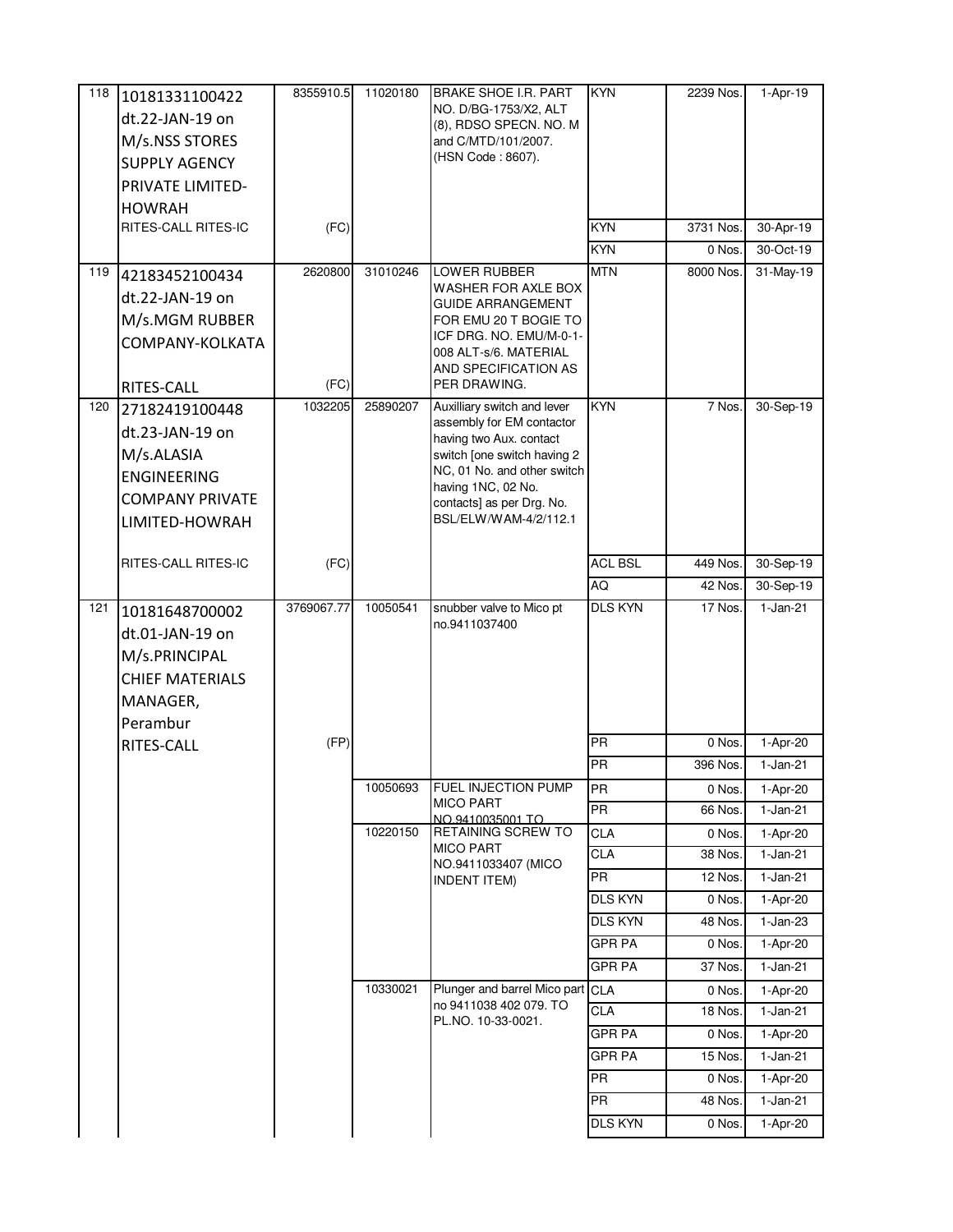|          |                                                                | <b>DLS KYN</b> | 27 Nos.   | $1-Jan-21$             |
|----------|----------------------------------------------------------------|----------------|-----------|------------------------|
| 10330070 | bushing control rack MICO                                      | <b>PR</b>      | 0 Nos.    | 1-Apr-20               |
|          | PART NO.9411030336<br>(MICO INDENT ITEM)                       | <b>PR</b>      | 180 Nos.  | $1-Jan-21$             |
|          |                                                                | <b>DLS KYN</b> | 0 Nos.    | 1-Apr-20               |
|          |                                                                | <b>DLS KYN</b> | 84 Nos.   | $\overline{1}$ -Jan-21 |
| 10330082 | sleeve control MICO PART                                       | <b>PR</b>      | 0 Nos.    | 1-Apr-20               |
|          | NO.9411036300 (MICO<br><b>INDENT ITEM)</b>                     | <b>PR</b>      | 14 Nos.   | $\overline{1}$ -Jan-21 |
|          |                                                                | <b>GPR PA</b>  | 0 Nos.    | 1-Apr-20               |
|          |                                                                | <b>GPR PA</b>  | 9 Nos.    | $1-Jan-21$             |
|          |                                                                | <b>DLS KYN</b> | 0 Nos.    | 1-Apr-20               |
|          |                                                                | <b>DLS KYN</b> | 18 Nos.   | $1-Jan-21$             |
| 10330094 | seat plunger spring upper                                      | <b>PR</b>      | 0 Nos.    | 1-Apr-20               |
|          | <b>MICO PART</b><br>NO.9411030503 (MICO                        | <b>PR</b>      | 24 Nos.   | $1-Jan-21$             |
|          | <b>INDENT ITEM)</b>                                            | <b>DLS KYN</b> | 0 Nos.    | 1-Apr-20               |
|          |                                                                | <b>DLS KYN</b> | 23 Nos.   | $\overline{1}$ -Jan-21 |
| 10330100 | seat plunger MICO PART                                         | <b>PR</b>      | 0 Nos.    | 1-Apr-20               |
|          | NO. F002F61003 (MICO<br><b>INDENT ITEM)</b>                    | <b>PR</b>      | 13 Nos.   | $\overline{1}$ -Jan-21 |
| 10330112 | spring plungerMICO PART                                        | <b>PR</b>      | 0 Nos.    | 1-Apr-20               |
|          | NO.9411034600 (MICO<br><b>INDENT ITEM)</b>                     | <b>PR</b>      | 18 Nos.   | $1 - Jan-21$           |
|          |                                                                | <b>DLS KYN</b> | 0 Nos.    | 1-Apr-20               |
|          |                                                                | <b>DLS KYN</b> | 18 Nos.   | $1-Jan-21$             |
| 10330136 | PLUNGER GUIDE TO                                               | <b>PR</b>      | 0 Nos.    | 1-Apr-20               |
|          | <b>MICO PART</b><br>NO.F002F61002 (MICO                        | <b>PR</b>      | 36 Nos.   | $1-Jan-21$             |
| 10330148 | Ring Snap Guide Cup                                            | <b>DLS KYN</b> | 24 Nos.   | 1-Apr-20               |
|          | <b>MICO PART</b><br>NO.9411034602 (MICO                        | <b>DLS KYN</b> | 18 Nos.   | $1-Jan-21$             |
|          | <b>INDENT ITEM)</b>                                            | <b>PR</b>      | 33 Nos.   | 1-Apr-20               |
|          |                                                                | <b>PR</b>      | 27 Nos.   | $1-Jan-21$             |
| 10330150 | DELY VALVE TO MICO<br>PART NO.9411038505<br>(MICO INDENT ITEM) | <b>PR</b>      | 7 Nos.    | $1-Jan-21$             |
| 10330161 | <b>HOLDER VALVE PART</b>                                       | <b>CLA</b>     | 0 Nos.    | 1-Apr-20               |
|          | NO. 9.411.033.301 (MICO<br>INDENT ITEM)                        | <b>CLA</b>     | 9 Nos.    | $1 - Jan-21$           |
|          |                                                                | DLS KYN        | 0 Nos.    | 1-Apr-20               |
|          |                                                                | DLS KYN        | 15 Nos.   | $1-Jan-21$             |
|          |                                                                | <b>PR</b>      | 0 Nos.    | 1-Apr-20               |
|          |                                                                | <b>PR</b>      | 21 Nos.   | 1-Jan-21               |
| 10330197 | Gasket O ring nut to                                           | <b>GPR PA</b>  | 0 Nos.    | 1-Apr-20               |
|          | housing (for pump fuel<br>injection) to C.Rly. drg. no.        | <b>GPR PA</b>  | 774 Nos.  | $1-Jan-21$             |
|          | CI/EN-41 Alt. 5 Cat.                                           | CLA            | 0 Nos.    | 1-Apr-20               |
|          | no.2321326 DRP                                                 | <b>CLA</b>     | 266 Nos.  | $1-Jan-21$             |
|          | No.13266(17). MICO PART<br>NO.9411030202 (MICO                 | <b>DLS KYN</b> | 314 Nos.  | 1-Jan-21               |
| 10330203 | GASKET 'O' RING (FOR                                           | GPR PA         | 0 Nos.    | 1-Apr-20               |
|          | PUMP FUEL INJ) TO<br>DRG.NO. CLEN.40.ALT-                      | <b>GPR PA</b>  | 1350 Nos. | $1-Jan-21$             |
| 10330227 | RING BAFFLE. MICO PT                                           | PR             | 0 Nos.    | 1-Apr-20               |
|          | NO 9411030203                                                  | <b>PR</b>      | 24 Nos.   | $\overline{1}$ -Jan-21 |
|          |                                                                | DLS KYN        | 6 Nos.    | 1-Jan-21               |
| 10330239 | POINTER CONTROL                                                | <b>PR</b>      | 11 Nos.   | $1-Jan-21$             |
|          | RACK MICO PART                                                 | <b>DLS KYN</b> | 18 Nos.   | 1-Apr-20               |
|          | NO.9411030000 (MICO                                            |                |           |                        |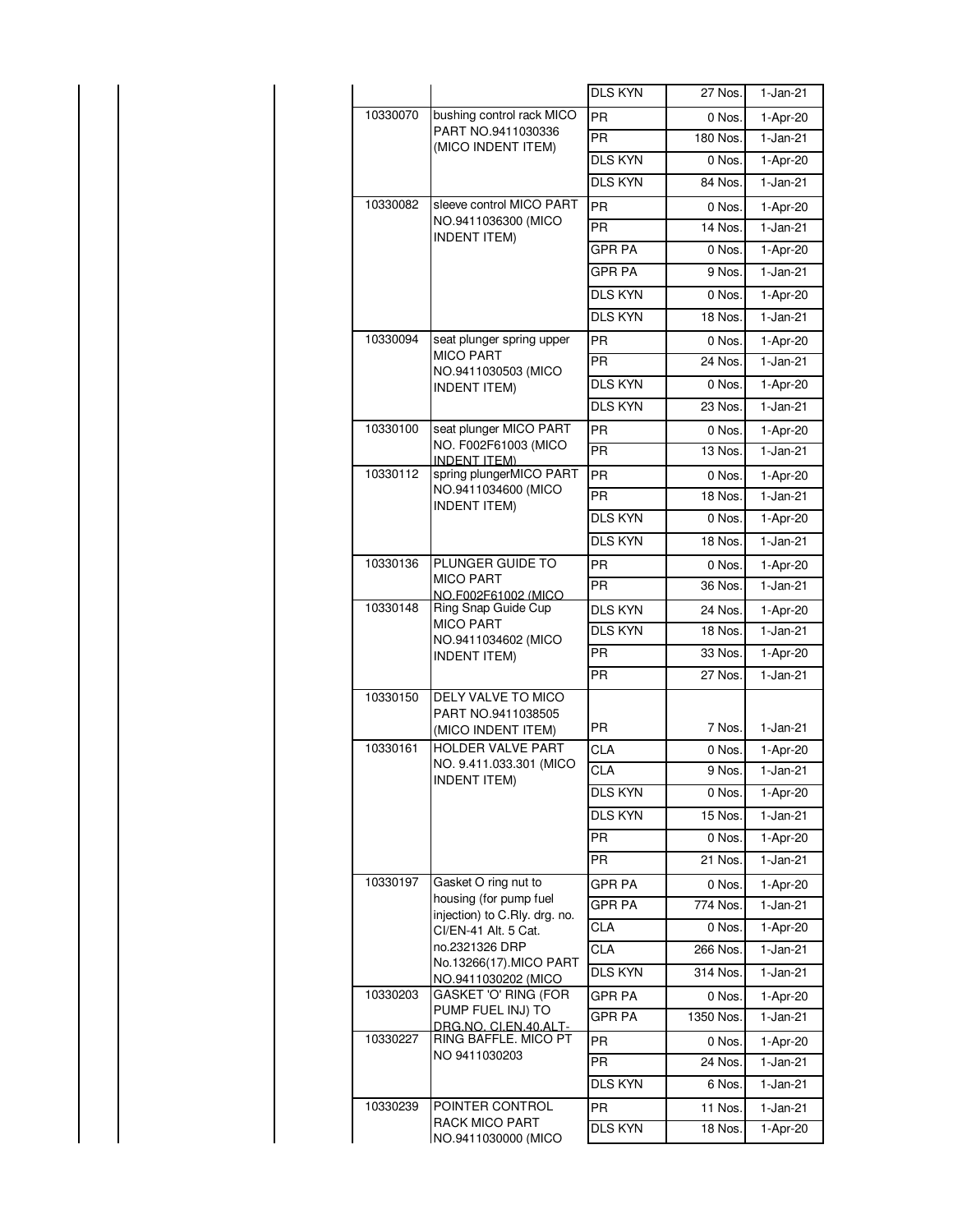|     |                                                                                                                 |         |          | <b>INDENT ITEM,)</b>                                                                                                                                                                                                        | <b>DLS KYN</b>       | 12 Nos.  | $1-Jan-21$    |
|-----|-----------------------------------------------------------------------------------------------------------------|---------|----------|-----------------------------------------------------------------------------------------------------------------------------------------------------------------------------------------------------------------------------|----------------------|----------|---------------|
|     |                                                                                                                 |         | 10330320 | shim adj. rack pointer MICO PR<br>PART NO.9411030110                                                                                                                                                                        |                      | 55 Nos.  | $1-Jan-21$    |
|     |                                                                                                                 |         |          | (MICO INDENT)                                                                                                                                                                                                               | <b>DLS KYN</b>       | 16 Nos.  | 1-Apr-20      |
|     |                                                                                                                 |         |          |                                                                                                                                                                                                                             | DLS KYN              | 90 Nos.  | $1-Jan-21$    |
|     |                                                                                                                 |         | 10330379 | CONTROL RACK UNIT TO PR<br><b>MIOCO PART</b>                                                                                                                                                                                |                      | 0 Nos.   | 1-Apr-20      |
|     |                                                                                                                 |         |          | NO.941103600 (MICO                                                                                                                                                                                                          | <b>PR</b>            | 40 Nos.  | $1-Jan-21$    |
|     |                                                                                                                 |         |          | INDENT)                                                                                                                                                                                                                     | <b>CLA</b>           | 0 Nos    | 1-Apr-20      |
|     |                                                                                                                 |         |          |                                                                                                                                                                                                                             | <b>CLA</b>           | 9 Nos.   | $1-Jan-21$    |
|     |                                                                                                                 |         |          |                                                                                                                                                                                                                             | <b>DLS KYN</b>       | 0 Nos.   | 1-Apr-20      |
|     |                                                                                                                 |         |          |                                                                                                                                                                                                                             | <b>DLS KYN</b>       | 12 Nos.  | $1-Jan-21$    |
|     |                                                                                                                 |         | 10330537 | PLUNGER & BARREL<br>ASSLY TO MICO PAART<br>NO.9411038401 (MICO                                                                                                                                                              |                      |          |               |
|     |                                                                                                                 |         |          | <b>INDENT ITEM)</b>                                                                                                                                                                                                         | <b>PR</b>            | 21 Nos.  | 1-Jan-21      |
|     |                                                                                                                 |         | 10330562 | <b>DELIVERY VALVE TO</b><br><b>MICO PART</b>                                                                                                                                                                                | <b>GPR PA</b>        | 0 Nos.   | 1-Apr-20      |
|     |                                                                                                                 |         |          | NO.9411038503 (MICO                                                                                                                                                                                                         | <b>GPR PA</b>        | 35 Nos.  | $1-Jan-21$    |
|     |                                                                                                                 |         |          | <b>INDENT ITEM)</b>                                                                                                                                                                                                         | <b>DLS KYN</b>       | 0 Nos.   | 1-Apr-20      |
|     |                                                                                                                 |         |          |                                                                                                                                                                                                                             | <b>DLS KYN</b>       | 24 Nos.  | $1-Jan-21$    |
|     |                                                                                                                 |         |          |                                                                                                                                                                                                                             | <b>CLA</b>           | 0 Nos.   | 1-Apr-20      |
|     |                                                                                                                 |         |          |                                                                                                                                                                                                                             | <b>CLA</b>           | 15 Nos.  | $1-Jan-21$    |
| 122 | 27183415100477<br>dt.24-JAN-19 on<br>M/s.PATRON<br><b>INDUSTRIAL</b><br><b>CORPORATION-</b><br><b>HOWRAH</b>    | 1163479 | 23964248 | Servo motor assembly AS<br>PER CLW<br>Drg.No.2TWD.112.025 ALT-<br>6 or latest for Ep Contactor<br>Type 112.02. Accepted<br>Offer: Servo motor assembly<br>as per CLW<br>Drg.No.2TWD.112.025 ALT-<br>6 for EP Contactor Type | AQ                   | 16 Nos.  | 31-Aug-19     |
|     | RITES-CALL RITES-IC                                                                                             | (FC)    |          | 112.0                                                                                                                                                                                                                       | <b>KYN</b>           | 30 Nos.  | 31-Aug-19     |
|     |                                                                                                                 |         |          |                                                                                                                                                                                                                             | <b>ACL BSL</b>       | 303 Nos. | $31 - Aug-19$ |
| 123 | 27181895200478<br>dt.24-JAN-19 on<br>M/s.SCHAEFFLER<br><b>INDIA LIMITED-</b><br>VADODARA                        | 6487758 | 25605422 | <b>CYLINDRICAL ROLLER</b><br>BEARING OF TYPE<br>NO.NU 330 (SHOULDER<br>GUIDED) FOR P.E.SIDE<br>OF HITACHI TMHS-15250<br>A. Accepted Offer: FAG NU<br>330-E-M1A-P64-F1                                                       | <b>KYN</b>           | 40 Nos.  | 20-May-19     |
|     | RITES-CALL RITES-IC                                                                                             | (FC)    |          | Cylindrical Roller Bearing for ACL BSL                                                                                                                                                                                      |                      | 162 Nos. | 20-May-19     |
|     |                                                                                                                 |         |          | <b>Hitachi Traction Motor</b><br>PE(Sh                                                                                                                                                                                      | <b>ACL BSL</b>       | 162 Nos. | 30-Nov-19     |
|     |                                                                                                                 |         |          |                                                                                                                                                                                                                             | AQ                   | 5 Nos.   | $20$ -May-19  |
| 124 | 42181018100541<br>dt.29-JAN-19 on<br>M/s.PT<br><b>COMMUNICATION</b><br><b>SYSTEMS PRIVATE</b><br>LIMITED-GAUTAM | 5358380 | 31337077 | IMS RACK FOR GP 194 /<br>MRVC EMU AC-DC<br>RAKES COMPATIBLE<br>FOR PIS SYSTEM OF<br>ACDC SIEMENS EMU<br>RAKE. FIRM'S OFFER:<br>IMS RAKE FOR MRVC-I<br><b>EMU RAKE AS PER</b>                                                | <b>VVH</b>           | 11 Nos.  | 31-May-19     |
|     | <b>BUDDHA NAGAR</b>                                                                                             |         |          | PT.NO.33.92.6491 OF M/S                                                                                                                                                                                                     |                      |          |               |
|     | RITES-CALL RITES-IC                                                                                             | (FC)    |          | PT COMMUNICATION                                                                                                                                                                                                            | <b>KALVA</b>         | 6 Nos.   | 31-May-19     |
|     |                                                                                                                 |         |          | <b>SYSTEM PRIVATE</b>                                                                                                                                                                                                       | AMM                  | 2 Nos.   | 31-May-19     |
|     |                                                                                                                 |         |          |                                                                                                                                                                                                                             | (CARSHED)<br>SANPADA |          |               |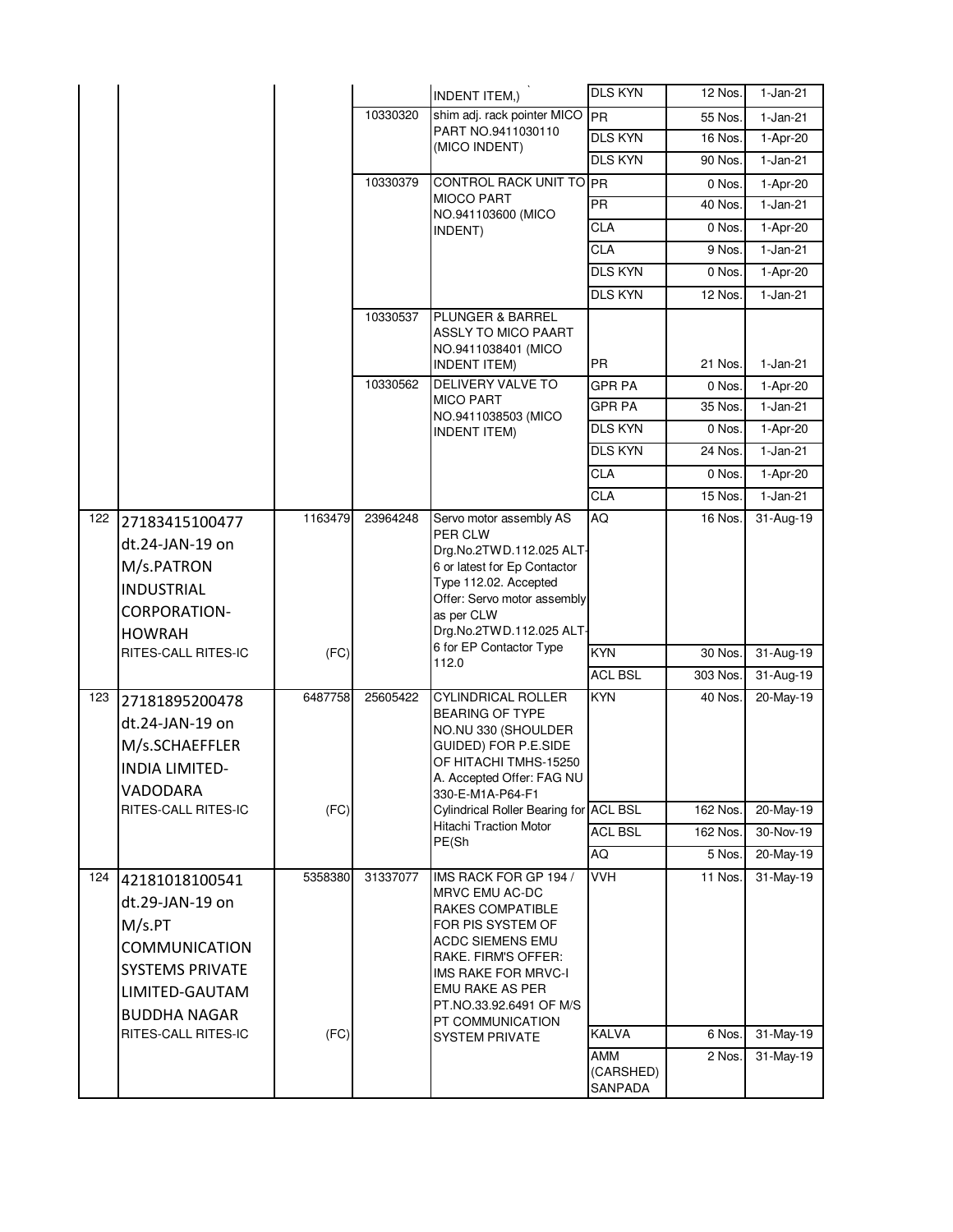| 125 | 27183269100550          | 1356096 | 29250067 | Membrane for Hurth                                       | <b>ACL BSL</b> | 64 Nos.   | $31 -$ Jul-19           |
|-----|-------------------------|---------|----------|----------------------------------------------------------|----------------|-----------|-------------------------|
|     | dt.30-JAN-19 on         |         |          | Coupling System Part. No.<br>0501317975 or latest. Firms |                |           |                         |
|     | M/s.MACKEIL AND         |         |          | Accepted Offer: As per                                   |                |           |                         |
|     | <b>COMPANY PVT LTD-</b> |         |          | firms RDSO approved Drg.                                 |                |           |                         |
|     | <b>KOLKATA</b>          |         |          | No. MCPL/HC--2306/11.01.                                 |                |           |                         |
|     | RITES-CALL RITES-IC     | (FC)    |          |                                                          |                |           |                         |
| 126 | 41181830100552          | 5233549 | 41134760 | <b>SILICONE RUBBER</b>                                   | <b>TMW</b>     | 276 Nos.  | 1-Apr-19                |
|     | dt.30-JAN-19 on         |         |          | COMPOUND OF BRAND<br>KE-45 RTV-R OF SHIN-                |                |           |                         |
|     | M/s.RAJESH              |         |          | ETSU/JAPAN OR                                            |                |           |                         |
|     | <b>HARDWARE</b>         |         |          | ANABOND-685 OF                                           |                |           |                         |
|     | PRODUCTS-MUMBAI         |         |          | ANABOND AS PER CLW<br>SPECIFICATION NO. A-               |                |           |                         |
|     |                         |         |          | 0113 ALT-A. With the                                     |                |           |                         |
|     | RITES-CALL RITES-IC     | (FC)    |          | condition that [1] supply of<br>maximum 06 month's       | <b>TMW</b>     | 275 Nos.  | 19-Jun-19               |
|     |                         |         |          | quantity                                                 | TMW            | 276 Nos.  | 19-Sep-19               |
|     |                         |         |          |                                                          | <b>TMW</b>     | 275 Nos.  | 19-Dec-19               |
|     |                         |         |          |                                                          | <b>KYN</b>     | 1971 Nos. | 1-Apr-19                |
|     |                         |         |          |                                                          | KYN            | 1970 Nos. | 19-Jun-19               |
|     |                         |         |          |                                                          | <b>KYN</b>     | 1971 Nos. | 19-Sep-19               |
|     |                         |         |          |                                                          | <b>KYN</b>     | 1970 Nos. | 19-Dec-19               |
|     |                         |         |          |                                                          | <b>MTN</b>     | 23 Nos.   | 1-Apr-19                |
|     |                         |         |          |                                                          | <b>MTN</b>     | 23 Nos.   | 19-Jun-19               |
|     |                         |         |          |                                                          | <b>MTN</b>     | 23 Nos.   | 19-Sep-19               |
|     |                         |         |          |                                                          | <b>MTN</b>     | 23 Nos.   | 19-Dec-19               |
|     |                         |         |          |                                                          | <b>ACL BSL</b> | 1128 Nos. | 1-Apr-19                |
|     |                         |         |          |                                                          | <b>ACL BSL</b> | 1129 Nos. | $\overline{19}$ -Jun-19 |
|     |                         |         |          |                                                          | <b>ACL BSL</b> | 1128 Nos. | 19-Sep-19               |
|     |                         |         |          |                                                          | <b>ACL BSL</b> | 1128 Nos. | 19-Dec-19               |
| 127 | 27182965100558          | 3174565 | 23828985 | Finger contact and flexible<br>shunt assembly of 1500    | KYN            | 30 Nos.   | 30-May-20               |
|     | dt.30-JAN-19 on         |         |          | Amp capacity for reverser as                             |                |           |                         |
|     | M/s.ORIENTAL FIBRE      |         |          | per CLW Drg. No.                                         |                |           |                         |
|     | AND ENGINEERING         |         |          | 4TWD.101.064 Alt-6 (Sheet<br>No.0) or latest. Firms      |                |           |                         |
|     | <b>INDUSTRIES-</b>      |         |          | Accepted Offer: Finger                                   |                |           |                         |
|     | <b>KOLKATA</b>          |         |          | contact and flexible shunt                               |                |           |                         |
|     |                         |         |          | asse                                                     |                |           |                         |
|     | RITES-CALL RITES-IC     | (PC)    |          |                                                          | <b>KYN</b>     | 23 Nos.   | 31-May-19               |
|     |                         |         |          |                                                          | KYN            | 22 Nos.   | 30-Sep-19               |
|     |                         |         |          |                                                          | <b>ACL BSL</b> | 311 Nos.  | $30$ -May-20            |
|     |                         |         |          |                                                          | <b>ACL BSL</b> | 181 Nos.  | 31-May-19               |
|     |                         |         |          |                                                          | <b>ACL BSL</b> | 181 Nos.  | 30-Sep-19               |
|     |                         |         |          |                                                          | AQ             | 30 Nos.   | 30-May-20               |
|     |                         |         |          |                                                          | AQ             | 31 Nos.   | $\overline{3}$ 1-May-19 |
|     |                         |         |          |                                                          | AQ             | 32 Nos.   | 30-Sep-19               |
| 128 | 27183675100561          | 3642450 | 29400065 | Window Assly. as per CLW<br>SPECN. NO.                   | <b>ACL BSL</b> | 50 Set    | 30-Sep-19               |
|     | dt.30-JAN-19 on         |         |          | CLW/MS/3/014 ALT-5 or                                    |                |           |                         |
|     | M/s.SAWALKA KEL         |         |          | latest. Firms Accepted<br>Offer: Window Assly. as per    |                |           |                         |
|     | PVT. LTD.-KOLKATA       |         |          | CLW SPECN.NO.                                            |                |           |                         |
|     |                         |         |          | CLW/MS/3/014 ALT-5                                       |                |           |                         |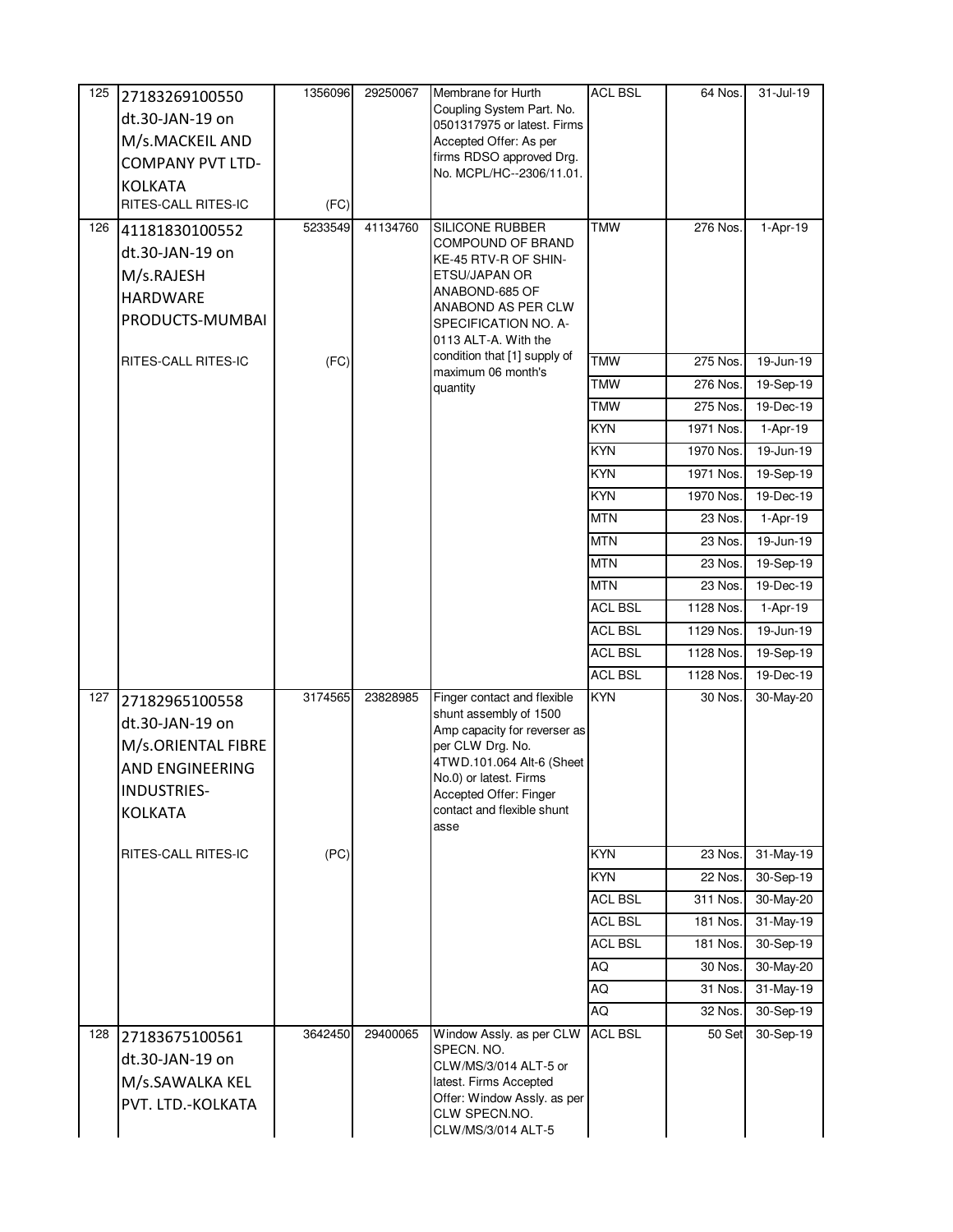|     | RITES-CALL                | (FC)      |          |                                                     |                |           |                         |
|-----|---------------------------|-----------|----------|-----------------------------------------------------|----------------|-----------|-------------------------|
| 129 | 27183152100568            | 1145450   | 25718745 | IOH replacement kit for twin KYN                    |                | 22 Set    | 31-Jul-19               |
|     | dt.30-JAN-19 on           |           |          | bottle VCB Type 20 CB<br>make M/s Schneider (code   |                |           |                         |
|     | M/s.TRINITY HOUSE         |           |          | No.5110620) comprising of                           |                |           |                         |
|     | (INDIA) PVT. LTD.-        |           |          | 14 items as per sketch                              |                |           |                         |
|     | <b>MUMBAI</b>             |           |          | No.ELS/AQ/WAG-7<br>SK.No.0059 Rev-1. Firms          |                |           |                         |
|     | RITES-CALL RITES-IC       | (FC)      |          | Accepted Offer: IOH                                 | <b>ACL BSL</b> | 10 Set    | 31-Jul-19               |
| 130 | 42181173100596            | 2709569.1 | 31010751 | <b>HELICAL SPRING FOR</b>                           | <b>MTN</b>     | 217 Nos.  | 20-Dec-19               |
|     | dt.31-JAN-19 on           |           |          | AXLE BOX GUIDE<br>ARAGT.[EMU] TO ICF                |                |           |                         |
|     | M/s.G.B. SPRINGS          |           |          | DRG. NO. DC/EMU M 0-1-                              |                |           |                         |
|     | PRIVATE LIMITED-          |           |          | 203. ALT. p/ 4. MTRL AND                            |                |           |                         |
|     | <b>DEHRADUN</b>           |           |          | SPECN: RDSO<br>SPECIFICATION NO. WD-                |                |           |                         |
|     | RITES-CALL                | (PC)      |          | 01-HLS-94.(REV.3 OF JAN-SNPD                        |                | 42 Nos.   | 20-Dec-19               |
|     |                           |           |          | 2009. AMENDMENT NO.1<br>OF SEPT-2016) (MATERI       | <b>MTN</b>     | 140 Nos.  | 30-Apr-20               |
| 131 | 38183225100019            | 1812989   | 38135851 | Yoke for high tensile CBC                           | <b>KWV</b>     | 52 Nos.   | 13-Sep-19               |
|     | dt.01-JAN-19 on           |           |          | [Non transition] to RDSO<br>Drg. No. SK-62724, Item |                |           |                         |
|     | M/s.ATUL                  |           |          | No. 3. Alt-27 or latest.                            |                |           |                         |
|     | <b>ENGINEERING</b>        |           |          | <b>MATERIAL AND</b>                                 |                |           |                         |
|     | UDYOG-AGRA                |           |          | SPECIFICAION TO BE AS<br>PER RDSO                   |                |           |                         |
|     | RITES-CALL                | (FC)      |          | SPECIFICATION NO. WD-                               | SIG/BSL        | 50 Nos.   | 13-Sep-19               |
| 132 | 38184175100020            | 1638819   | 30250638 | <b>MODIFIED VESTIBULE</b>                           | <b>MTN</b>     | 400 Nos.  | 31-May-19               |
|     | dt.01-JAN-19 on           |           |          | FOOT PLATE TO C.RLY<br>DRG. NO. F[C AND W]-         |                |           |                         |
|     | M/s.INEZ                  |           |          | 1589, ALT-NIL. ITEM NOS.                            |                |           |                         |
|     | <b>ENGINEERING</b>        |           |          | 1 TO 8. MATERIAL AND                                |                |           |                         |
|     | COMPANY-KOLKATA           |           |          | SPECIFICATION AS PER<br>DRAWING.                    |                |           |                         |
|     |                           |           |          |                                                     |                |           |                         |
|     | RITES-CALL RITES-IC       | (PC)      |          |                                                     | <b>MTN</b>     | 198 Nos.  | 30-Apr-20               |
| 133 | 38183358100037            | 1371825   | 33503011 | <b>RUBBER PAD FOR</b>                               | PR             | 624 Nos.  | 30-Apr-19               |
|     | dt.02-JAN-19 on           |           |          | PRIMARY SUSPENSION<br>FOR FIAT IR BOGIE AS          |                |           |                         |
|     | M/s.PRAG                  |           |          | PER RCF DRG NO                                      |                |           |                         |
|     | <b>INDUSTRIES (INDIA)</b> |           |          | LW01101, ALT-b ALONG                                |                |           |                         |
|     | PVT. LTD.-LUCKNOW         |           |          | WITH RCF SPEC. NO.<br><b>MDTS 098</b>               |                |           |                         |
|     |                           |           |          |                                                     |                |           |                         |
|     | RITES-CALL RITES-IC       | (FC)      |          |                                                     | LTT            | 46 Nos.   | $\overline{30}$ -May-19 |
| 134 | 38182235100039            | 5739552   | 30021029 | <b>THERMOPLASTIC</b>                                | <b>PR</b>      | 2425 Nos. | 30-Jun-19               |
|     | dt.02-JAN-19 on           |           |          | <b>POLYESTER</b><br><b>ELASTOMER [HYTREL]</b>       |                |           |                         |
|     | M/s.POWER MOULD-          |           |          | LOWER WASHER FOR                                    |                |           |                         |
|     | <b>DAMAN</b>              |           |          | PRIMARY SUSPENSION<br>TO RDSO DRG. NO. CG-K         |                |           |                         |
|     | RITES-CALL                | (FC)      |          | 4059, ALT-4, ITEM NO. 1,2                           | <b>MTN</b>     | 3050 Nos. | 30-Jun-19               |
| 135 | 79183076100046            | 1008345   | 79333424 | <b>DUSTER CLOTH</b><br><b>COTTON KHADI</b>          | AQ             | 2000 Nos. | 31-Mar-19               |
|     | dt.02-JAN-19 on           |           |          | BLEACHED WHITE TO                                   |                |           |                         |
|     | M/s.KHADI                 |           |          | IS:3777/1994, AMDT-2.                               |                |           |                         |
|     | <b>GRAMODYOG</b>          |           |          | SIZE 51 CMS X 46 CMS.<br>HEMMED ON ALL SIDES "      |                |           |                         |
|     | <b>BHAVAN KVIC-</b>       |           |          | I R" TOTEM TO BE                                    |                |           |                         |
|     | <b>MUMBAI</b>             |           |          | <b>MARKED IN EACH</b>                               |                |           |                         |
|     | RITES-CALL                | (FC)      |          | <b>CORNER WITH</b><br>INDELIGIBLE INK. AND AS       | AQ             | 2084 Nos. | 31-May-19               |
|     |                           |           |          | PER GENERAL TECH                                    | CRD            | 3000 Nos. | 31-Mar-19               |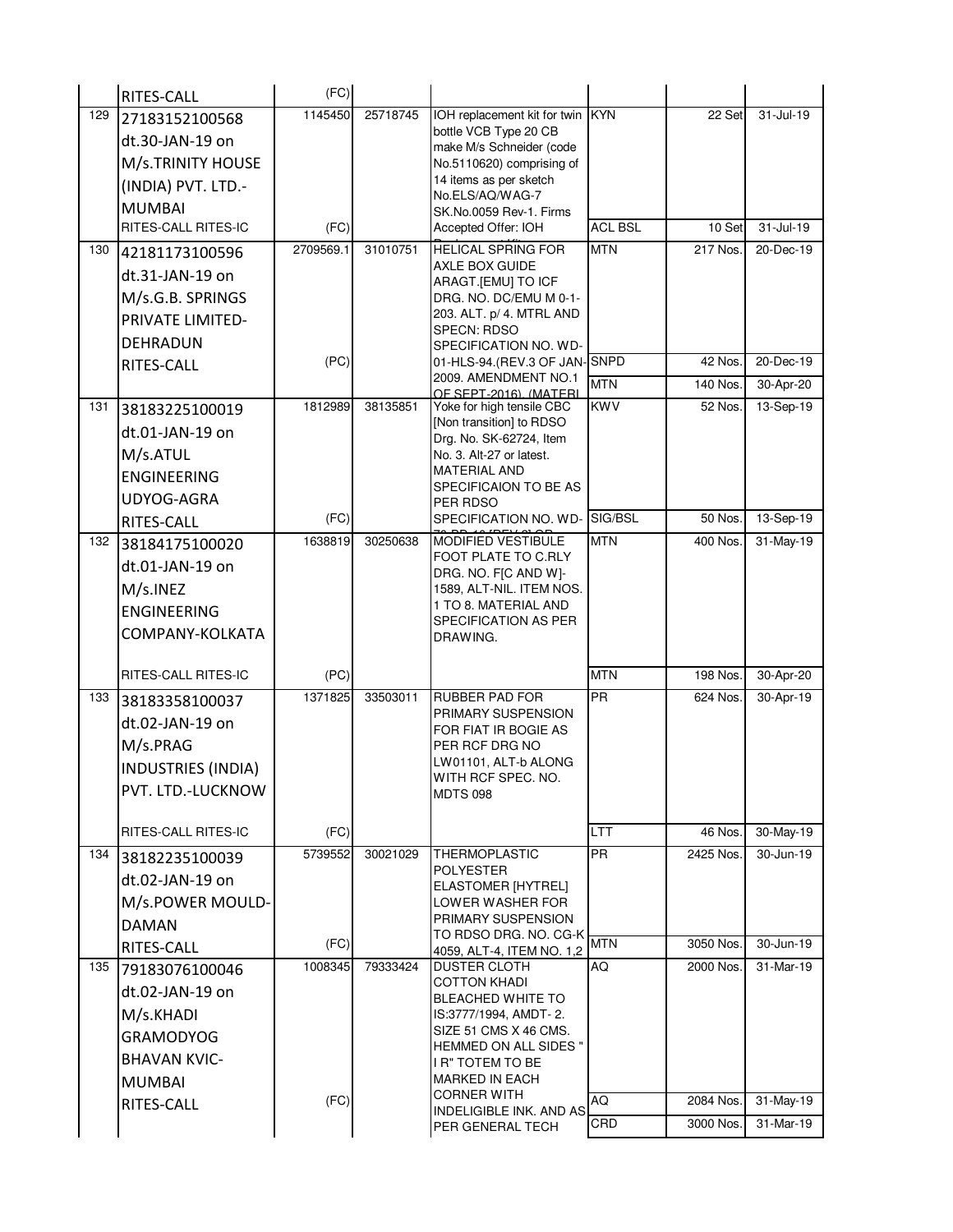|     |                         |            |          |                                                        | CRD            | 19083 Nos. | 31-May-19    |
|-----|-------------------------|------------|----------|--------------------------------------------------------|----------------|------------|--------------|
| 136 | 38184218100048          | 1967306.25 | 30516195 | <b>LAVATORY DOOR</b>                                   | <b>MTN</b>     | 1000 Nos.  | 30-Mar-19    |
|     | dt.02-JAN-19 on         |            |          | CATCH TO ICF DRG. NO.<br>ICF/SK-5-6-090 ALT-           |                |            |              |
|     | M/s.PROACTIVE           |            |          | e/NIL.[WITH COL. I/COL.                                |                |            |              |
|     | PRODUCTS-MUMBAI         |            |          | II] MATERIAL AND                                       |                |            |              |
|     |                         |            |          | SPECIFICATION AS PER<br>DRG.                           |                |            |              |
|     | RITES-CALL RITES-IC     | (PC)       |          |                                                        | <b>MTN</b>     | 3150 Nos.  | 31-Jul-19    |
|     |                         |            |          |                                                        | <b>MTN</b>     | 694 Nos.   | 31-May-20    |
|     |                         |            |          |                                                        | PUNE           | 90 Nos.    | 31-Jul-19    |
|     |                         |            |          |                                                        | <b>PUNE</b>    | 90 Nos.    | 31-Jul-19    |
|     |                         |            |          |                                                        | <b>WB</b>      | 171 Nos.   | $31$ -Jul-19 |
|     |                         |            |          |                                                        | <b>MTN</b>     | 570 Nos.   | 31-Jul-19    |
| 137 | 43181108100089          | 1792349    | 45180787 | <b>CRASH WORTHY FAN</b><br><b>GUARD ASSEMBLY ITOP</b>  | <b>MTN</b>     | 1756 Nos.  | $11$ -Jun-19 |
|     | dt.04-JAN-19 on         |            |          | AND BOTTOM]                                            |                |            |              |
|     | M/s.SARIA               |            |          | <b>COMPLETE WITH</b>                                   |                |            |              |
|     | <b>INDUSTRIES</b>       |            |          | <b>BEADING PROVIDING</b><br><b>SECURING CLAMPS AND</b> |                |            |              |
|     | <b>CORPORATION-</b>     |            |          | 2 CLIPS WITH SECURING                                  |                |            |              |
|     | <b>HOWRAH</b>           |            |          | <b>FASTENERS MADE OF</b>                               |                |            |              |
|     | RITES-CALL RITES-IC     | (FC)       |          | POLISHED STAINLESS<br>STEEL GR 304 AS PER              |                |            |              |
| 138 | 42181664100092          | 547540     | 31350306 | POH KIT FOR CUT OFF                                    | <b>MTN</b>     | 22477 Set  | 29-Jun-19    |
|     | dt.04-JAN-19 on         |            |          | ANGLE COCK<br>[CONSISTING OF 3                         |                |            |              |
|     | M/s.ANNAPURNA           |            |          | ITEMS] TO RDSO DRG.                                    |                |            |              |
|     | <b>ENGINEERING</b>      |            |          | NO. WD-88123-S-02, ALT-                                |                |            |              |
|     | <b>WORKS-HOWRAH</b>     |            |          | 6, ITEM 5,6 AND 7. [1]<br>Seat, Item No. 7, QTY-02     |                |            |              |
|     | RITES-CALL              | (FC)       |          | Nos Per Set. [2] O Ring,                               |                |            |              |
| 139 | 38182171100107          | 1243334    | 38107144 | <b>KIT FOR CBC LINERS</b>                              | <b>KWV</b>     | 532 Set    | 30-Sep-19    |
|     | dt.07-JAN-19 on         |            |          | [AAR], CONSISTING OF<br>TWO ITEMS:- [1] SHANK          |                |            |              |
|     | M/s.MELBROW             |            |          | <b>WEAR PLATE TO RDSO</b>                              |                |            |              |
|     | <b>ENGINEERING</b>      |            |          | DRG. NO. SK-62724, ITEM                                |                |            |              |
|     | <b>WORKS PVT. LTD.-</b> |            |          | NO. 10, ALT-27,<br>QUANTITY 1. [2] STRIKER             |                |            |              |
|     | <b>KOLKATA</b>          |            |          | <b>CASTING WEAR PLATE</b>                              |                |            |              |
|     | RITES-CALL RITES-IC     | (FC)       |          | DRG. NO. WD-87056-S/1,<br>ALT-4 OUAN                   | SIG/BSL        | 3180 Set   | 30-Sep-19    |
| 140 | 27182416100111          | 1404480    | 25860010 | Master Controller for WAG-                             | <b>ACL BSL</b> | 28 Nos.    | 10-Sep-19    |
|     | dt.07-JAN-19 on         |            |          | 5 Loco to CLW Drg. No.<br>0TWD.241.115, ALT-6 (with    |                |            |              |
|     | M/s.PLASTO METAL        |            |          | part Drgs.). Firms Accepted                            |                |            |              |
|     | <b>INDUSTRIES-</b>      |            |          | Offer: Master Controller<br>omplete as per CLW         |                |            |              |
|     | <b>KOLKATA</b>          |            |          | Drg.No.1TWD.241.115 Alt-                               |                |            |              |
|     | RITES-CALL RITES-IC     | (FC)       |          | 11 with two part Drgs.                                 | <b>KYN</b>     | 2 Nos.     | 10-Sep-19    |
|     |                         |            |          | No.2TW                                                 | AQ             | 2 Nos.     | 10-Sep-19    |
| 141 | 75181031100135          | 661201     | 77032093 | <b>Enamel Exterior Brushing</b>                        | CRD            | 3200 LTR   | 28-Feb-19    |
|     | dt.07-JAN-19 on         |            |          | Finishing Oxford Blue to ICF<br>Specification:         |                |            |              |
|     | M/s.ADVANCE             |            |          | ICF/MD/Specn.-045 issue                                |                |            |              |
|     | <b>PAINTS PRIVATE</b>   |            |          | status 02, Revision 03 dated                           |                |            |              |
|     | LIMITED-MUMBAI          |            |          | 14.6.2007 With amendment<br>01 & IS:8662/2004 (        |                |            |              |
|     | RITES-CALL RITES-IC     | (FC)       |          | Second Revision) except                                | <b>MTN</b>     | 2460 LTR   | 28-Feb-19    |
|     |                         |            |          |                                                        |                |            |              |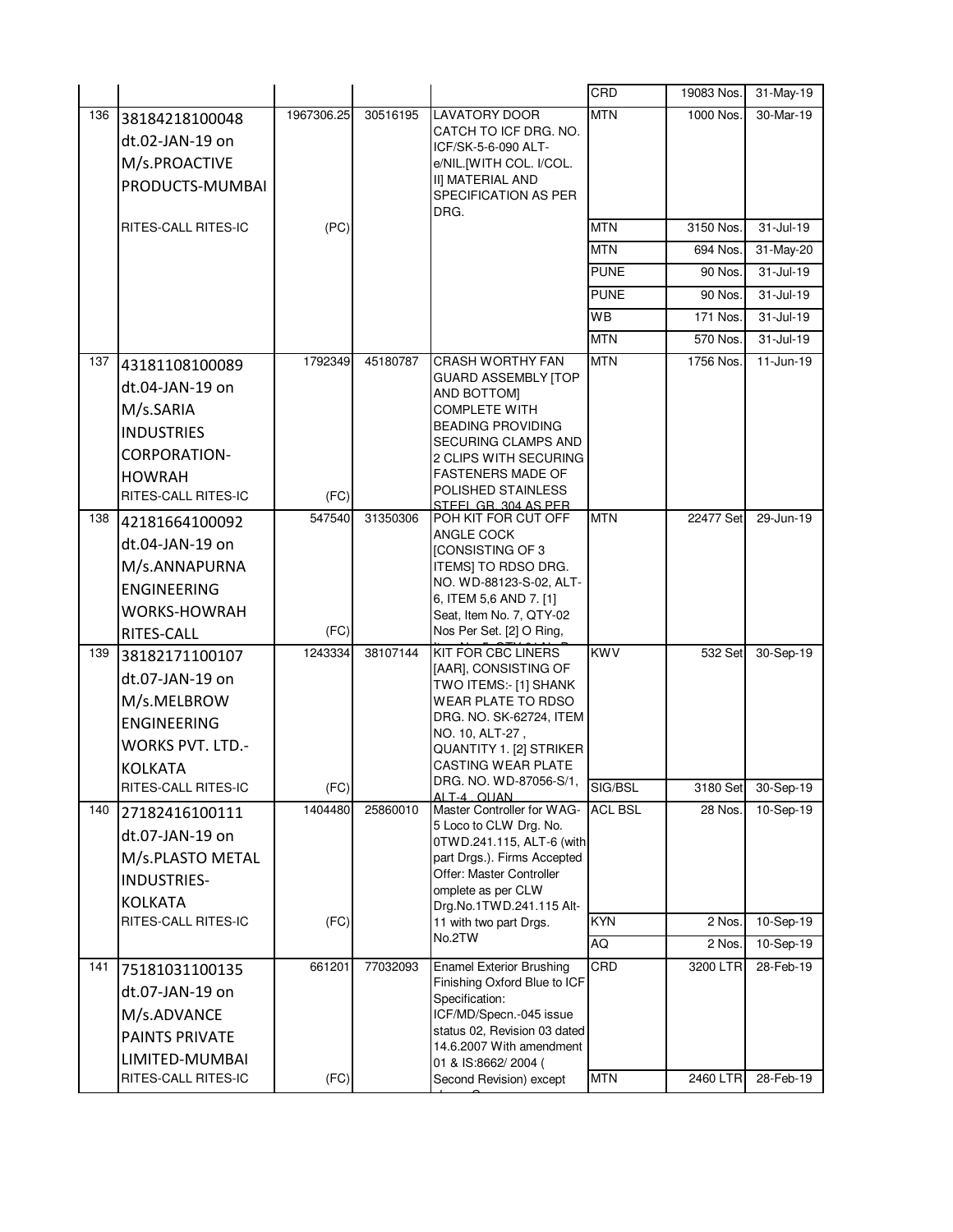| 142 | 10191070200142            | 720082  | 10050036 | <b>INJECTOR NOZZLE MICO PR</b>                                |                            | 166 Nos.      | 31-Mar-19 |
|-----|---------------------------|---------|----------|---------------------------------------------------------------|----------------------------|---------------|-----------|
|     | dt.08-JAN-19 on           |         |          | PART NO.9430033300                                            |                            |               |           |
|     | M/s.BOSCH LIMITED-        |         |          |                                                               |                            |               |           |
|     | <b>BANGALORE</b>          |         |          |                                                               |                            |               |           |
|     |                           |         |          |                                                               |                            |               |           |
|     | RITES-CALL                | (FC)    | 10330021 | Plunger and barrel Mico part PR                               |                            | 32 Nos.       | 31-Mar-19 |
|     |                           |         |          | no 9411038 402.                                               | CLA                        | 12 Nos.       | 31-Mar-19 |
|     |                           |         |          |                                                               | <b>GPR PA</b>              | 10 Nos.       | 31-Mar-19 |
|     |                           |         |          |                                                               | <b>DLS KYN</b>             | 18 Nos.       | 31-Mar-19 |
| 143 | 60183067100173            | 1568542 | 62311529 | Tube M.S.Galvanised                                           | CRD                        | 6456 MTR      | 15-Jul-19 |
|     | dt.09-JAN-19 on           |         |          | Medium Grade 15mm Duly<br>ISI marked galvinised mild          |                            |               |           |
|     | M/s.LAXMI STEEL-          |         |          | steel tubes electrical                                        |                            |               |           |
|     | <b>THANE W</b>            |         |          | resistences welded<br>(ERW)/High frequency                    |                            |               |           |
|     | RITES-CALL RITES-IC       | (FC)    |          | induction welded (HFIW) /                                     | <b>MTN</b>                 | 5405 MTR      | 15-Jul-19 |
|     |                           |         |          | Hot finished welded (HFW)                                     | <b>PUNE</b>                | <b>90 MTR</b> | 15-Jul-19 |
|     |                           |         |          | confirming to I                                               | WB                         | 370 MTR       | 15-Jul-19 |
|     |                           |         |          |                                                               | <b>PR</b>                  | 1106 MTR      | 15-Jul-19 |
| 144 | 80183150100188            | 4535463 | 80034810 | <b>MULTI GREASE FOR</b>                                       | <b>MTN</b>                 | 17836 Kgs.    | 28-Feb-19 |
|     | dt.10-JAN-19 on           |         |          | <b>CYLINDRICAL &amp;</b><br>SPHERICAL ROLLER                  |                            |               |           |
|     | M/s.BALMER LAWRIE         |         |          | <b>BEARINGS OF</b>                                            |                            |               |           |
|     | AND COMPANY LTD-          |         |          | COACHES, WAGONS &<br><b>LOCOMOTIVE AXLE</b>                   |                            |               |           |
|     | <b>CHENNAI</b>            |         |          | <b>BOXES AND FORM &amp; P</b>                                 |                            |               |           |
|     |                           |         |          | PURPOSE TO RDSO'S                                             |                            |               |           |
|     | RITES-CALL                | (FC)    |          | SPECIFICATION NO.WD-<br>17-MISC-92 READ WITH                  | PR                         | 4914 Kgs.     | 28-Feb-19 |
| 145 | 90160795700199            | 4771448 | 90424207 | M.S.PLATE 20mm THICK                                          | SMM-D(MD)                  | 1100 QTL.     | 31-Mar-19 |
|     | dt.10-JAN-19 on           |         |          | X 2500mm width X<br>12500mm/13500mm length                    | <b>MANMAD</b>              |               |           |
|     | M/s.STEEL                 |         |          | to IS 2062/11 E250 Gr BO                                      |                            |               |           |
|     | <b>AUTHORITY OF INDIA</b> |         |          | FKFN duly UT.                                                 |                            |               |           |
|     | LTD.(SAIL), KOLKATA       |         |          |                                                               |                            |               |           |
|     |                           |         |          |                                                               |                            |               |           |
|     | RITES-CALL                | (PC)    |          |                                                               |                            |               |           |
| 146 | 38183660700219            | 2666778 | 38037452 | <b>GREASE SEAL FOR AAR</b><br>STANDARD CLASS-'E'[6"           | AMM (M)<br><b>KURDWADI</b> | 9017 Nos.     | 11-Jun-20 |
|     | dt.11-JAN-19 on           |         |          | X 11"] BEARING USED ON                                        |                            |               |           |
|     | M/s.Secretary             |         |          | <b>CASNUB BOGIES OF</b>                                       |                            |               |           |
|     | (Stores), Railway         |         |          | FREIGHT STOCK. RDSO<br>SPECIFICATION NO. WD-                  |                            |               |           |
|     | Board, New Delhi          |         |          | 50-MISC-2007 OF                                               |                            |               |           |
|     | RITES-CALL                | (FP)    |          | OCTOBER 2007 OF                                               |                            |               |           |
| 147 | 42181570100230            | 2320258 | 35823306 | Piston Packing for JSL Type MTN<br>Brake Cylinder to drg. no. |                            | 4642 Nos.     | 31-Dec-19 |
|     | dt.11-JAN-19 on           |         |          | TQKA/24/R5. FIRM'S                                            |                            |               |           |
|     | M/s.BOMBAY OIL            |         |          | OFFER: MAKE/BRAND -                                           |                            |               |           |
|     | <b>SEALS COMPANY-</b>     |         |          | BOSCO.                                                        |                            |               |           |
|     | <b>MUMBAI</b>             |         |          |                                                               |                            |               |           |
|     | RITES-CALL RITES-IC       | (PC)    |          |                                                               | SNPD                       | 820 Nos.      | 9-Sep-19  |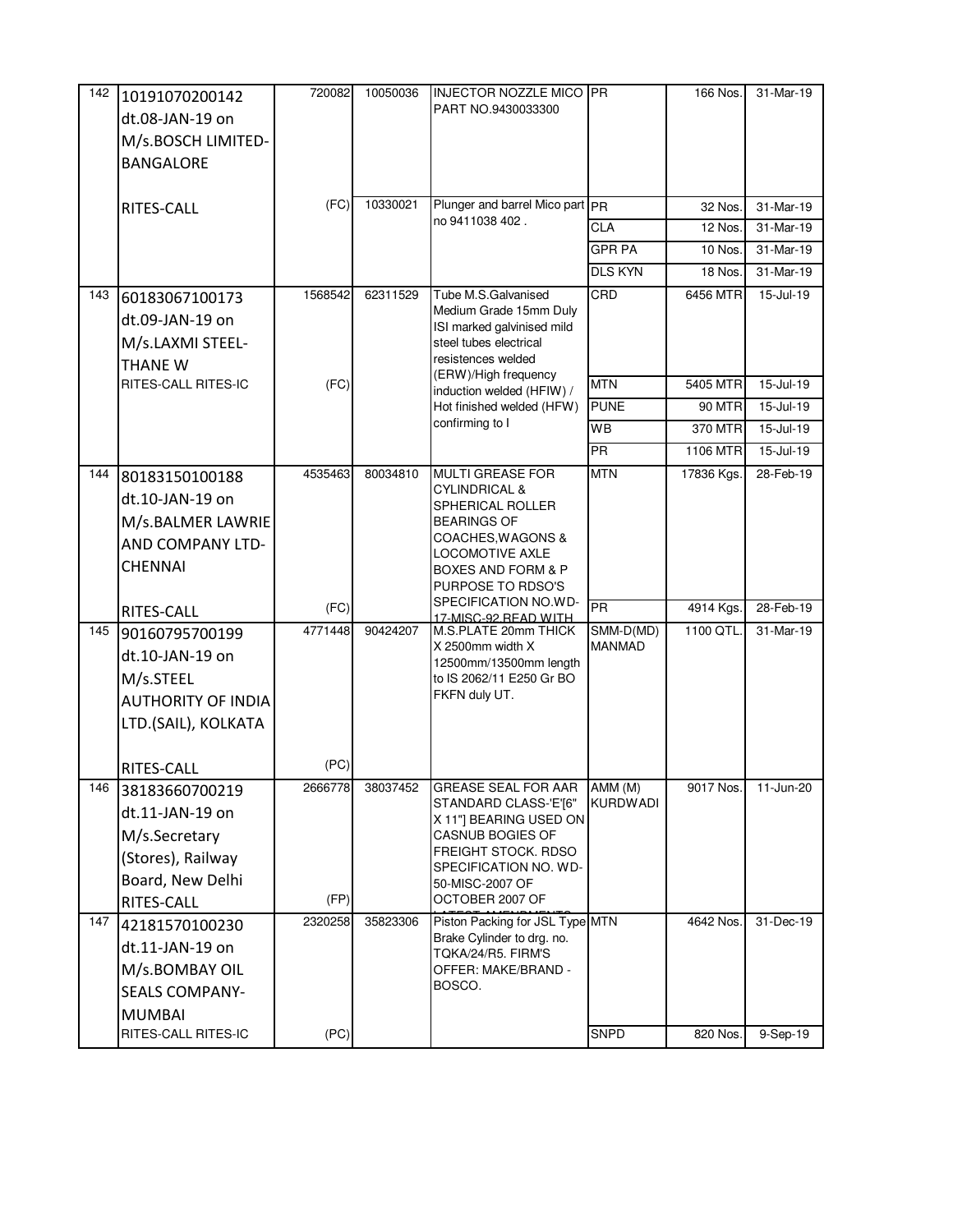| 148 | 38183401100255                | 2849700   | 33501476 | <b>SWKP Speed Sensor with</b>                      | LTT            | 69 Set    | 16-Sep-19 |
|-----|-------------------------------|-----------|----------|----------------------------------------------------|----------------|-----------|-----------|
|     | dt.14-JAN-19 on               |           |          | Cable for LHB Coaches.                             |                |           |           |
|     | M/s.KNORR-BREMSE              |           |          | Part No. M/s Favieley Part<br>No.1/604501/2000     |                |           |           |
|     | INDIA PVT. LTD.-              |           |          | comprising the following 03                        |                |           |           |
|     |                               |           |          | items. [1] Single Speed                            |                |           |           |
|     | PALWAL<br>RITES-CALL RITES-IC | (FC)      |          | Sensor 2000 mm length<br>Part No. 1/604496/2000A   |                |           |           |
|     |                               |           |          |                                                    |                |           |           |
| 149 | 42173575100281                | 816215    | 31010301 | PROTECTIVE TUBE<br>COMPLETE TO ICF DRG.            | DYCMM(CW<br>E) | 2718 Nos. | 30-Nov-19 |
|     | dt.15-JAN-19 on               |           |          | NO. EMU/M-0-1-011, ALT-                            | <b>MATUNGA</b> |           |           |
|     | M/s.KRISHNA                   |           |          | h/2. MATERIAL AND                                  |                |           |           |
|     | <b>ENGINEERING</b>            |           |          | SPECIFICATION AS PER<br>DRAWING.                   |                |           |           |
|     | WORKS-BHAYANDAR               |           |          |                                                    |                |           |           |
|     |                               |           |          |                                                    |                |           |           |
|     | RITES-CALL                    | (PX)      |          |                                                    |                |           |           |
| 150 | 42181192100290                | 3725065.3 | 31907829 | <b>MOTOR SUSPENSION</b>                            | <b>MTN</b>     | 11 Nos.   | 14-Dec-19 |
|     | dt.15-JAN-19 on               |           |          | UNIT INOSE<br>SUSPENSION BEARING]                  |                |           |           |
|     | M/s.TRINITY HOUSE             |           |          | M/S. SIEMENS PART NO.                              |                |           |           |
|     | (INDIA) PVT. LTD.-            |           |          | A5E00366687A/A5E003666                             |                |           |           |
|     | <b>MUMBAI</b>                 |           |          | 87 TO HAND BOOK PART                               |                |           |           |
|     | RITES-CALL                    | (FC)      |          | NO. 22.10 FOR AC/DC<br><b>SIEMENS TRACTION</b>     |                |           |           |
| 151 | 70181010100305                | 2054970   | 71010397 | <b>BRUSHES PAINTS &amp;</b>                        | DY CMM(G)      | 2700 Nos. | 20-Feb-20 |
|     |                               |           |          | VARNISHES FLAT SIZE 4"                             | <b>CURREY</b>  |           |           |
|     | dt.16-JAN-19 on               |           |          | (100 MM) WITH BLACK                                | <b>ROA</b>     |           |           |
|     | M/s.USHA                      |           |          | <b>BRISTLES RUBBER SET,</b><br>CONFORMING TO       |                |           |           |
|     | <b>INDUSTRIES-NEW</b>         |           |          | IS:384(part-1): 2012 (Six                          |                |           |           |
|     | <b>DELHI</b>                  |           |          | revision) OR LATEST AND                            |                |           |           |
|     | RITES-CALL RITES-IC           | (FC)      |          | <b>BRISTLES TO IS</b>                              |                |           |           |
| 152 | 38181873100311                | 779720    | 30420441 | STAINLESS STEEL FLAT                               | <b>WB</b>      | 70 Nos.   | 31-May-20 |
|     | dt.16-JAN-19 on               |           |          | MOULDING SIZE 2440 x<br>25 x 1 MM, DRG. NO.        |                |           |           |
|     | M/s.SHASWAT STEEL             |           |          | MISC. SK. 3545 ALT-4.                              |                |           |           |
|     | <b>WORKS PRIVATE</b>          |           |          | <b>MATERIAL AND</b>                                |                |           |           |
|     | LIMITED-MUMBAI                |           |          | SPECIFICATION AS PER<br>DRAWING.                   |                |           |           |
|     |                               |           |          |                                                    |                |           |           |
|     | RITES-CALL                    | (FP)      |          |                                                    | <b>MTN</b>     | 9965 Nos. | 31-May-20 |
| 153 | 85181489100120                | 1557600   | 45186911 | 110V AC 450MM SWEEP                                | <b>MTN</b>     | 500 Nos.  | 2-Sep-19  |
|     | dt.16-JAN-19 on               |           |          | <b>FIXED TYPE CARRAIGE</b><br>FAN WITH TWO BALL    |                |           |           |
|     | M/s.VIDISHA                   |           |          | <b>BEARINGS, CRASH</b>                             |                |           |           |
|     | <b>ELECTRICALS</b>            |           |          | WORTHY STAINLESS                                   |                |           |           |
|     | PRIVATE LIMITED-              |           |          | STEEL FAN GUARDS AS<br>PER ICF DRG. NO.            |                |           |           |
|     | <b>KOLKATA</b>                |           |          | ICF/SK/-76-026 ALT.b COL-                          |                |           |           |
|     | RITES-CALL RITES-IC           | (FC)      |          | 1 AND FRP BLADE AS                                 |                |           |           |
| 154 | 38183030100382                | 7329892.5 | 30010664 | PER RDSO<br>LOWER SPRING SEAT                      | <b>PR</b>      | 400 Nos.  | 8-Feb-20  |
|     | dt.19-JAN-19 on               |           |          | FOR AXLE BOX GUIDE                                 |                |           |           |
|     | M/s.RAVINDRA                  |           |          | ARRGT. TO ICF DRG. NO.<br>DL-0-1-103, COL-II, ALT- |                |           |           |
|     |                               |           |          | z/14, ITEM NO. 1 AND 2.                            |                |           |           |
|     | <b>TRADING COMPANY-</b>       |           |          | MATERIAL AND                                       |                |           |           |
|     | <b>CHENNAI</b>                |           |          | SPECIFICATION AS PER<br>DRAWING.                   |                |           |           |
|     | RITES-CALL RITES-IC           | (PC)      |          |                                                    | <b>PR</b>      | 1939 Nos. | 8-Feb-20  |
|     |                               |           |          |                                                    | <b>PUNE</b>    | 85 Nos.   | 8-Feb-20  |
|     |                               |           |          |                                                    |                |           |           |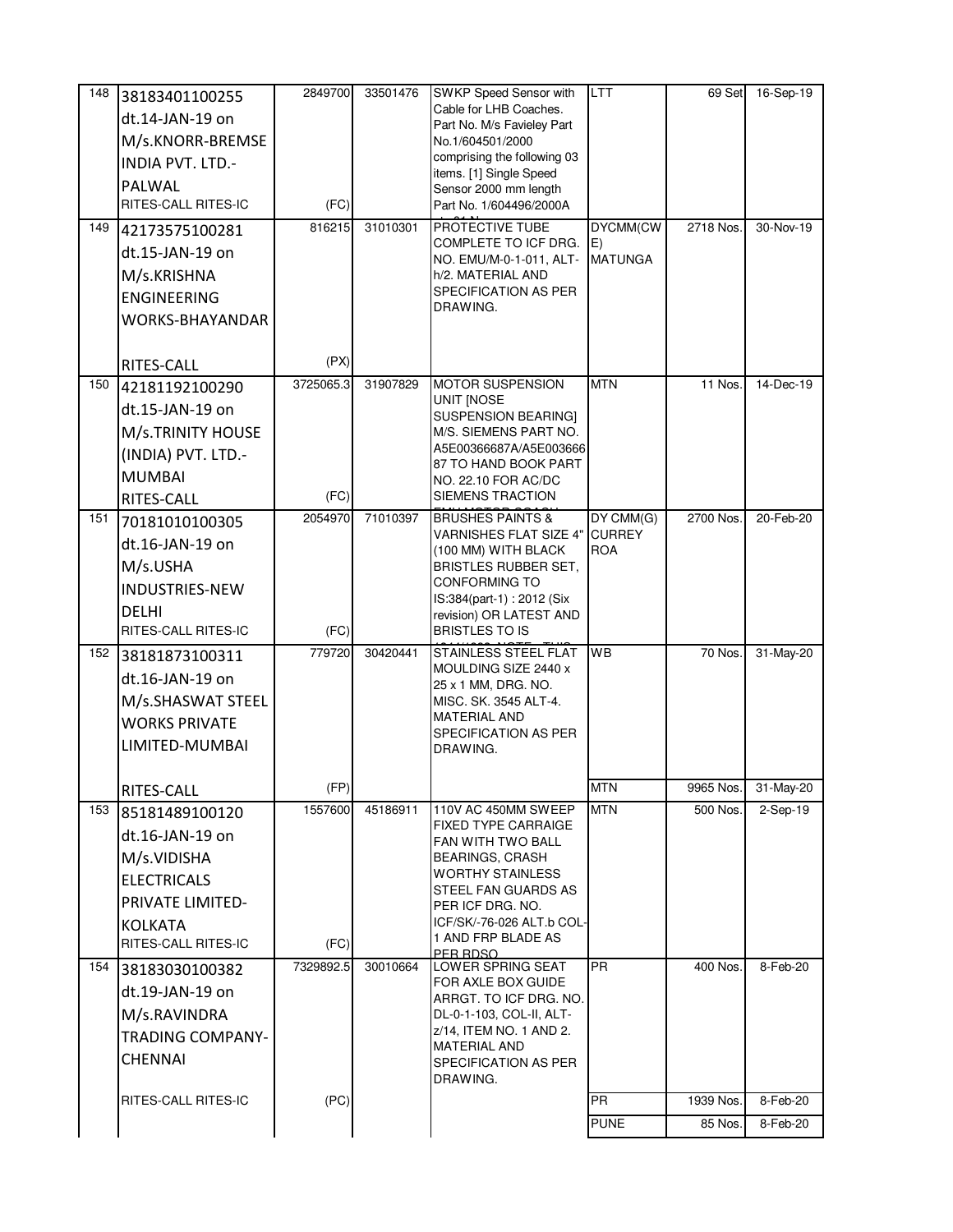|     |                                                                                                                                           |         |          |                                                                                                                                                                                                                               | <b>MTN</b>               | 1504 Nos.           | $\overline{30}$ -Aug-19 |
|-----|-------------------------------------------------------------------------------------------------------------------------------------------|---------|----------|-------------------------------------------------------------------------------------------------------------------------------------------------------------------------------------------------------------------------------|--------------------------|---------------------|-------------------------|
|     |                                                                                                                                           |         |          |                                                                                                                                                                                                                               | WB                       | 50 Nos.             | 8-Feb-20                |
|     |                                                                                                                                           |         |          |                                                                                                                                                                                                                               | <b>MTN</b>               | 1193 Nos.           | 31-May-20               |
| 155 | 10184811100384<br>dt.19-JAN-19 on<br>M/s.SAASWAD HEAT<br><b>TRANSFER AND</b><br><b>ENGINEERING</b><br><b>PRIVATE LIMITED-</b><br>VARANASI | 873600  | 10082785 | <b>MODIFIED LARGER</b><br>AFTER COOLER CORE<br>ASSLY. WITH TOP AND<br>BOTTOM COVER TO<br>DLW DRG NO.SKE-0970<br>ALT (k) OR<br>LATEST.(PART<br>NO.10.08.2785) WITH ALL<br>PART DRGS. DLW specn.<br>No.MISC-109 (Sh.1 to 6) Alt | <b>GPR PA</b>            | 4 Nos.              | 30-Apr-19               |
|     | RITES-CALL RITES-IC                                                                                                                       | (FC)    |          | nil or lates                                                                                                                                                                                                                  | <b>DLS KYN</b>           | 4 Nos.              | 30-Apr-19               |
| 156 | 10181903200418<br>dt.22-JAN-19 on<br>M/s.TRINITY HOUSE<br>(INDIA) PVT. LTD.-<br><b>MUMBAI</b>                                             | 856726  | 11489110 | <b>AIR SUCTION FILTER</b><br>ASSLY TO ELGI PT. NO.<br>070305120 . Firms offer:-<br>Elgi Equipment part No.<br>070305120, HSN code no.<br>8421                                                                                 | <b>PR</b>                | 44 Nos.             | 19-Jul-19               |
|     | RITES-CALL RITES-IC                                                                                                                       | (FC)    | 11489133 | After Cooler Assembly to<br>ELGI Pt.No. A070053 or<br>KPC Pt. No. 0965031250<br>for WDG3A, WDM3D &<br>WDS6 LOCOMOTIVES.<br>Firm's offer:- Elgi Equipment<br>part No. A070053, HSN<br>code: - 8414                             |                          |                     |                         |
|     |                                                                                                                                           |         |          |                                                                                                                                                                                                                               | <b>PR</b>                | 6 Nos.              | 19-Jul-19               |
| 157 | 27183484100473<br>dt.24-JAN-19 on<br>M/s.TRINITY HOUSE<br>(INDIA) PVT. LTD.-<br><b>MUMBAI</b>                                             | 1917006 | 29161022 | <b>WIPER MOTOR</b><br>COMPLETE LH for 3<br>PHASE LOCO AS PER<br>CLW SPECN. NO.<br>CLW/MS/3/050 ALT-5 or<br>LATEST and CLW DRG.<br>NO. 1209.07-303.019 or                                                                      | <b>ACL BSL</b>           | 83 Nos.             | 30-Oct-19               |
|     | RITES-CALL RITES-IC                                                                                                                       | (FC)    |          | LATEST. Firms Accepted                                                                                                                                                                                                        | <b>KYN</b>               | 40 Nos.             | $30-Or-19$              |
| 158 | 38181075100483<br>dt.24-JAN-19 on<br>M/s.COSMOS<br><b>CORPORATION-</b><br><b>MUMBAI</b>                                                   | 2385101 | 30010901 | PROTECTIVE TUBE<br><b>COMPLETE FOR AXLE</b><br>BOX GUIDE<br>ARRANGEMENT TO ICF<br>DRG. NO. T-0-1-610. ALT-<br>13/x, COL-II OR<br>ALTERNATIVELY                                                                                | <b>MTN</b>               | 4980 Nos.           | 20-Aug-19               |
|     | RITES-CALL RITES-IC                                                                                                                       | (FC)    |          | <b>INJECTION MOULDED</b><br>POLYACETAL                                                                                                                                                                                        | <b>WB</b>                | 809 Nos.            | 31-Jul-19               |
|     |                                                                                                                                           |         |          | PROTECTIVE TUBE TO                                                                                                                                                                                                            | <b>PUNE</b>              | 366 Nos.            | 31-Jul-19               |
| 159 |                                                                                                                                           | 643020  | 37559357 | ICF DRG. NO. T-0-1-648,<br><b>KIT FOR BTPN</b>                                                                                                                                                                                | <b>PR</b>                | 1870 Nos.<br>22 Set | 1-Aug-19<br>22-Nov-19   |
|     | 11162162100502<br>dt.25-JAN-19 on<br>M/s.MANAS<br><b>INDUSTRIES-</b><br><b>HOWRAH</b><br>RITES-CALL RITES-IC                              | (FC)    |          | VALVES.CONSIST 5<br>ITEMS.- [1] MASTER<br>VALVE TO DRG. WD-<br>86081-S-66 ALT-14 OR<br>LATEST. ITEM 5 QTY-2<br>NOS. [2] VALVE SEAT TO<br>DRG. WD-86081-S-66 ALT-                                                              | $SMM-D(S)$<br><b>BSL</b> |                     |                         |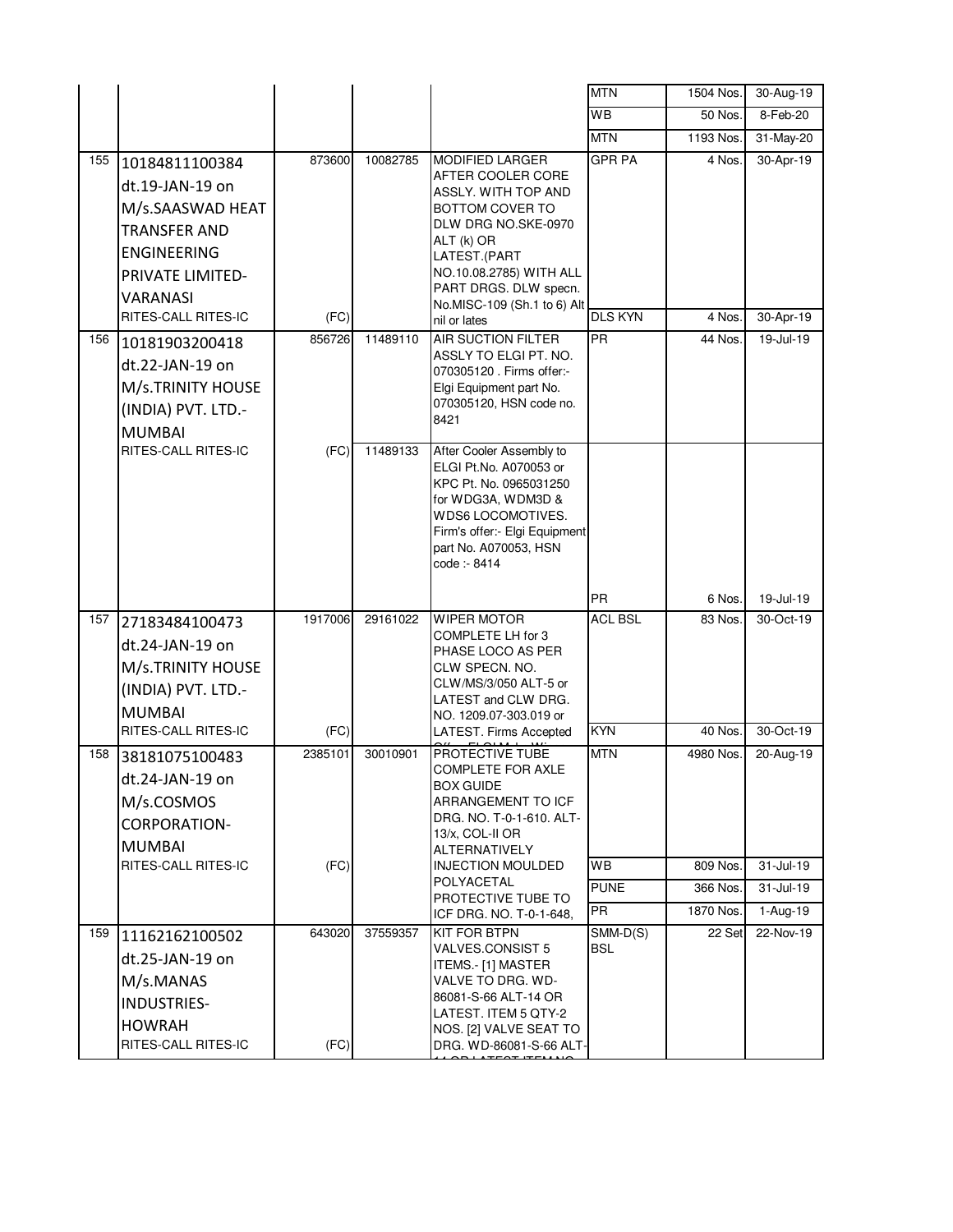| 160 | 81183701100506           | 580575    | 81050811 | SOAP TOILET IN CAKES                                | CRD            | 64484 Nos. | 30-Mar-19     |
|-----|--------------------------|-----------|----------|-----------------------------------------------------|----------------|------------|---------------|
|     | dt.28-JAN-19 on          |           |          | OF 75 GMS TO GRADE 1                                |                |            |               |
|     | M/s.SIDDHI VINAYAK       |           |          | OF IS: 2888/2004<br>(REVISION THIRD OR              |                |            |               |
|     | <b>ENTERPRISES-</b>      |           |          | LATEST). ACCEPTED                                   |                |            |               |
|     | <b>MUMBAI</b>            |           |          | BRAND: NIMA LIME MFG.                               |                |            |               |
|     |                          |           |          | BY NIRMA LTD.                                       |                |            |               |
|     | RITES-CALL               | (FC)      |          |                                                     |                |            |               |
| 161 | 10184526700003           | 743497.35 | 10050619 | Holder Nozzle MICO PART                             | <b>PR</b>      | 0 Nos.     | 1-Apr-20      |
|     | dt.01-JAN-19 on          |           |          | NO.9430031302 (MICO<br><b>INDENT ITEM)</b>          |                |            |               |
|     | M/s.PRINCIPAL            |           |          |                                                     |                |            |               |
|     | <b>CHIEF MATERIALS</b>   |           |          |                                                     |                |            |               |
|     | MANAGER,                 |           |          |                                                     |                |            |               |
|     | Perambur                 |           |          |                                                     |                |            |               |
|     | RITES-CALL               | (FP)      |          |                                                     | <b>PR</b>      | 40 Nos.    | $1-Jan-21$    |
|     |                          |           |          |                                                     | <b>CLA</b>     | 0 Nos.     | 1-Apr-20      |
|     |                          |           |          |                                                     | <b>CLA</b>     | 24 Nos.    | $1-Jan-21$    |
|     |                          |           |          |                                                     | <b>GPR PA</b>  | 0 Nos.     | 1-Apr-20      |
|     |                          |           |          |                                                     | <b>GPR PA</b>  | 15 Nos.    | $1-Jan-21$    |
|     |                          |           |          |                                                     | <b>DLS KYN</b> | 0 Nos.     | 1-Apr-20      |
|     |                          |           |          |                                                     | <b>DLS KYN</b> | 24 Nos.    | $1-Jan-21$    |
|     |                          |           | 10330630 | <b>INTER MEDIATE SPACE</b>                          | <b>CLA</b>     | 0 Nos.     | 1-Apr-20      |
|     |                          |           |          | TO MICO PART<br>NO.9431030120 (MICO                 | <b>CLA</b>     | 20 Nos.    | $1-Jan-21$    |
|     |                          |           |          | <b>INDENT ITEM)</b>                                 | <b>DLS KYN</b> | 0 Nos.     | 1-Apr-20      |
|     |                          |           |          |                                                     | <b>DLS KYN</b> | 30 Nos.    | $1-Jan-21$    |
|     |                          |           | 10330665 | SHIM UPPER SPRING                                   | <b>DLS KYN</b> | 20 Nos.    | 1-Apr-20      |
|     |                          |           |          | SEAT DRG.NO. 72-77320-<br>928 MICO PART             | <b>DLS KYN</b> | 75 Nos.    | $1-Jan-21$    |
| 162 | 41182012100012           | 2915456   | 40202835 | 2/3 OVERLAP POLYIMIDE                               | <b>TMW</b>     | 1975 Kgs.  | 30-Apr-19     |
|     | dt.01-JAN-19 on          |           |          | [KAPTON] FILM<br><b>COVERED COPPER</b>              |                |            |               |
|     | M/s.VENUS                |           |          | <b>CONDUCTOR BARE SIZE</b>                          |                |            |               |
|     | <b>ELECTRONICS AND</b>   |           |          | 6.53 X 2.16 MM,                                     |                |            |               |
|     | <b>CONTROLS PVT LTD-</b> |           |          | COVERED SIZE 6.755<br>[plus/minus 0.03] X 2.370     |                |            |               |
|     | <b>MUMBAI</b>            |           |          | [plus/minus 0.03] MM AS                             |                |            |               |
|     | RITES-CALL RITES-IC      | (PC)      |          | PER SPECN No.<br>HIFF650030 AI T-4. Firm is         |                |            |               |
| 163 | 10181038200028           | 769968    | 11891324 | "MAINTENANCE KIT (M48 CLA                           |                | 1 Nos.     | 2-Sep-19      |
|     | dt.02-JAN-19 on          |           |          | ) FOR KNORR BREMSE<br><b>MAKE AIR DRYER</b>         |                |            |               |
|     | M/s.KNORR BREMSE         |           |          | <b>CONSIST OF 58 ITEMS</b>                          |                |            |               |
|     | <b>INDIA PVT LTD-</b>    |           |          | CONSIST OF 123 NOS AS                               |                |            |               |
|     | PALWAL                   |           |          | PER ANNEXURE<br>ATTACHED.                           |                |            |               |
|     | RITES-CALL RITES-IC      | (FC)      |          |                                                     | <b>GPR PA</b>  | 19 Nos.    | $2-Sep-19$    |
|     |                          |           |          |                                                     | <b>DLS KYN</b> | 10 Nos.    | 2-Sep-19      |
| 164 | 27183520100125           | 523775    | 29720096 | PRINTED CIRCUIT                                     | AQ             | 3 Nos.     | 30-Sep-19     |
|     | dt.07-JAN-19 on          |           |          | BOARD TYPE XVA 986                                  |                |            |               |
|     | M/s.ELMEC COM            |           |          | B22 AS PER ABB<br>DOCUMENT NO. 3EHL                 |                |            |               |
|     | <b>AGENCIES-</b>         |           |          | 409286 R0002 OR                                     |                |            |               |
|     | MALAD(W), MUMBAI         |           |          | LATEST. Firms Accepted<br>Offer: Make/Brand-CGPISL. |                |            |               |
|     |                          |           |          |                                                     |                |            |               |
|     | RITES-CALL RITES-IC      | (FC)      |          |                                                     | <b>ACL BSL</b> | 4 Nos.     | $30 - Sep-19$ |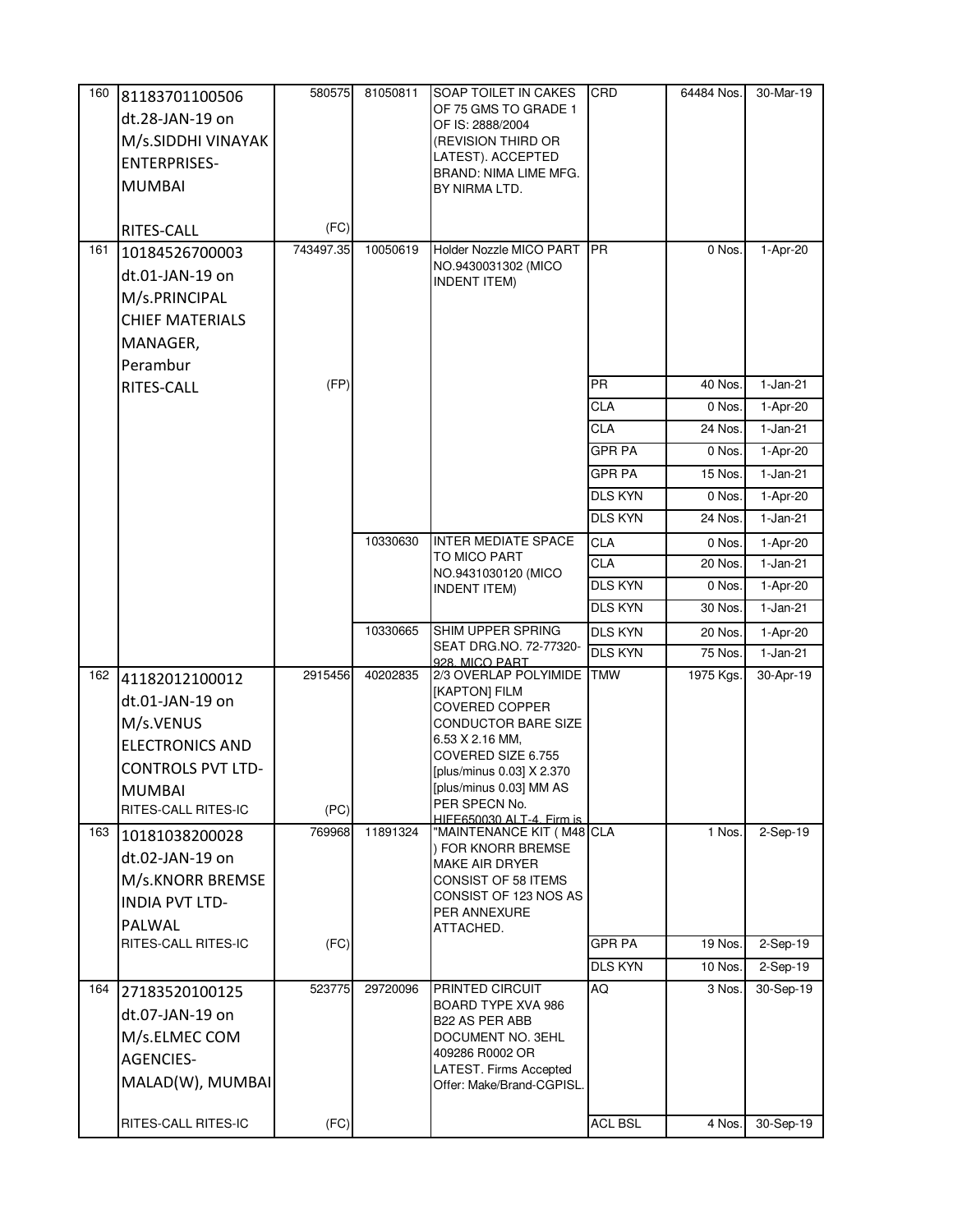| 165 | 38183327100149             | 769372   | 38164681 | <b>AIR BRAKE HOSE</b>                            | <b>MTN</b>     | 495 Nos. | 31-May-19     |
|-----|----------------------------|----------|----------|--------------------------------------------------|----------------|----------|---------------|
|     | dt.08-JAN-19 on            |          |          | <b>COUPLING FOR BRAKE</b>                        |                |          |               |
|     | M/s.LAKHANI                |          |          | PIPE TO RDSO<br>DRG.NO.SK-73547,                 |                |          |               |
|     | <b>RUBBER WORKS-</b>       |          |          | ALT.13 OR LATEST.                                |                |          |               |
|     | <b>FARIDABAD</b>           |          |          | <b>MATERIAL AND</b><br>SPECIFICATION: RDSO       |                |          |               |
|     | RITES-CALL                 | (FC)     |          | SPECIFICATION NO. 02-                            | WB             | 360 Nos. | 31-May-19     |
| 166 | 27182254100174             | 513890   | 23564362 | 3 WAY VALVE                                      | <b>ACL BSL</b> | 52 Nos.  | 14-Sep-19     |
|     | dt.09-JAN-19 on            |          |          | COMPLETE MG6/6A TO                               |                |          |               |
|     | M/s.RIVER                  |          |          | M/S BOMBARDIER PT No.<br>A-32 DRG No. AG 417999  |                |          |               |
|     | <b>ENGINEERING PVT</b>     |          |          | R-1 AND RDSO DRG. No.                            |                |          |               |
|     | LTD-NOIDA                  |          |          | SKEL-4633 ALT-1 SHEET                            |                |          |               |
|     | RITES-CALL                 | (FC)     |          | No. 1 & 2 SPARE FOR AIR<br><b>MOTOR OF TAP</b>   | AQ             | 13 Nos.  | $14-Sep-19$   |
| 167 | 42181188100208             | 16104050 | 31901062 | POH REPLACEMENT KIT                              | DYCMM(CW       | 125 Set  | 15-Jul-19     |
|     |                            |          |          | OF SINGLE BOTTLE VCB                             | E)             |          |               |
|     | dt.11-JAN-19 on            |          |          | OF M/S.AAL TYPE<br>NO.VCBA 25.10 Tr PART         | <b>MATUNGA</b> |          |               |
|     | M/s.AUTOMETERS             |          |          | NO.4300007100/33 AS                              |                |          |               |
|     | ALLIANCE LTD-NOIDA         |          |          | PER ANNEXURE                                     |                |          |               |
|     |                            | (FC)     |          | ATTACHED [ONE SET<br>COMORUSUBG OF 42            |                |          |               |
| 168 | RITES-CALL                 | 1217160  | 29378035 | <b>SET OF BUSHES</b>                             | <b>KYN</b>     | 6 Set    | 31-Jul-19     |
|     | 27183925100546             |          |          | COMPRISING OF 05                                 |                |          |               |
|     | dt.30-JAN-19 on            |          |          | ITEMS IN 336 NOS. PER                            |                |          |               |
|     | M/s.VARDHMAN               |          |          | SET, FOR BOGIE OF<br>WAG-9 LOCO AS PER           |                |          |               |
|     | <b>INDUSTRIAL</b>          |          |          | SKETCH. NO:                                      |                |          |               |
|     | <b>FASTENERS-DELHI</b>     |          |          | ELS/AQ/WAG-9/SK.NO.                              |                |          |               |
|     | RITES-CALL RITES-IC        | (FC)     |          | 0054/REV-O or latest. AS<br>UNDER. (1) BUSH. CLW | <b>ACL BSL</b> | 35 Set   | 31-Jul-19     |
|     |                            |          |          | DRG.NO. 1209-01-416-                             | AQ             | 5 Set    | $31 -$ Jul-19 |
| 169 | 27183486100549             | 1917006  | 29161010 | <b>WIPER MOTOR</b><br>COMPLETE RH for 3          | <b>ACL BSL</b> | 83 Nos.  | 30-Oct-19     |
|     | dt.30-JAN-19 on            |          |          | PHASE LOCO AS PER                                |                |          |               |
|     | M/s.TRINITY HOUSE          |          |          | CLW SPECN. NO.                                   |                |          |               |
|     | (INDIA) PVT. LTD.-         |          |          | CLW/MS/3/050 ALT-5 or<br>LATEST and CLW DRG.     |                |          |               |
|     | <b>MUMBAI</b>              |          |          | NO. 1209.07-303.019 or                           |                |          |               |
|     | <b>RITES-CALL RITES-IC</b> | (FC)     |          | LATEST. FIRMs                                    | <b>KYN</b>     | 40 Nos.  | 30-Oct-19     |
| 170 | 27183288100565             | 1026900  | 29940011 | SET OF SINGLE DUCT<br><b>LEATHER BELLOWS</b>     | <b>KYN</b>     | 6 Nos.   | 25-Feb-20     |
|     | dt.30-JAN-19 on            |          |          | WITH TOP AND BOTTOM                              |                |          |               |
|     | M/s.ANGEL                  |          |          | PLATES AS PER RDSO                               |                |          |               |
|     | <b>LEATHERS PRIVATE</b>    |          |          | SPEC. No. SPEC/E-7/06<br>(Rev-2), ONE SET        |                |          |               |
|     | LIMITED-JALANDHAR          |          |          | CONSISTS OF 5 ITEMS 24                           |                |          |               |
|     |                            |          |          | NOs. AS BELOW:                                   |                |          |               |
|     | RITES-CALL                 | (PC)     |          | 1) SINGLE DUCT<br>LEATHER BELLOW TYPE            | <b>ACL BSL</b> | 8 Nos.   | 25-Feb-20     |
|     |                            |          |          | I AS PER RDSOs                                   | AQ             | 1 Nos.   | 25-Feb-20     |
| 171 | 42171254100221             | 1245038  | 31350793 | <b>MAGNET VALVE</b>                              | <b>MTN</b>     | 93 Nos.  | 18-Nov-19     |
|     | dt.11-JAN-19 on            |          |          | COMPLETE TYPE G-21<br>110 V DC FOR               |                |          |               |
|     | M/s.ESCORTS                |          |          | HOLDING/APPLICATION                              |                |          |               |
|     | LIMITED-FARIDABAD          |          |          | MAGNET VALVE TO M/S.                             |                |          |               |
|     |                            |          |          | ESCORTS TO DRG. NO. 2<br>EP 5025.                |                |          |               |
|     | RITES-CALL                 | (FC)     |          |                                                  |                |          |               |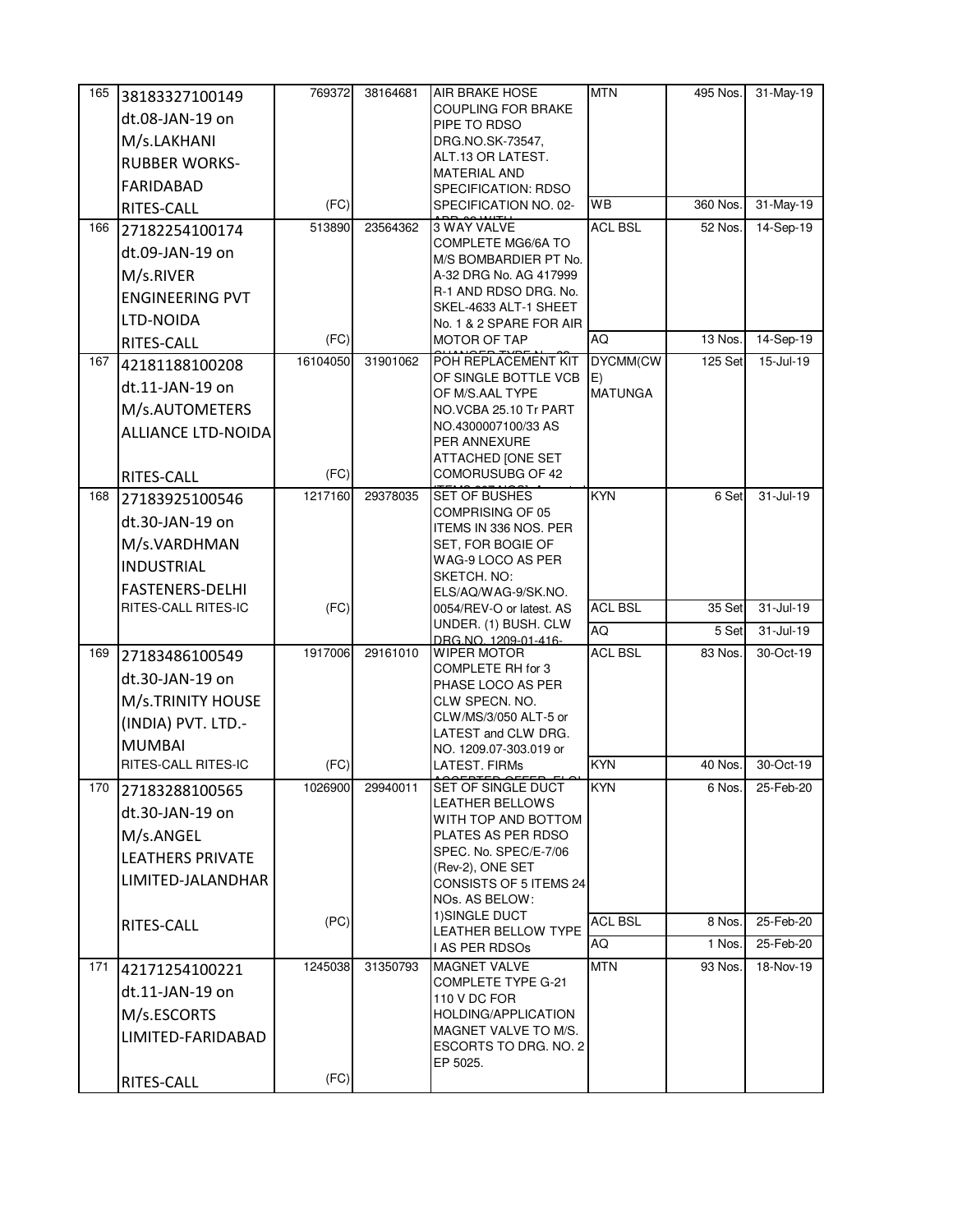| 172 | 75181097100256                    | 4300563 | 76115124 | BRAZING ROD SIZE 2 MM TMW                          |                | 75 Kgs.    | 31-May-19     |
|-----|-----------------------------------|---------|----------|----------------------------------------------------|----------------|------------|---------------|
|     | dt.14-JAN-19 on                   |         |          | DIA X 600 MM LONG. As                              |                |            |               |
|     | M/s.MAHESHWARI                    |         |          | per Spec No DIN-EN-1044-<br>AG-203. This tender is |                |            |               |
|     | <b>SILVER ALLOYS PVT</b>          |         |          | subject to PVC. Price                              |                |            |               |
|     |                                   |         |          | Variation Clause:- 1]                              |                |            |               |
|     | LTD-MEERUT<br>RITES-CALL RITES-IC | (FC)    |          | Reference rate for invoking                        | <b>TMW</b>     | 75 Kgs.    | 30-Jun-19     |
|     |                                   |         |          | PVC is as per DNA of<br>Mumbai edition             |                |            |               |
|     |                                   |         |          |                                                    | <b>TMW</b>     | 82 Kgs.    | 31-Oct-19     |
| 173 | 38181117100312                    | 1379883 | 38106188 | KEY BOLT WITH NUT,<br>SPRING WASHER AND 4          | <b>KWV</b>     | 34 Nos.    | $31 -$ Jul-19 |
|     | dt.16-JAN-19 on                   |         |          | MM DIA SPLIT PIN TO                                |                |            |               |
|     | M/s.BHARAT                        |         |          | RDSO'S DRG. NO. SK.                                |                |            |               |
|     | INDUSTRIES-                       |         |          | 69594, ITEM NO.9, ALT.<br>NO. 36 [THIRTY SIX].     |                |            |               |
|     | HOWRAH.                           |         |          | <b>MATERIAL AND</b>                                |                |            |               |
|     | RITES-CALL RITES-IC               | (PX)    |          | SPECIFICATION AS PER                               | SIG/BSL        | 26087 Nos. | 31-Jul-19     |
|     |                                   |         |          | DRG. HEX NUT M-20                                  | SIG/BSL        | 29730 Nos. | 31-Jul-19     |
| 174 | 38182230100313                    | 1285284 | 30417016 | PROPERTY CLASS-5 AND<br><b>SET OF MODIFIED</b>     | <b>MTN</b>     | 26 Set     | 30-Jun-20     |
|     | dt.16-JAN-19 on                   |         |          | UNIFIED PRESSING OF                                |                |            |               |
|     | M/s.SEEMA                         |         |          | SS LAV. INLAY FOR PANS<br>FOR GS2 COACHES TO       |                |            |               |
|     |                                   |         |          | MISC. SK. 3616, SHEET 1                            |                |            |               |
|     | <b>ENTERPRISES-</b>               |         |          | OF 2. ALT-NIL AND                                  |                |            |               |
|     | <b>BHOPAL</b>                     |         |          | SHEET 2 OF 2, ALT-5,                               |                |            |               |
|     | RITES-CALL RITES-IC               | (FC)    |          | COL-V QTY-02 NOS, COL-                             |                |            |               |
| 175 | 27183549100352                    | 759920  | 29700073 | EARTHING SWITCH FOR ACL BSL<br>VCB AS PER CLW      |                | 7 Nos.     | $31 -$ Jul-19 |
|     | dt.18-JAN-19 on                   |         |          | SPECN.NO.                                          |                |            |               |
|     | M/s.AUTOMETERS                    |         |          | CLW/ES/3/0010 ALT-A OR                             |                |            |               |
|     | <b>ALLIANCE LTD-NOIDA</b>         |         |          | LATEST. (ABB                                       |                |            |               |
|     |                                   |         |          | DOCUMENT NO. HSBA<br>031197-R0001 OR               |                |            |               |
|     | RITES-CALL RITES-IC               | (FC)    |          | LATEST). Firms Accepted                            |                |            |               |
| 176 | 38181454100369                    | 2262985 | 30030420 | SUSPENSION STRAP ON MTN                            |                | 2440 Nos.  | 31-May-20     |
|     | dt.18-JAN-19 on                   |         |          | <b>BOGIE FRAME TO ICF</b>                          |                |            |               |
|     | M/s.SHASWAT STEEL                 |         |          | DRG. NO. WTAC3-0-3-<br>317, ALT- b/Nil. ITEM NO.   |                |            |               |
|     | <b>WORKS PRIVATE</b>              |         |          | 1. MATERIAL                                        |                |            |               |
|     | LIMITED-MUMBAI                    |         |          | SPECIFICATION AS PER                               |                |            |               |
|     |                                   |         |          | DRG.                                               |                |            |               |
|     |                                   | (FP)    |          |                                                    | <b>PR</b>      | 4700 Nos.  | 30-Apr-20     |
|     | RITES-CALL                        |         |          |                                                    | <b>PR</b>      | 1748 Nos.  | 31-May-20     |
|     |                                   |         |          |                                                    | <b>WB</b>      |            |               |
|     |                                   |         |          |                                                    |                | 1700 Nos.  | 30-Apr-20     |
|     |                                   |         |          |                                                    | WB.            | 1205 Nos.  | 31-May-20     |
|     |                                   |         |          |                                                    | <b>PUNE</b>    | 315 Nos.   | 31-May-20     |
| 177 | 18182092100389                    | 1104978 | 17454815 | <b>CRANK SHAFT</b><br>ASSEMBLY TO EMD              | <b>DLS KYN</b> | 1 Nos.     | 31-Mar-19     |
|     | dt.21-JAN-19 on                   |         |          | PART NO 9553012 FOR                                |                |            |               |
|     | M/s.MACO                          |         |          | <b>GD MAKE COMPRESSOR</b>                          |                |            |               |
|     | <b>CORPORATION INDIA</b>          |         |          | MODEL NO WLNA9BB                                   |                |            |               |
|     | PRIVATE LTD-Kolkata               |         |          | (THIS ITEM IS PART OF<br>WATER COOLED              |                |            |               |
|     |                                   |         |          | COMPRESSOR) GD PART                                |                |            |               |
|     | RITES-CALL RITES-IC               | (FC)    |          | NO. 203WBO004A HSN                                 | <b>DLS KYN</b> | 1 Nos.     | 31-May-19     |
|     |                                   |         |          | CODE NO.8483. MAKE &                               | <b>GPR PA</b>  | 1 Nos.     | $31-Mar-19$   |
|     |                                   |         |          | <b>BRAND:- GARDNER DE</b>                          |                |            |               |
|     |                                   |         |          |                                                    | GPR PA         | 1 Nos.     | 31-May-19     |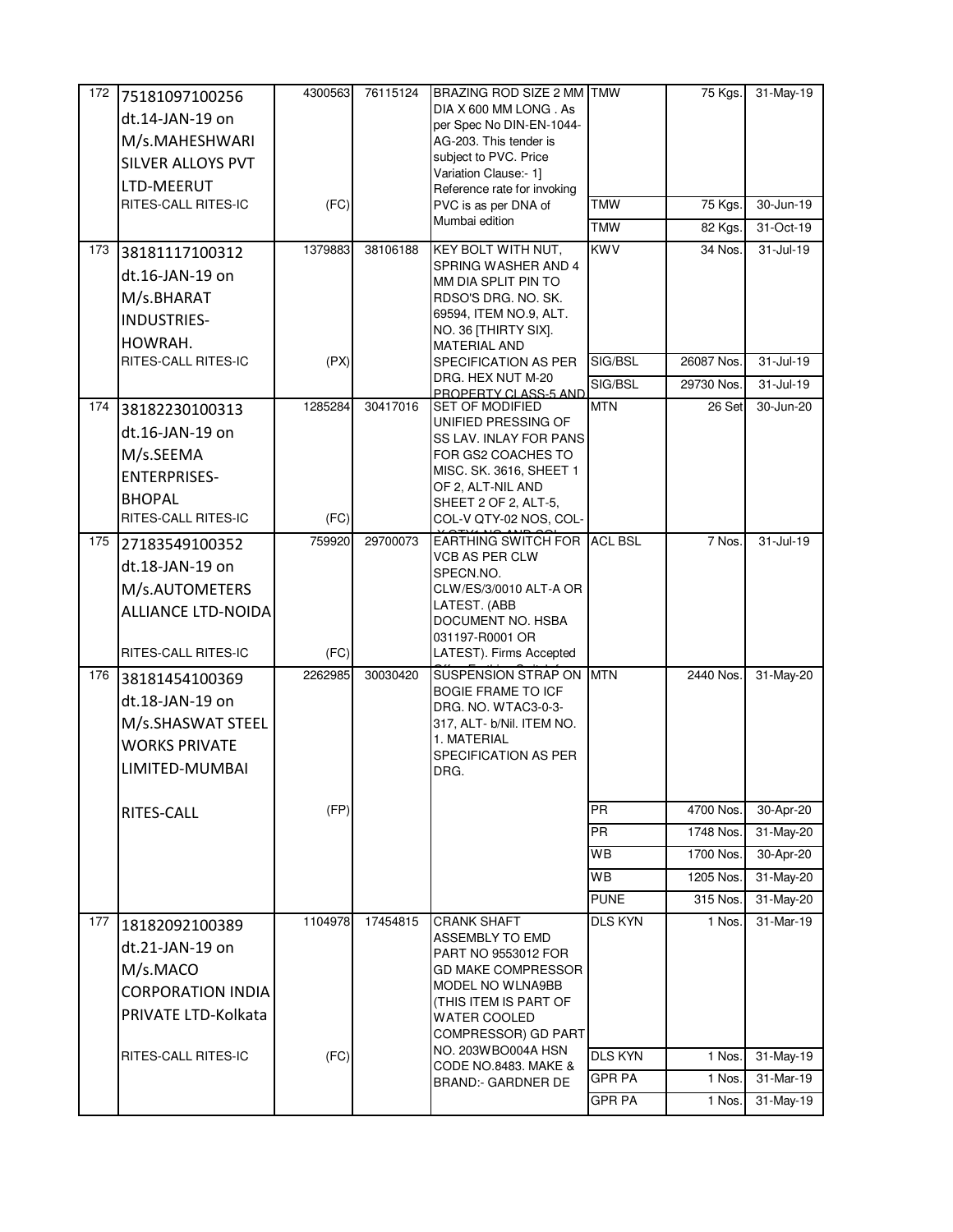| 178 | 18182212100390                        | 3238703  | 17452417 | <b>HIGH FRICTION</b>                                     | <b>GPR PA</b>  | 2519 Nos. | 30-Oct-19   |
|-----|---------------------------------------|----------|----------|----------------------------------------------------------|----------------|-----------|-------------|
|     | dt.21-JAN-19 on                       |          |          | <b>COMPOSITION BRAKE</b>                                 |                |           |             |
|     | M/s.MASU BRAKE                        |          |          | <b>BLOCK TO EMD PART</b><br>NO.40012998. RDSO            |                |           |             |
|     | PADS PVT LTD-                         |          |          | DRG.NO.SK-DP 3630, Alt                                   |                |           |             |
|     | <b>JHAJJAR</b>                        |          |          | 2, OR LATEST. RDSO                                       |                |           |             |
|     |                                       | (FC)     |          | SPECN. NO.MP.0.0100.10<br>Rev.03, MAY 07 NOTE:           | <b>DLS KYN</b> | 1110 Nos. | 30-Oct-19   |
|     | RITES-CALL                            |          |          | THIS ITEM IS                                             | <b>DLS KYN</b> | 888 Nos.  | 28-Feb-19   |
| 179 |                                       | 1380706  | 45140108 | <b>RESTRICTED TO RDSO</b><br>Set of spares for KEL Make  | <b>MTN</b>     | 18 Set    | 31-Mar-20   |
|     | 43181102100429                        |          |          | Rectifier-cum-Regulator unit                             |                |           |             |
|     | dt.22-JAN-19 on                       |          |          | [RRU] for 4.5KW, 120V,                                   |                |           |             |
|     | M/s.KERALA                            |          |          | 37.5 AMPS Brushless                                      |                |           |             |
|     | <b>ELECTRICAL AND</b>                 |          |          | Alternator [Type-D] One set<br>consisting of 6 items and |                |           |             |
|     | <b>ALLIED ENGINEERING</b>             |          |          | Qty. 9 Nos. As Follows:-1]                               |                |           |             |
|     | CO. LTD-KUNDARA                       |          |          | Magnetic Amplifier p                                     |                |           |             |
|     |                                       |          |          |                                                          |                |           |             |
|     | RITES-CALL                            | (FP)     |          |                                                          |                |           |             |
| 180 | 27182757100449                        | 1969968  | 25236453 | 1 x 24" HOSE COUPLING<br>assembly type UIC               | <b>KYN</b>     | 294 Nos.  | 16-Aug-19   |
|     | dt.23-JAN-19 on                       |          |          | (VAC/AIR) for multiple                                   |                |           |             |
|     | M/s.SHIV SAKTHI                       |          |          | operation of locos as per                                |                |           |             |
|     | <b>ENGINEERING-</b>                   |          |          | KYN Drg No.TC 2 GN/4<br>ALT.R4. Firms Accepted           |                |           |             |
|     | <b>HOWRAH</b>                         |          |          | Offer: Make of M/s. Sridhar                              |                |           |             |
|     | RITES-CALL RITES-IC                   | (FC)     |          | Engg. & Rubber Products                                  | <b>KYN</b>     | 1092 Nos. | 16-Aug-19   |
|     |                                       |          |          | Pvt. Ltd., Vija                                          | <b>ACL BSL</b> | 136 Nos.  | 5-Aug-19    |
|     |                                       |          |          |                                                          | <b>ACL BSL</b> | 766 Nos.  | 5-Aug-19    |
| 181 | 43181291100013                        | 3005201  | 45188660 | Crashworthy design fans                                  | <b>MTN</b>     | 500 Nos.  | 1-Apr-19    |
|     | dt.01-JAN-19 on                       |          |          | guard suitable for 400 MM<br>sweep BLDC Railway          |                |           |             |
|     | M/s.TRANS RAIL                        |          |          | carriage fan Confirming to                               |                |           |             |
|     | INDUSTRIES-                           |          |          | ICF Drg. No. ICF/SK-7-6-                                 |                |           |             |
|     | <b>KAPURTHALA</b>                     |          |          | 158 ALT-F, COL- 2. Note:-<br>One sample to be approved   |                |           |             |
|     | RITES-CALL RITES-IC                   | (FC)     |          | by consignee before bulk                                 | <b>MTN</b>     | 8160 Nos. | 31-May-19   |
|     |                                       |          |          | sup                                                      | <b>PR</b>      | 153 Nos.  | $31-May-19$ |
| 182 | 43181079100022                        | 10962856 | 45180430 | 110V BRUSHLESS                                           | <b>MTN</b>     | 3108 Nos. | 30-Apr-19   |
|     | dt.02-JAN-19 on                       |          |          | SENSORLESS DC FAN,                                       |                |           |             |
|     | M/s.IMT CABLES                        |          |          | FIXED TYPE, 400 MM<br>SWEEP AS PER RDSO                  |                |           |             |
|     | PVT. LTD.-NEW DELHI                   |          |          | SPECIFICATION No.                                        |                |           |             |
|     |                                       |          |          | RDSO/PE/SPEC/TL/0021/2                                   |                |           |             |
|     | RITES-CALL RITES-IC                   | (FC)     |          | 005 [REV-3] WITH<br>AMENDMENT No. 1.                     | <b>KALVA</b>   | 128 Nos.  | 30-Apr-19   |
| 183 | 38172235100036                        | 2684837  | 30021029 | <b>THERMOPLASTIC</b>                                     | <b>MTN</b>     | 2726 Nos. | 31-May-19   |
|     | dt.02-JAN-19 on                       |          |          | <b>POLYESTER</b>                                         |                |           |             |
|     | M/s.POWER MOULD-                      |          |          | ELASTOMER [HYTREL]<br>LOWER WASHER FOR                   |                |           |             |
|     | <b>DAMAN</b>                          |          |          | PRIMARY SUSPENSION                                       |                |           |             |
|     | RITES-CALL                            | (FC)     |          | TO RDSO DRG. NO. CG-K                                    |                |           |             |
| 184 | 27183454100453                        | 1680000  | 29860015 | 4059, ALT-4, ITEM NO.<br>MASTER CONTROLLER               | AQ             | 3 Nos.    | 6-Sep-19    |
|     | dt.23-JAN-19 on                       |          |          | AS PER CLW SPECN.                                        |                |           |             |
|     | M/s.WOAMA                             |          |          | NO.CLW/ES/3/0031 ALT-1<br>OR LATEST. Firms               |                |           |             |
|     | <b>ELECTRONICS-</b>                   |          |          | Accepted Offer: Woama                                    |                |           |             |
|     |                                       |          |          | make Master Controller for 3-                            |                |           |             |
|     | <b>KOLKATA</b><br>RITES-CALL RITES-IC | (FC)     |          | Phase electric locomotives<br>as per CLW Specn.          | <b>ACL BSL</b> | 7 Nos.    | 6-Sep-19    |
|     |                                       |          |          | NI OI WIFO AMOON ALL                                     |                |           |             |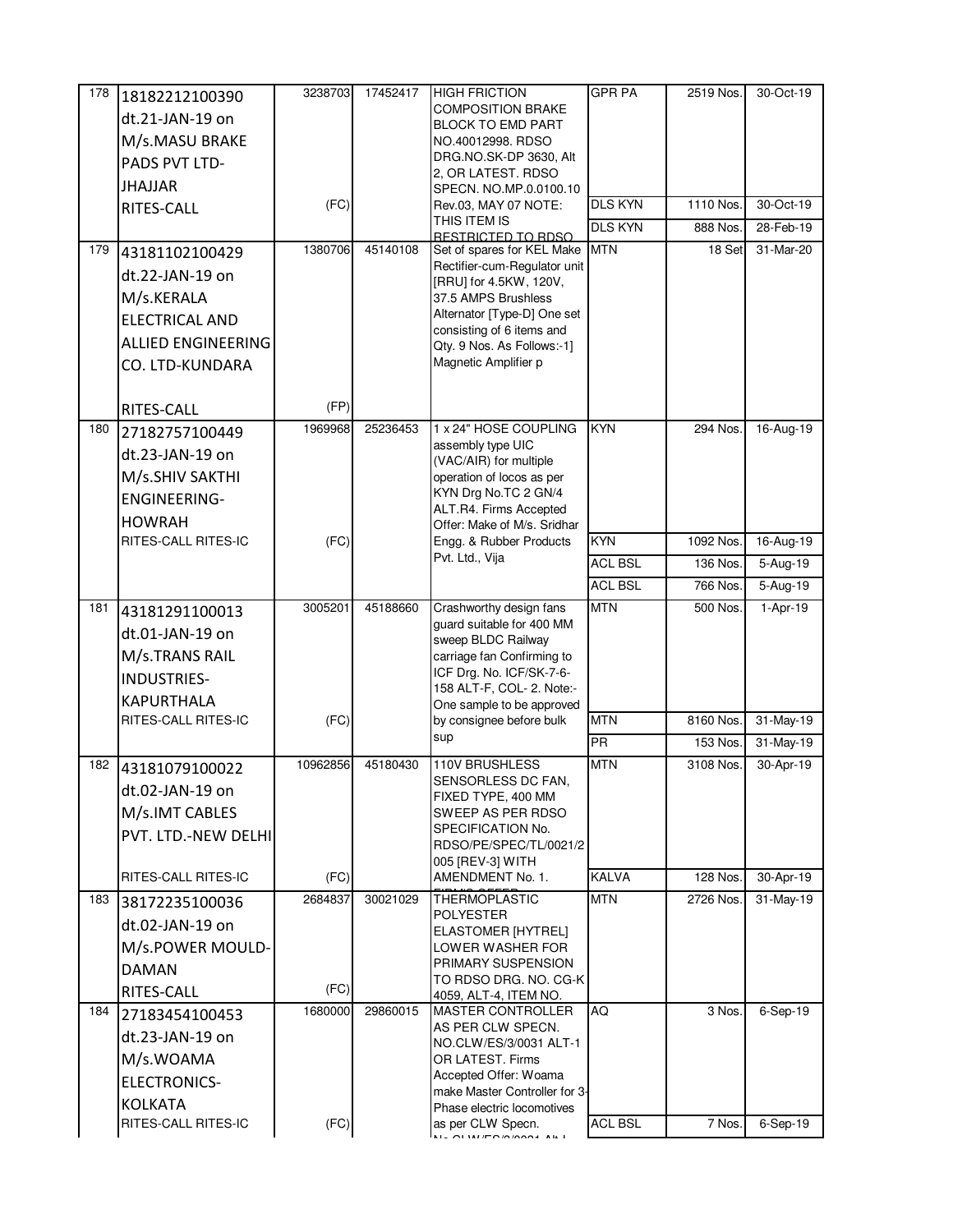|     |                            |           |          | INO.ULW/ES/3/UU31.AII-I.<br>Wit                         | <b>ACL BSL</b> | 10 Nos.    | 20-Jul-19     |
|-----|----------------------------|-----------|----------|---------------------------------------------------------|----------------|------------|---------------|
| 185 | 43181129100457             | 22262916  | 45178460 | 110V/120AH CAPACITY                                     | <b>MTN</b>     | 55 Set     | 30-Jun-19     |
|     | dt.23-JAN-19 on            |           |          | <b>VALVE REGULATED</b><br><b>LEAD ACID BATTERIES</b>    |                |            |               |
|     | M/s.EXIDE                  |           |          | FOR TL COACHES IN                                       |                |            |               |
|     | <b>INDUSTRIES LIMITED.</b> |           |          | SETS OF 19 MODULES [6                                   |                |            |               |
|     | <b>KOLKATA</b>             |           |          | VOLTS PER MODULE], IN<br>CHARGED CONDITION,             |                |            |               |
|     | RITES-CALL RITES-IC        | (FC)      |          | WITH INTER CELL                                         | <b>MTN</b>     | 46 Set     | 30-Sep-19     |
|     |                            |           |          | <b>CONNECTOR AS PER</b>                                 | <b>MTN</b>     | 46 Set     | $31 - Dec-19$ |
|     |                            |           |          | <b>RDSO SPECIFICATION</b><br>No. RDSO/PE                | MTN            | 35 Set     | 31-Jan-20     |
| 186 | 90180642700530             | 1658643   | 90231119 | M.S. ANGLE 100 X 100 X 8 MMR                            |                | 37000 Kgs. | 31-Mar-20     |
|     | dt.28-JAN-19 on            |           |          | MM TO IS:2062/06 GR "A"                                 |                |            |               |
|     | M/s.STEEL                  |           |          | DESTINATION E 250 (Fe<br>410 W) IN THE LENGTH           |                |            |               |
|     | <b>AUTHORITY OF INDIA</b>  |           |          | OF 12.5 MTRS & ABOVE.                                   |                |            |               |
|     |                            |           |          |                                                         |                |            |               |
|     | LTD.(SAIL), KOLKATA        |           |          |                                                         |                |            |               |
|     | RITES-CALL                 | (FP)      |          |                                                         |                |            |               |
| 187 | 41181811100535             | 2147600   | 41151331 | <b>ACIDE ANHYDRIED</b>                                  | TMW            | 1400 Kgs.  | 31-Oct-19     |
|     |                            |           |          | MHAC-P FOR [ HS-15250 ]                                 |                |            |               |
|     | dt.29-JAN-19 on            |           |          | ARM. AS PER                                             |                |            |               |
|     | M/s.SAINI                  |           |          | SPECIFICATION No. AO-<br>274 ALT-1                      |                |            |               |
|     | <b>ELECTRICAL AND</b>      |           |          | RDSO/2008/EL/SPEC/0078                                  |                |            |               |
|     | <b>ENGINEERING</b>         |           |          | [REV-O]. Make and Model:                                |                |            |               |
|     | <b>WORKS-NAVI</b>          |           |          | Fine Finish, Taloja and<br>Finehard 290-c               |                |            |               |
|     | <b>MUMBAI</b>              |           |          |                                                         |                |            |               |
|     | RITES-CALL RITES-IC        | (FC)      |          |                                                         |                |            |               |
| 188 | 27182432100548             | 4055070   | 25941975 | <b>MODIFIED BRUSH</b><br><b>HOLDER ASSEMBLY</b>         | <b>ACL BSL</b> | 870 Nos.   | 10-Oct-19     |
|     | dt.30-JAN-19 on            |           |          | <b>WITHOUT CARBON</b>                                   |                |            |               |
|     | M/s.ARCO ELECTRO           |           |          | <b>BRUSHES FOR TM TAO</b>                               |                |            |               |
|     | TECHNOLOGIES PVT.          |           |          | 659A TO RDSO DRG. No.<br>SKEL/4505 ALT-2 or latest.     |                |            |               |
|     | LTD.-MUMBAI                |           |          | <b>FIRMs ACCEPTED</b>                                   |                |            |               |
|     |                            |           |          | OFFER: MODIFIED                                         |                |            |               |
|     | RITES-CALL RITES-IC        | (FC)      |          | <b>BRUSH HOLDER</b><br><u>ASSEMBI Y WITHOUT</u>         |                |            |               |
| 189 | 27183446100559             | 3239117.7 | 29720357 | <b>GATE UNIT LINE</b>                                   | ΟK             | 2 Nos.     | 31-Mar-20     |
|     | dt.30-JAN-19 on            |           |          | CONVERTER, DRIVE<br>CONVERTER AND OVER                  |                |            |               |
|     | M/s.BOMBARDIER             |           |          | <b>VOLTAGE PROTECTION</b>                               |                |            |               |
|     | <b>TRANSPORTATION</b>      |           |          | (POS<br>NO.227,228,229)TYPE                             |                |            |               |
|     | <b>INDIA PRIVATE</b>       |           |          | GVA 587-A01,56 A-48 VAC-                                |                |            |               |
|     | LIMITED-Vadodara           |           |          | <b>HUCD685038 ABB</b>                                   |                |            |               |
|     | RITES-CALL                 | (FP)      |          | DOCUMENT NO-HUCD<br>320054R1001 OR LATEST.              | <b>ACL BSL</b> | 20 Nos.    | 31-Mar-20     |
|     |                            |           |          |                                                         | <b>ACL BSL</b> | 5 Nos.     | 30-May-20     |
|     |                            |           |          |                                                         | AQ             | 2 Nos.     | 31-Mar-20     |
|     |                            |           |          |                                                         | <b>ACL BSL</b> | 10 Nos.    | 31-Mar-20     |
| 190 | 38181859100573             | 27485115  | 33501889 | Brake Pad, Non-Asbestos                                 | <b>PR</b>      | 2059 Nos.  | $1-Jul-19$    |
|     | dt.30-JAN-19 on            |           |          | based Organic, 400 sq.cm<br>and 35 mm thickness, in two |                |            |               |
|     | M/s.RICHA                  |           |          | halves (One RH and One                                  |                |            |               |
|     | <b>CONSULTANTS PVT</b>     |           |          | LH) of 200 sq. cm each, for                             |                |            |               |
|     | LTD-NEW DELHI              |           |          | LHB coaches, as per RDSO<br>Spec No. RDSO/2013/CG-      |                |            |               |
|     | RITES-CALL                 | (FC)      |          | 01, AMENDMENT 01.                                       | <b>PUNE</b>    | 833 Nos.   | $1-Jul-19$    |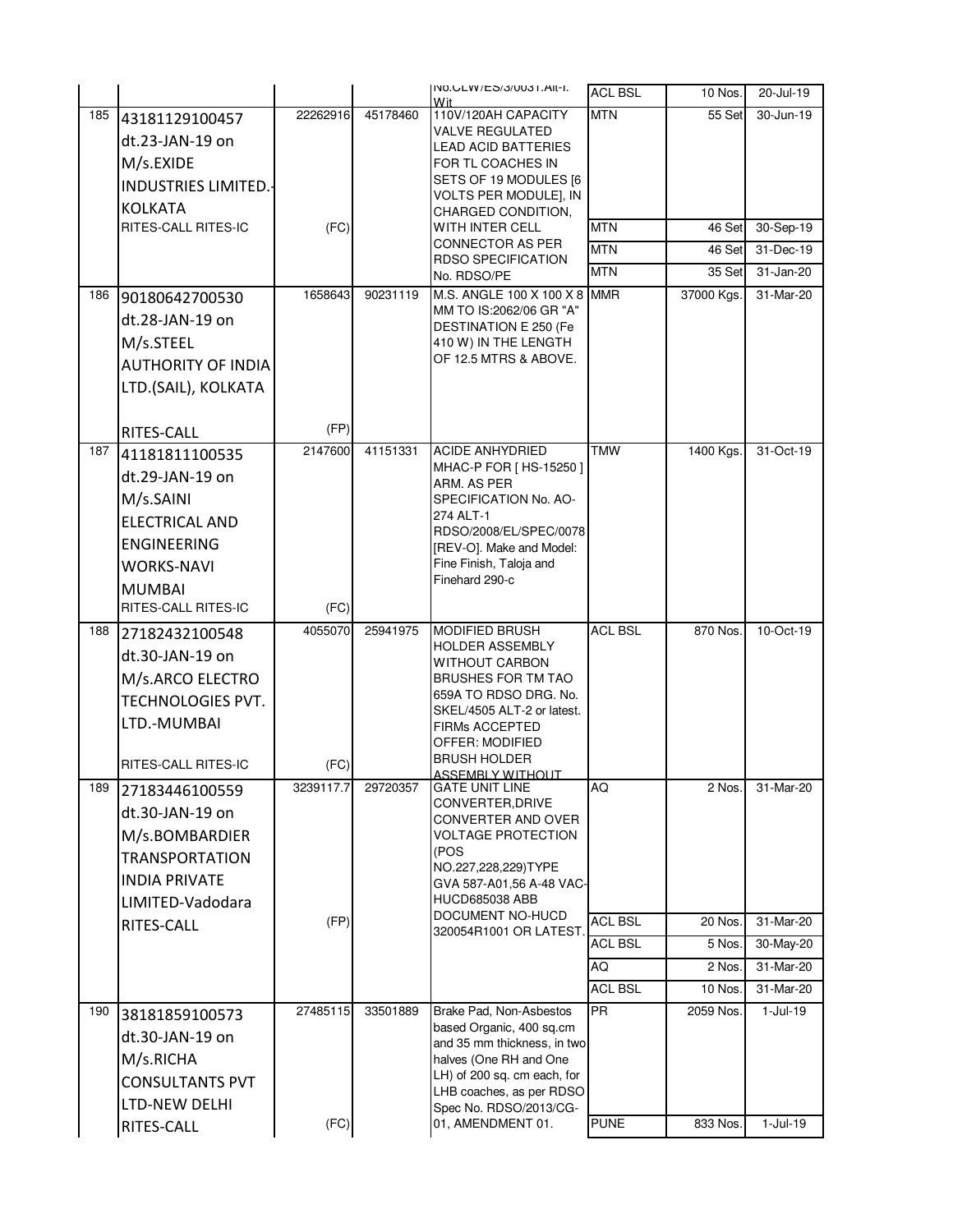|     |                           |         |          |                                                            | LTT          | 5000 Nos. | 15-Oct-19    |
|-----|---------------------------|---------|----------|------------------------------------------------------------|--------------|-----------|--------------|
|     |                           |         |          |                                                            | LTT          | 5885 Nos. | 11-Nov-19    |
| 191 | 79183076100044            | 6675141 | 79337041 | POLYVASTRA BED                                             | CRD          | 5000 Nos. | 5-Apr-19     |
|     | dt.02-JAN-19 on           |         |          | <b>SHEET SIZE 140 X 229</b><br>CMS FOR FIRST AC            |              |           |              |
|     | M/s.KHADI                 |         |          | <b>COACHES VARIETY 15-</b>                                 |              |           |              |
|     | <b>GRAMODYOG</b>          |         |          | 1/2 152 CM TST POLY                                        |              |           |              |
|     | <b>BHAVAN KVIC-</b>       |         |          | COATING (152 CM KORA)<br>(BLEACHED 140 CM) AS              |              |           |              |
|     | <b>MUMBAI</b>             |         |          | PER SPECIFICATIONS                                         |              |           |              |
|     | RITES-CALL                | (FC)    |          | <b>ATTACHED PRINTED</b><br>STRIPS 1 CM WIDE                | CRD          | 9875 Nos. | 31-Jul-19    |
| 192 | 79183420100067            | 609000  | 79511417 | PADDING COTTON                                             | <b>MTN</b>   | 4000 Nos. | 20-Aug-19    |
|     | dt.03-JAN-19 on           |         |          | (Wadding) to Specn.<br>no.TRIM/MTN/Specn/001               |              |           |              |
|     | M/s.AMRATLAL AND          |         |          | issued date 21.03.2005.                                    |              |           |              |
|     | <b>DHIRAJLAL AND CO.-</b> |         |          | PACKING: Packing Cotton                                    |              |           |              |
|     | <b>MUMBAI</b>             |         |          | padding should be neatly<br>packed in suitable plastic     |              |           |              |
|     | RITES-CALL RITES-IC       | (FC)    |          | bags.                                                      | <b>MTN</b>   | 3500 Nos. | $20$ -May-19 |
| 193 | 38182012100106            | 1132814 | 30710960 | <b>BATTERY BOXE</b>                                        | <b>MTN</b>   | 26 Nos.   | 8-Feb-20     |
|     | dt.07-JAN-19 on           |         |          | COMPLETE FOR 1100 AH<br><b>FLOODED TYPE</b>                |              |           |              |
|     | M/s.P. K. METAL           |         |          | BATTERY(LMLA) FOR                                          |              |           |              |
|     | <b>CASTING-BHOPAL</b>     |         |          | SG(AC) COACHES AS                                          |              |           |              |
|     | RITES-CALL                | (FC)    |          | PER RCF DRAWING NO.<br>MI 004534 SHEET-1 & 2,              |              |           |              |
| 194 | 43181109100126            | 1113920 | 45212119 | <b>MICROPROCESSOR</b>                                      | PR           | 2 Nos.    | 1-Apr-19     |
|     | dt.07-JAN-19 on           |         |          | CONTROLLER FOR<br>ROOF MOUNTED AC                          |              |           |              |
|     | M/s.PAMOL                 |         |          | PACKAGE UNIT FOR LHB                                       |              |           |              |
|     | <b>INDUSTRIES-</b>        |         |          | COACHES AS PER RDSO                                        |              |           |              |
|     | <b>MUMBAI</b>             |         |          | SPECIFICATION NO.<br>RDSO/PE/SPEC/AC/0139                  |              |           |              |
|     | RITES-CALL RITES-IC       | (FC)    |          | 2009 (REV-1). FIRM'S                                       | WB           | 8 Nos.    | 1-Apr-19     |
| 195 | 75181003100157            | 823357  | 77034545 | Enamel synthetic Exterior                                  | <b>MTN</b>   | 7120 LTR  | 8-Apr-19     |
|     | dt.08-JAN-19 on           |         |          | Brushing Finishing Air craft<br>Blue to ICF Specification: |              |           |              |
|     | M/s.ADVANCE               |         |          | ICF/MD/Specn.-045 issue                                    |              |           |              |
|     | <b>PAINTS PRIVATE</b>     |         |          | status 02, Revision 03 dated                               |              |           |              |
|     | LIMITED-MUMBAI            |         |          | 14.6.2007 With amendment<br>01 & IS:8662/2004 (            |              |           |              |
|     | RITES-CALL RITES-IC       | (FC)    |          | Second Revision) ex                                        |              |           |              |
| 196 | 38183746200193            | 920375  | 30051046 | <b>HANGER BLOCK FOR</b>                                    | <b>MTN</b>   | 5752 Nos. | 15-Jul-19    |
|     | dt.10-JAN-19 on           |         |          | <b>BOLSTER SUSPENSION</b><br>TO RCF                        |              |           |              |
|     | M/s.LALBABA               |         |          | DRG.NO.CC05106,                                            |              |           |              |
|     | <b>INDUSTRIAL</b>         |         |          | ALT.E/2. MATERIAL<br>SPECN. RDSO STR NO.C-                 |              |           |              |
|     | <b>CORPORATION</b>        |         |          | K202, JAN-2001 WITH                                        |              |           |              |
|     | <b>PRIVATE LTD.-</b>      |         |          | AMENDMENT NO.1 OF                                          |              |           |              |
|     | <b>HOWRAH</b>             |         |          | AUGUST 2002. BG MAIN<br>LINE COACHES- CODE -               |              |           |              |
|     | RITES-CALL RITES-IC       | (FC)    |          | Т.                                                         |              |           |              |
| 197 | 42181510100209            | 1314624 | 31907350 | SET OF PLC CARD FOR                                        | <b>KALVA</b> | 2 Set     | 1-Apr-19     |
|     | dt.11-JAN-19 on           |         |          | BHEL AC-DC EMUS. [i]<br>ASBMVB 258 A C PLC                 |              |           |              |
|     | M/s.R.K.SALES             |         |          | <b>INTERFACE VEHICLE</b>                                   |              |           |              |
|     |                           |         |          | <b>WITH FEMALE</b>                                         |              |           |              |
|     | CORPORATION-              |         |          |                                                            |              |           |              |
|     | <b>MUMBAI</b>             |         |          | CONNECTOR Sr.No. 1-11<br>AND 12-22 - QTY - 01 NO           |              |           |              |
|     |                           |         |          |                                                            |              |           |              |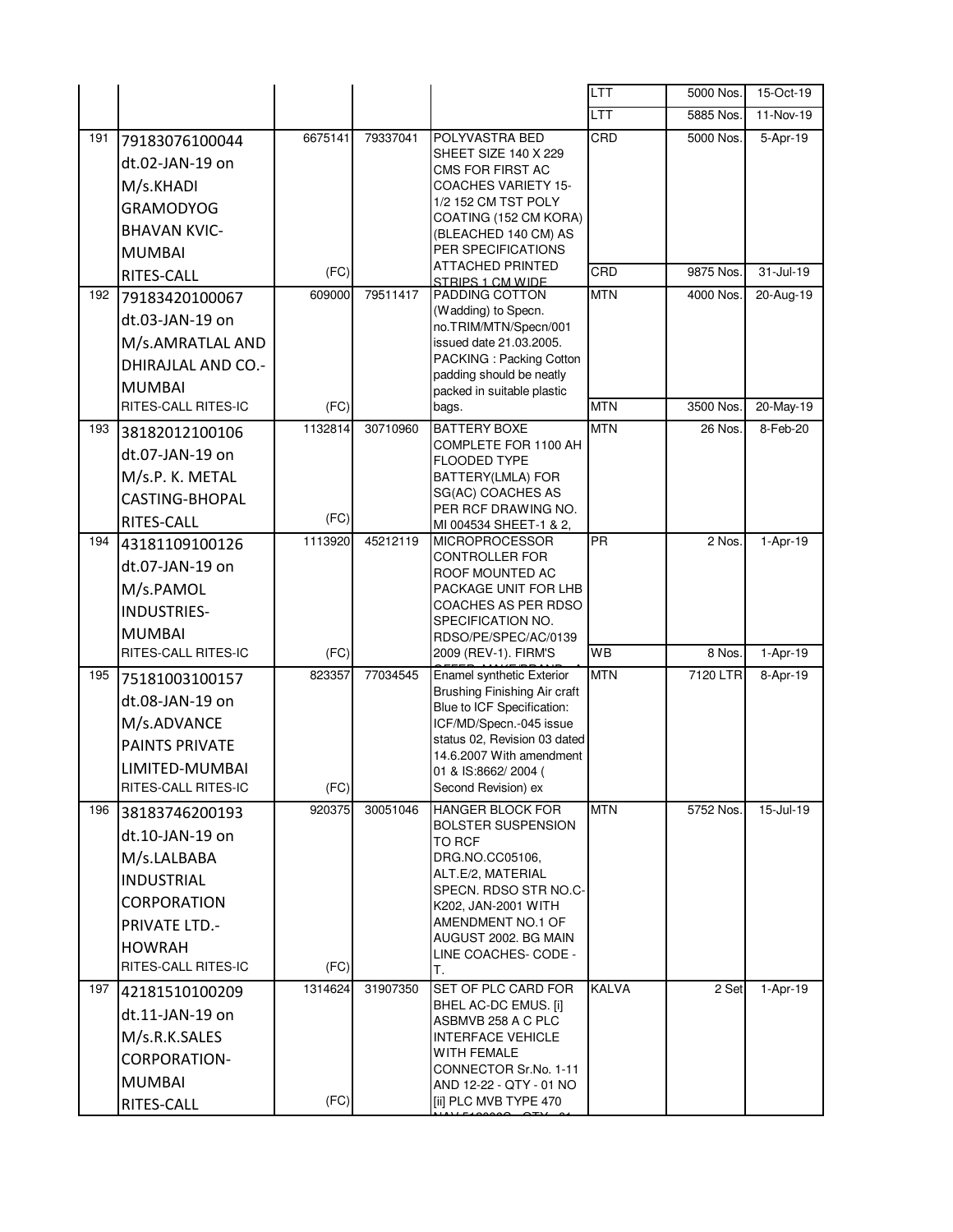| 198 | 43181081100220          | 1199470 | 45140080 | <b>SET OF SPARES OF</b>                                   | <b>MTN</b>      | 25 Set    | 28-Nov-19     |
|-----|-------------------------|---------|----------|-----------------------------------------------------------|-----------------|-----------|---------------|
|     | dt.11-JAN-19 on         |         |          | HMTD MAKE, CAPACITY<br>4.5KW, 120V, 37.5A                 |                 |           |               |
|     | M/s.HMTD                |         |          | <b>RECTIFIER CUM</b>                                      |                 |           |               |
|     | ENGINEERING PVT.        |         |          | <b>REGULATING UNIT</b>                                    |                 |           |               |
|     | LTD.-NAVI MUMBAI        |         |          | [RRU]. PART No. AS                                        |                 |           |               |
|     |                         |         |          | FOLLOWS: 1] MAGNETIC<br>AMPLIFIER, PART No.               |                 |           |               |
|     | RITES-CALL RITES-IC     | (FC)    |          | C45050 - 1 No. 2]                                         |                 |           |               |
| 199 |                         | 3221089 | 38107132 | <b>FXITATION</b><br>KIT FOR CASNUB BOGIE KWV              |                 | 1500 Set  | 15-Sep-19     |
|     | 38182170100228          |         |          | LINERS, CONSISTING OF                                     |                 |           |               |
|     | dt.11-JAN-19 on         |         |          | 2 ITEMS. [1] SIDE FRAME                                   |                 |           |               |
|     | M/s.MELBROW             |         |          | <b>FRICTION LINER, TO</b><br>RDSO DRG. NO. SK-            |                 |           |               |
|     | <b>ENGINEERING</b>      |         |          | 69594 ALT-36. ITEM NO. 7,                                 |                 |           |               |
|     | <b>WORKS PVT. LTD.-</b> |         |          | QUANTITY 1 NO/SET. [2]                                    |                 |           |               |
|     | <b>KOLKATA</b>          |         |          | <b>BOLSTER LINER, TO</b><br>RDSO DRG. NO. SK-             |                 |           |               |
|     | RITES-CALL RITES-IC     | (FC)    |          | 77578 ALT-6, I                                            | <b>KWV</b>      | 795 Set   | 15-Sep-19     |
|     |                         |         |          |                                                           | SIG/BSL         | 2000 Set  | 15-Sep-19     |
|     |                         |         |          |                                                           | SIG/BSL         | 637 Set   | 15-Sep-19     |
| 200 | 38181478100323          | 1285200 | 38106334 | <b>BOGIE CENTRE PIVOT</b>                                 | <b>KWV</b>      | 110 Nos.  | 31-May-19     |
|     | dt.17-JAN-19 on         |         |          | BOTTOM FOR CASNUB<br>BOGIE TO R.D.S.O'S                   |                 |           |               |
|     | M/s.RINE                |         |          | DRG. NO. WD-85079-S/2,                                    |                 |           |               |
|     | <b>ENGINEERING PVT.</b> |         |          | ITEM NO. 1, ALT. NO. 24                                   |                 |           |               |
|     | LTD-BADDI               |         |          | <b>[TWENTY FOUR] OR</b><br>LATEST. MATERIAL AND           |                 |           |               |
|     | RITES-CALL              | (PC)    |          | SPECIFICATION AS PER                                      | <b>KWV</b>      | 85 Nos.   | 30-Apr-20     |
|     |                         |         |          | DRAWING.                                                  | SIG/BSL         | 85 Nos.   | 31-May-19     |
|     |                         |         |          |                                                           | SIG/BSL         | 60 Nos.   | 30-Apr-20     |
| 201 | 41171807100344          | 3353560 | 41151290 | Multi { 3 and 2 } functional                              | AMM-            | 600 Kgs.  | 30-Apr-19     |
|     | dt.17-JAN-19 on         |         |          | epoxy resin-AL-2832 { HS-                                 | D(TMW)          |           |               |
|     | M/s.SAINI               |         |          | 15250 } arm.specification<br>no. AO-272                   | <b>NASIK RD</b> |           |               |
|     |                         |         |          | RDSO/2008/EL/Spec/0078                                    |                 |           |               |
|     | <b>ELECTRICAL AND</b>   |         |          | {Rev-0 }. Note:- only RDSO                                |                 |           |               |
|     | <b>ENGINEERING</b>      |         |          | approved firms/grades will<br>be considered for placement |                 |           |               |
|     | <b>WORKS-NAVI</b>       |         |          | of                                                        |                 |           |               |
|     | <b>MUMBAI</b>           |         |          |                                                           |                 |           |               |
|     | RITES-CALL RITES-IC     | (FC)    |          |                                                           | AMM-<br>D(TMW)  | 560 Kgs.  | 29-Jun-19     |
|     |                         |         |          |                                                           | <b>NASIK RD</b> |           |               |
| 202 | 27182214100347          | 619368  | 25601209 | <b>COPPER TUBULER</b>                                     | <b>ACL BSL</b>  | 3699 Nos. | $31 -$ Jul-19 |
|     | dt.18-JAN-19 on         |         |          | TERMINAL END FOR<br>SOLDERLESS CRIMPING                   |                 |           |               |
|     | M/s.KAMLESH             |         |          | TO COPPER                                                 |                 |           |               |
|     | INDUSTRIES-             |         |          | CONDUCTOR, CABLE                                          |                 |           |               |
|     | <b>MUMBAI</b>           |         |          | SIZE 225 sq.mm. TO M/s<br>DOWELLS CAT. No.                |                 |           |               |
|     | RITES-CALL RITES-IC     | (PC)    |          | CUS/213. FIRMs                                            |                 |           |               |
| 203 | 18182135100446          | 601088  | 16171366 | KIT GASKET CYLINDER                                       | <b>DLS KYN</b>  | 40 Nos.   | 30-Apr-19     |
|     | dt.23-JAN-19 on         |         |          | HEAD TO EMD PART NO                                       |                 |           |               |
|     | M/s.UNITED              |         |          | 8479836                                                   |                 |           |               |
|     | <b>ENGINEERING</b>      |         |          |                                                           |                 |           |               |
|     |                         |         |          |                                                           |                 |           |               |
|     | COMPANY-                |         |          |                                                           |                 |           |               |
|     | <b>GHAZIABAD</b>        |         |          |                                                           |                 |           |               |
|     | RITES-CALL RITES-IC     | (FC)    |          |                                                           | GPR PA          | 151 Nos.  | 30-Apr-19     |